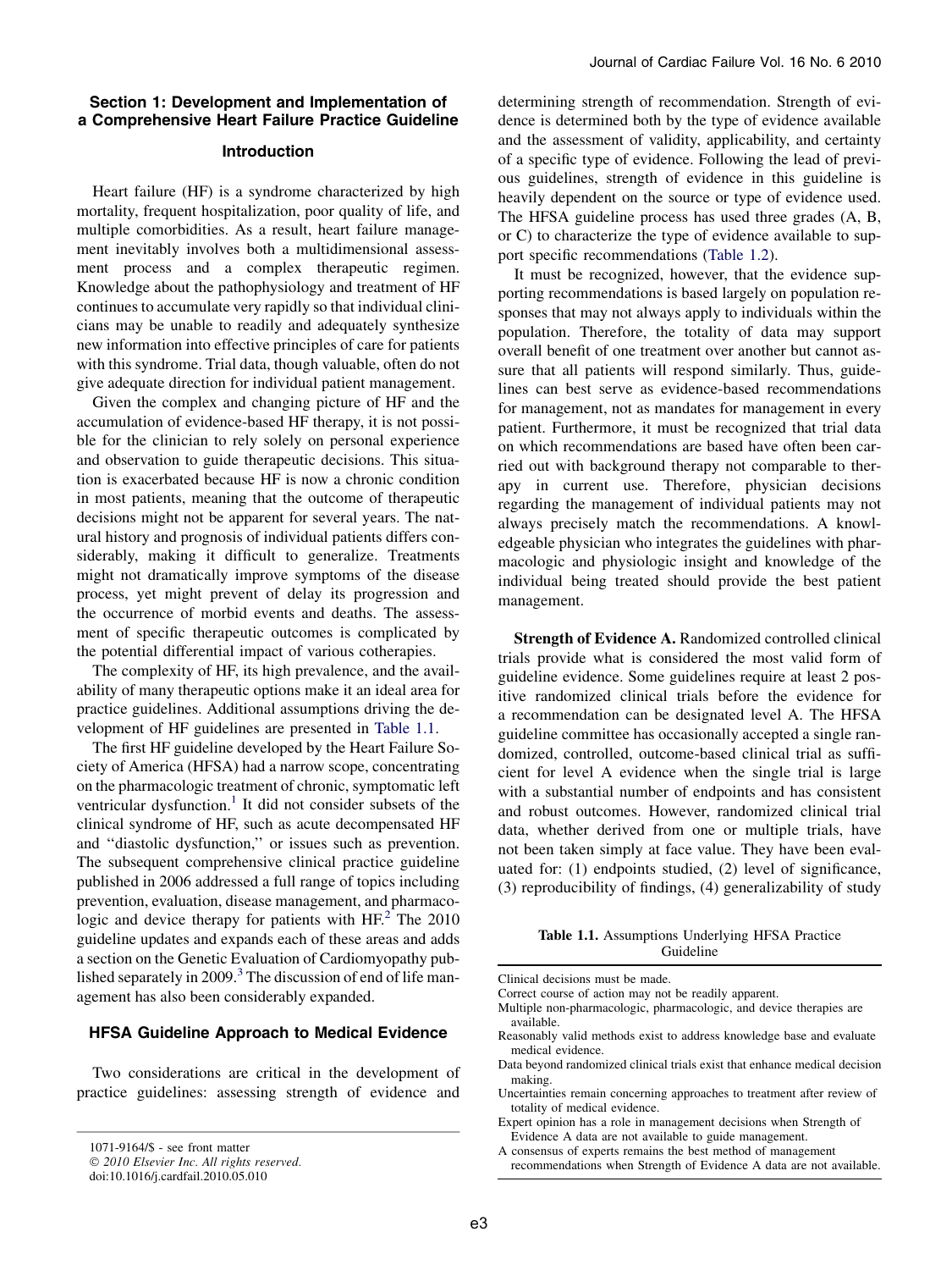| Hierarchy of Types of Evidence |                                                   |
|--------------------------------|---------------------------------------------------|
| Level A                        | Randomized, Controlled, Clinical Trials           |
|                                | May be assigned based on results of a single      |
|                                | methodologically rigorous trial                   |
| Level B                        | Cohort and Case-Control Studies                   |
|                                | Post hoc, subgroup analysis, and meta-analysis    |
|                                | Prospective observational studies or registries   |
| Level C                        | <b>Expert Opinion</b>                             |
|                                | Observational studies-epidemiologic findings      |
|                                | Safety reporting from large-scale use in practice |

<span id="page-1-0"></span>Table 1.2. Relative Weight of Evidence Used to Develop HFSA Practice Guideline

results, and (5) sample size and number of events on which outcome results are based.

Strength of Evidence B. The HFSA guideline process also considers evidence arising from cohort studies or smaller clinical trials with physiologic or surrogate endpoints. This level B evidence is derived from studies that are diverse in design and may be prospective or retrospective in nature. They may involve subgroup analyses of clinical trials or have a case control or propensity adjusted design using a matched subset of trial populations. Doseresponse studies, when available, may involve all or a portion of the clinical trial population. Evidence generated from these studies has well-recognized, inherent limitations. Nevertheless, their value is enhanced through attention to factors such as pre-specification of hypotheses, biologic rationale, and consistency of findings between studies and across different populations.

Strength of Evidence C. The present HFSA guideline makes extensive use of expert opinion, or C-level evidence. The need to formulate recommendations based on expert opinion is driven primarily by a paucity of evidence in areas critical to a comprehensive guideline or by evidence derived from a study population not fully representative of the broad spectrum of HF patients. For example, the diagnostic process and the steps used to evaluate and monitor patients with established HF have not been the subject of clinical studies that formally test the accuracy of one approach versus another. In addition, trials often enroll patients that differ from the general HF population in age or gender distribution and in background therapies. In situations such as these, recommendations must be based on expert opinion or go unaddressed.

The value of expert opinion as a form of evidence remains disputed. Many contend that expert opinion is a weak form of observational evidence, based on practice experience and subject to biases and limitations. Advocates believe expert opinion represents a complex synthesis of observational insights into disease pathophysiology and the benefits of therapy in broad populations of patients. They stress the value of the interchange of experience and ideas among colleagues, who collectively treat thousands of patients. Through contact with numerous individual health care providers who may discuss patients with

them, experts are exposed to rare safety issues and gain insight into the perceptions of practitioners concerning the efficacy of particular treatments across a wide spectrum of HF.

Despite the case that can be made for its value, recommendations based on expert opinion alone have been limited to those circumstances when a definite consensus could be reached across the guideline panel and reviewers.

# HFSA Guideline Approach to Strength of Recommendation

Determining Strength. Although level of evidence is important, the strength given to specific recommendations is critical. The process used to determine the strength of individual recommendations is complex. The goal of guideline development is to achieve the best recommendations for evaluation and management, considering not only efficacy, but the cost, convenience, side effect profile, and safety of various therapeutic approaches. The HFSA guideline committee often determined the strength of a recommendation by the ''totality of evidence,'' which is a synthesis of all types of available data, pro and con, about a particular therapeutic option.

Totality of Evidence. Totality of evidence includes not only results of clinical trials, but also expert opinion and findings from epidemiologic and basic science studies. Agreement among various types of evidence, especially from different methodologies, increases the likelihood that a particular therapy is valuable. Although many equate evidence-based medicine with the results of a few individual clinical trials, the best judgment seems to be derived from a careful analysis of all available trial data combined with integration of results from the basic laboratory and the findings of epidemiologic studies.

Scale of Strength. The HFSA guideline employs the categorization for strength of recommendation outlined in Table 1.3. There are several degrees of favorable recommendations and a single category for therapies felt to be not effective. The phrase ''is recommended'' should be taken to mean that the recommended therapy or management process should be followed as often as possible in individual patients. Exceptions are carefully delineated. ''Should be considered'' means that a majority of patients should receive the intervention, with some discretion

Table 1.3. HFSA System for Classifying the Strength of Recommendations

| "Is recommended"       | Part of routine care                                                       |
|------------------------|----------------------------------------------------------------------------|
|                        | Exceptions to therapy should be minimized                                  |
| "Should be considered" | Majority of patients should receive the                                    |
|                        | intervention                                                               |
|                        | Some discretion in application to individual<br>patients should be allowed |
| "May be considered"    | Individualization of therapy is indicated                                  |
| "Is not recommended"   | Therapeutic intervention should not be used                                |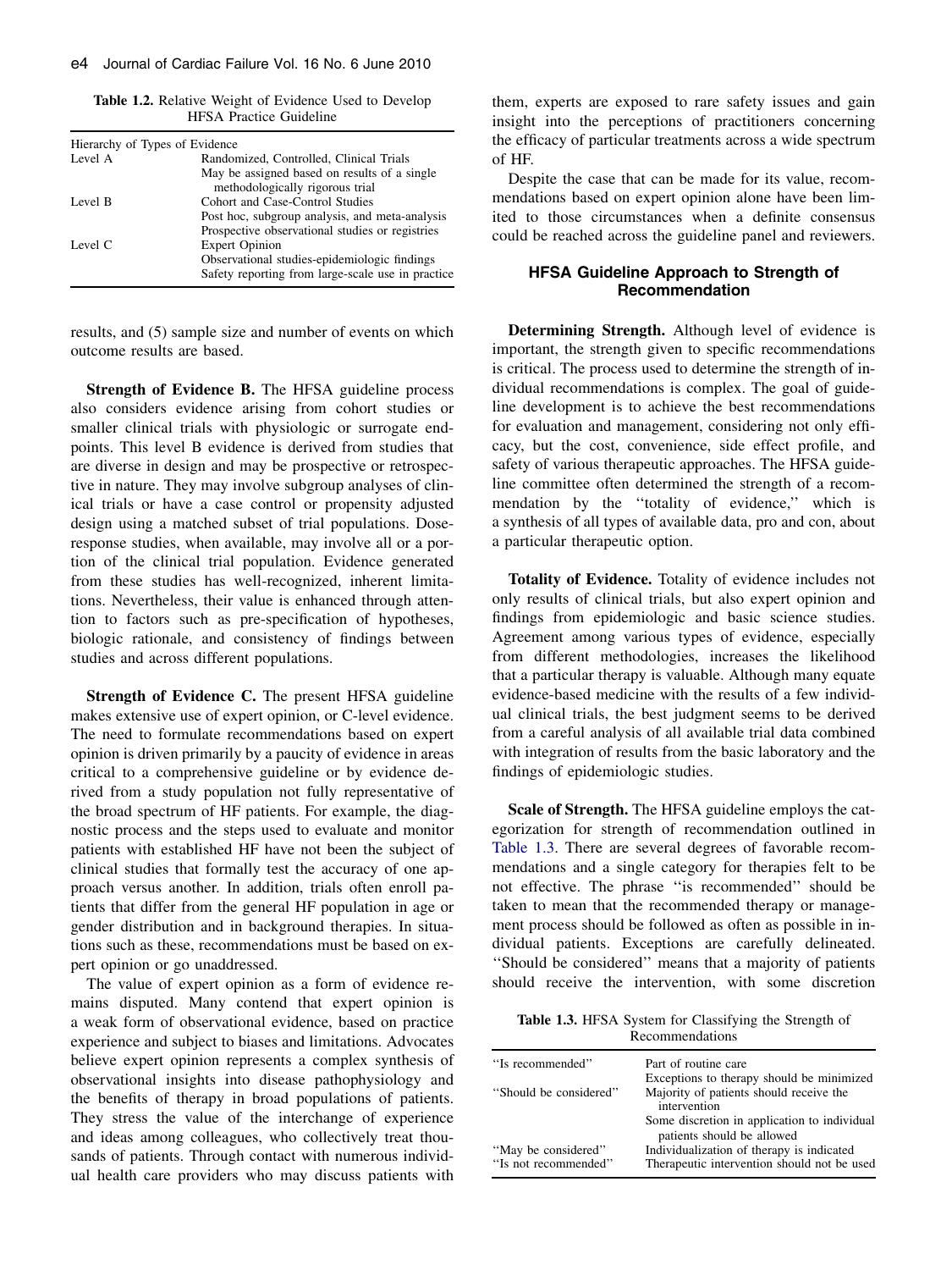involving individual patients. ''May be considered'' means that individualization of therapy is indicated [\(Table 1.3](#page-1-0)). When the available evidence is considered to be insufficient or too premature, or consensus fails, issues are labeled unresolved and included as appropriate at the end of the relevant section.

### Process of Guideline Development

Key steps in the development of this guideline are listed in Table 1.4. Having determined the broad scope of the current guideline, subcommittees of the guideline committee were formed for each section of the guideline. Literature searches with relevant key words and phrases for each guideline section were provided to members of the subcommittees and the full Guideline Committee. Members of each subcommittee were asked to review the search and identify any additional relevant medical evidence for each assigned section. Changes in recommendation and background were carried out by each subcommittee with conference calls directed by the Guideline Committee chair. Each section was presented for comments and consensus approval to the Guideline Committee. Once subsections were complete, the Executive Council reviewed and commented on each section and these comments were returned to the Guideline Committee for changes and once complete, for final approval by the Executive Council. Appendix A provides a grid showing changes to the 2006 guideline.

Consensus. The development of a guideline involves the selection of individuals with expertise and experience to drive the process of formulating specific recommendations and producing a written document. The role of these experts goes well beyond the formulation of recommendations supported by expert opinion.

Experts involved in the guideline process must function as a collective, not as isolated individuals. Expert opinion is not always unanimous. Interpretations of data vary. Disagreements arise over the generalizability and applicability of trial results to various patient subgroups. Experts are

Table 1.4. Steps in the Development of the 2010 HFSA Practice Guideline

Determine the scope of the practice guideline

Form subcommittees with expertise for each guideline section

Formulate new recommendations and revise previous recommendations assigning Strength of Recommendation and Strength of Evidence Form consensus of subcommittee for each section by conference call Assign writing of additional or revised background by subcommittee Full committee review of each section with revisions by subcommittee Review of each completed section by Executive Council with revisions

made by full committee and returned to Executive Council for final approval.

Disseminate document

Update document as changes are necessary

influenced by their own experiences with particular therapies, but still generally agree on the clinical value of trial data. Discomfort with the results of trials reported as positive or negative generally focus on factors that potentially compromise the evidence. Unfortunately, there are no absolute rules for downgrading or upgrading trial results or for deciding whether the limitations of the trial are sufficient to negate what has been regarded as a traditionally positive or negative statistical result.

The HFSA guideline committee sought resolution of difficult cases through consensus building. An open, dynamic discussion meant that no single voice was allowed to dominate. Written documents were essential to this process, because they provided the opportunity for feedback from all members of the group. On occasion, consensus of opinion was sufficient to override positive or negative results of almost any form of evidence. The HFSA process had a strong commitment to recommendations based on objective evidence rigorously reviewed by a panel of experts.

Issues that caused particular difficulty for the HFSA guideline process usually were some of the more important ones faced by the committee, because they mirrored those that are often most challenging to clinicians in day-to-day practice. The foundation of the HFSA guideline process was the belief that the careful judgment of recognized opinion leaders in these controversial areas is more likely to be correct than ad hoc decisions made ''on the spot'' by physicians in practice.

The involvement of many groups in the development of this guideline helped avoid the introduction of real or perceived bias, which can be personal, practice-based, or based on financial interest. Committee members and reviewers from the Executive Council received no direct financial support from the HFSA or any other source for the development of the guideline. Support was provided by the HFSA administrative staff, but the writing of the document was performed on a volunteer basis primarily by the Committee. Information concerning financial relationships that might represent conflicts of interest was collected annually from all members of the Guideline Committee and the Executive Council. Current relationships are shown in Appendix C.

Dissemination and Continuity. The value of a practice guideline is significantly influenced by the scope of its dissemination. The first and second HFSA guidelines were available on the Internet, and thousands of copies were downloaded. The current document will be accessible on the Internet both for file transfer and as a hypertext source of detailed knowledge concerning HF.

An important final consideration is the continuity of the guideline development process. The intent is to create a ''living document'' that will be updated and amended as necessary to ensure continuing relevance. The rapid development of new knowledge in HF from basic and clinical research and the continuing evolution of pharmacologic and device therapy for this condition provides a strong mandate

Perform literature search relevant to each guideline section and distribute to subcommittee and committee members

Solicit additional relevant information from subcommittee and committee members for each subsection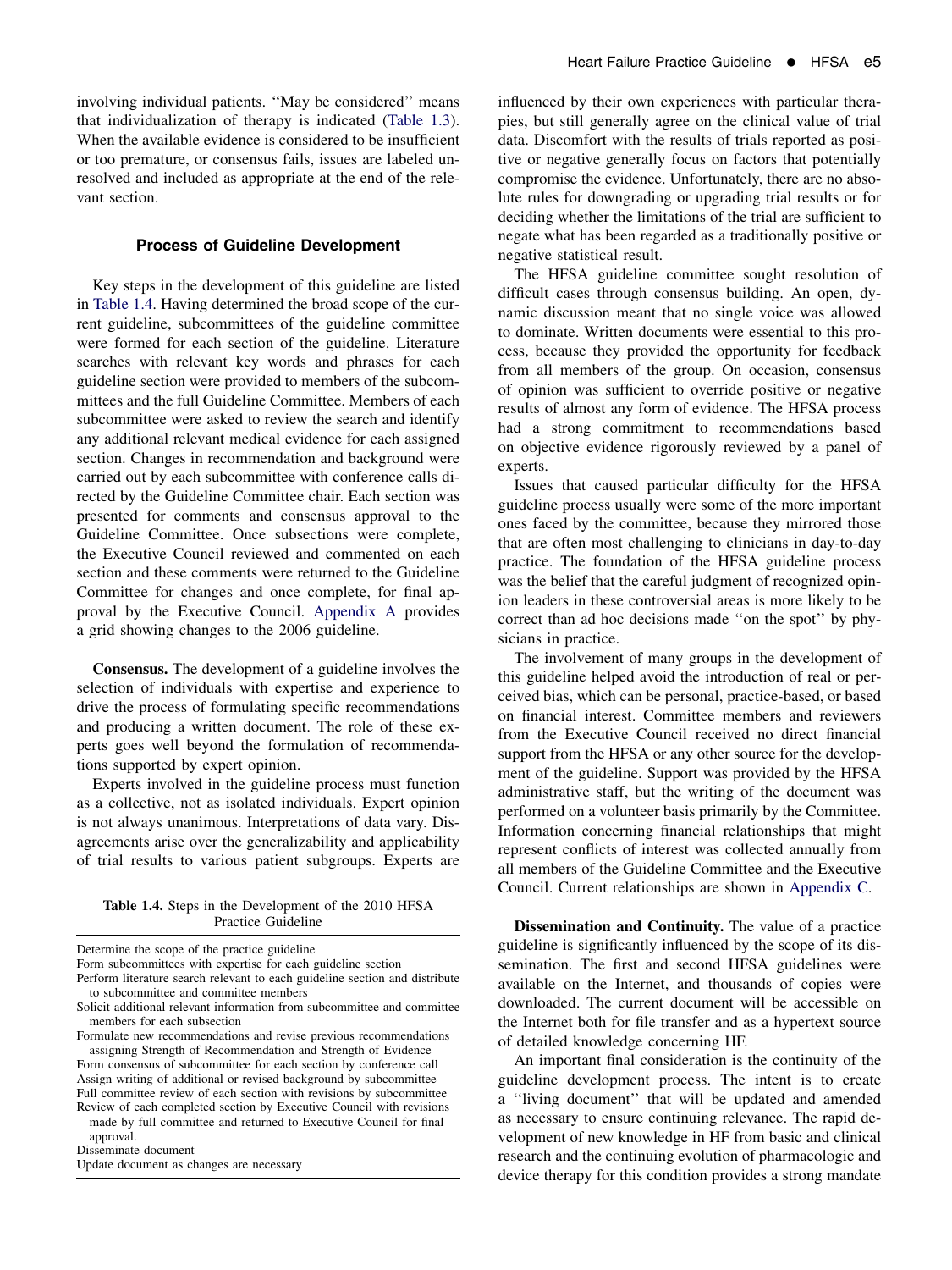<span id="page-3-0"></span>for timely updates. The HFSA intends to undertake targeted reviews and updates in areas where new research has implications for practice. Section 17: The Genetic Evaluation of Cardiomyopathy is an example of this policy.

## **Summary**

Practice guidelines have become a major part of the clinical landscape and seem likely to become more rather than less pervasive. Some may perceive guidelines as another mechanism for process management or as another instrument for cost control. But there is a more patientcentered rationale for their development, especially for a common, potentially debilitating, and often fatal syndrome such as HF. Despite advances in clinical trial methodology and the extensive use of studies to evaluate therapeutics and the care process, essential elements of the management process remain undefined for many clinical problems. HF is no exception. Traditionally, management guidelines were determined on an ad hoc basis by physicians and other health care providers in the field. The development and utilization of practice guidelines

has emerged as an alternative strategy. The methodology of guideline development needs improvement, but when these documents are properly conceived and formulated, their importance to patient care seems evident. This HFSA guideline on HF is designed as a ''living document,'' which will continue to serve as a resource for helping patients with HF.

#### **References**

- 1. Adams K, Baughman K, Dec W, Elkayam U, Forker A, Gheorghiade M, et al. Heart Failure Society of America (HFSA) practice guidelines. HFSA guidelines for management of patients with heart failure caused by left ventricular systolic dysfunction-pharmacological approaches. J Card Fail 1999;5:357-82.
- 2. Adams K, Lindenfeld J, Arnold J, Baker D, Barnard D, Baughman K, et al. HFSA 2006 Comprehensive Heart Failure Practice Guideline. J Card Fail 2006;12:e1-e122.
- 3. Hershberger RE, Lindenfeld J, Mestroni L, Seidman CE, Taylor MR, Towbin JA. Genetic evaluation of cardiomyopathy-a Heart Failure Society of America practice guideline. J Card Fail 2009;15:83-97.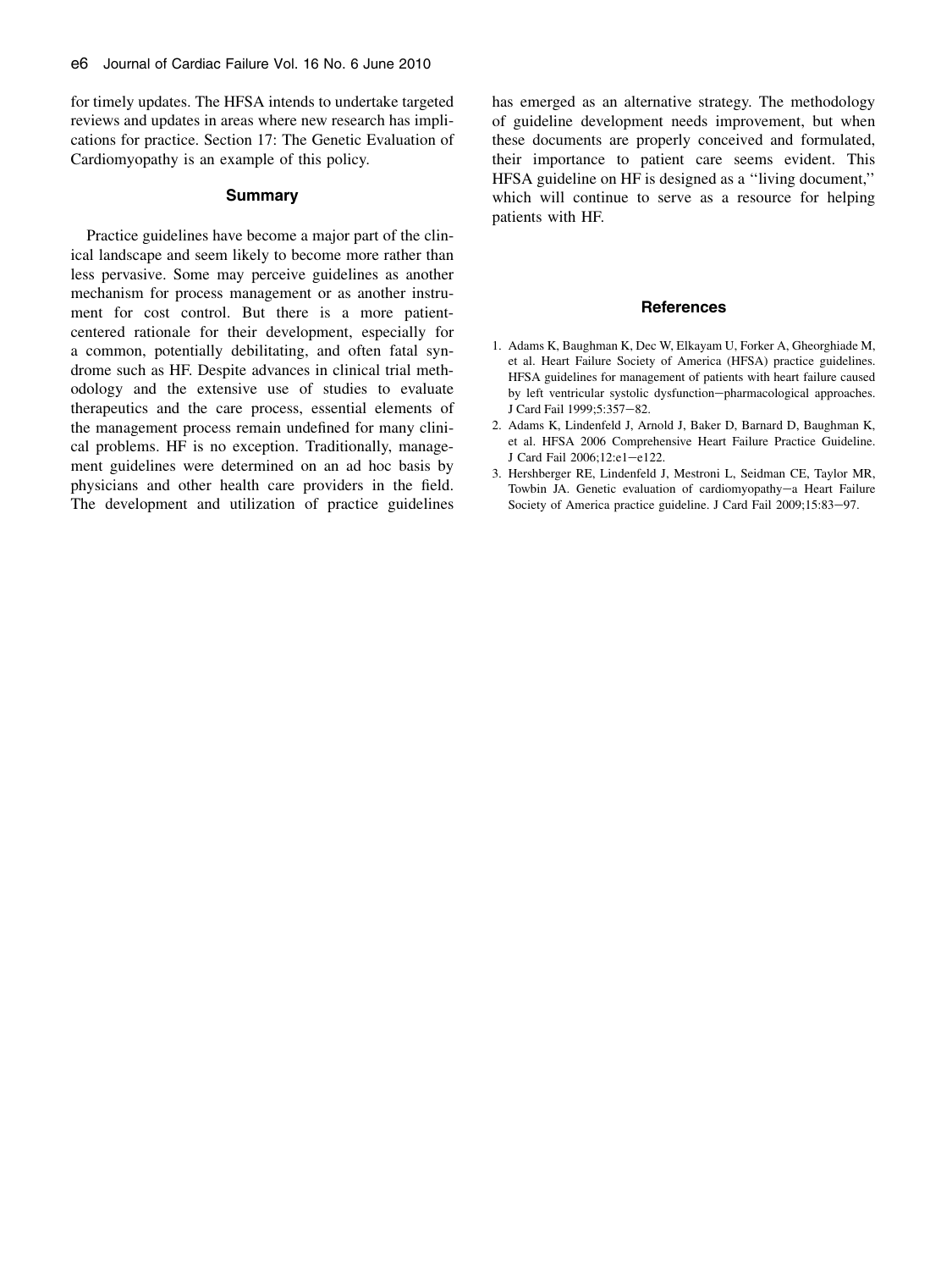|     | 2006 Guideline Recommendation                                                                                                                                                                                                                                                                                                                                                                                                                                                  | 2010 Guideline Recommendation                                                                                                                                                                                                                                                                                                                                                                                                                                                                   | Comments                                                                                                                                                                          |
|-----|--------------------------------------------------------------------------------------------------------------------------------------------------------------------------------------------------------------------------------------------------------------------------------------------------------------------------------------------------------------------------------------------------------------------------------------------------------------------------------|-------------------------------------------------------------------------------------------------------------------------------------------------------------------------------------------------------------------------------------------------------------------------------------------------------------------------------------------------------------------------------------------------------------------------------------------------------------------------------------------------|-----------------------------------------------------------------------------------------------------------------------------------------------------------------------------------|
|     | Section 3: Prevention of Ventricular Remodeling, Cardiac Dysfunction, and Heart Failure                                                                                                                                                                                                                                                                                                                                                                                        |                                                                                                                                                                                                                                                                                                                                                                                                                                                                                                 |                                                                                                                                                                                   |
| 3.1 | A careful and thorough clinical assessment, with appropriate investigation for<br>known or potential risk factors, is recommended in an effort to prevent<br>development of LV remodeling, cardiac dysfunction, and HF. These risk<br>factors include, but are not limited to, hypertension, hyperlipidemia,<br>atherosclerosis, diabetes mellitus, valvular disease, obesity, physical<br>inactivity, excessive alcohol intake, and smoking.<br>(Strength of Evidence $= A$ ) | A careful and thorough clinical assessment, with appropriate investigation for<br>known or potential risk factors, is recommended in an effort to prevent<br>development of LV remodeling, cardiac dysfunction, and HF. These risk<br>factors include, but are not limited to, hypertension, hyperlipidemia,<br>atherosclerosis, diabetes mellitus, valvular disease, obesity, physical<br>inactivity, excessive alcohol intake, dietary choices, and smoking. (Strength<br>of Evidence $= A$ ) | Addition of dietary choices to list<br>of risk factors                                                                                                                            |
| 3.2 | No changes                                                                                                                                                                                                                                                                                                                                                                                                                                                                     |                                                                                                                                                                                                                                                                                                                                                                                                                                                                                                 |                                                                                                                                                                                   |
| 3.3 | No changes                                                                                                                                                                                                                                                                                                                                                                                                                                                                     |                                                                                                                                                                                                                                                                                                                                                                                                                                                                                                 |                                                                                                                                                                                   |
| 3.4 | No changes                                                                                                                                                                                                                                                                                                                                                                                                                                                                     |                                                                                                                                                                                                                                                                                                                                                                                                                                                                                                 |                                                                                                                                                                                   |
|     | Section 4: Evaluation of Patients for Ventricular Dysfunction and Heart Failure                                                                                                                                                                                                                                                                                                                                                                                                |                                                                                                                                                                                                                                                                                                                                                                                                                                                                                                 |                                                                                                                                                                                   |
| 4.1 | Evaluation with a routine history, physical examination, chest x-ray, and<br>electrocardiogram (ECG) is recommended in patients with the medical<br>conditions or test findings listed in Table 4.1. (Strength of Evidence $=$ B)                                                                                                                                                                                                                                              | Evaluation for clinical manifestations of HF with a routine history and<br>physical examination is recommended in patients with the medical<br>conditions or test findings listed in Table 4.1. (Strength of Evidence $=$ B)                                                                                                                                                                                                                                                                    | Modification of wording and<br>deletion of chest x-ray and<br>ECG (retained in Table 4.1)                                                                                         |
| 4.2 | Assessment of Cardiac Structure and Function. Echocardiography with<br>Doppler is recommended to determine LV size and function in patients<br>without signs or symptoms suggestive of HF who have the risk factors listed<br>in Table 4.2. (Strength of Evidence $=$ B)                                                                                                                                                                                                       | Assessment of Cardiac Structure and Function. Echocardiography with<br>Doppler is recommended to determine cardiac structure and function in<br>asymptomatic patients with the disorders or findings listed in Table 4.2.<br>(Strength of Evidence $=$ B)                                                                                                                                                                                                                                       | Modification of wording and<br>terminology                                                                                                                                        |
| 4.3 | Determination of plasma B-type natriuretic peptide (BNP) or N-terminal pro-<br>BNP concentration is not recommended as a routine part of the evaluation<br>for structural heart disease in patients at risk but without signs or symptoms<br>of HF. (Strength of Evidence $=$ B)                                                                                                                                                                                               | Routine determination of plasma BNP or NT-proBNP concentration as part of<br>a screening evaluation for structural heart disease in asymptomatic patients<br>is not recommended. (Strength of Evidence $=$ B)                                                                                                                                                                                                                                                                                   | Modification of wording and<br>terminology                                                                                                                                        |
| 4.4 | Symptoms Consistent with HF. The symptoms listed in Table 4.3 suggest the<br>diagnosis of HF. It is recommended that each of these symptoms be solicited<br>and graded in all patients in whom the diagnosis of HF is being considered.<br>(Strength of Evidence $=$ B)                                                                                                                                                                                                        | Symptoms Consistent with HF. The symptoms listed in Table 4.3 suggest the<br>diagnosis of HF. It is recommended that each of these symptoms be elicited<br>in all patients in whom the diagnosis of HF is being considered. (Strength of<br>Evidence = $B$ )                                                                                                                                                                                                                                    | Modification of wording and<br>addition of depression to Table<br>4.3                                                                                                             |
| 4.5 | Physical Examination. It is recommended that patients suspected of having HF<br>undergo careful physical examination with determination of vital signs and<br>be carefully evaluated for signs and symptoms shown in Table 4.4. (Strength<br>of Evidence $= C$ )                                                                                                                                                                                                               | Physical Examination. It is recommended that patients suspected of having HF<br>undergo careful physical examination with determination of vital signs and<br>careful evaluation for signs shown in Table 4.4. (Strength of Evidence $=$ B)                                                                                                                                                                                                                                                     | Modification of wording and<br>change in Strength of Evidence<br>from C to B and addition of<br>reduced cardiac output and<br>arrhythmia to cardiac<br>abnormalities in Table 4.4 |
| 4.6 | It is recommended that BNP or NT-proBNP levels be assessed in all patients<br>suspected of having HF when the diagnosis is not certain. (Strength of<br>Evidence $=$ B)                                                                                                                                                                                                                                                                                                        | It is recommended that BNP or NT-proBNP levels be assessed in all patients<br>suspected of having HF, especially when the diagnosis is not certain.<br>(Strength of Evidence $= A$ )                                                                                                                                                                                                                                                                                                            | Modification of wording and<br>change in Strength of Evidence<br>from B to A                                                                                                      |

Appendix A. Comparison of the 2006 and 2010 HFSA Guideline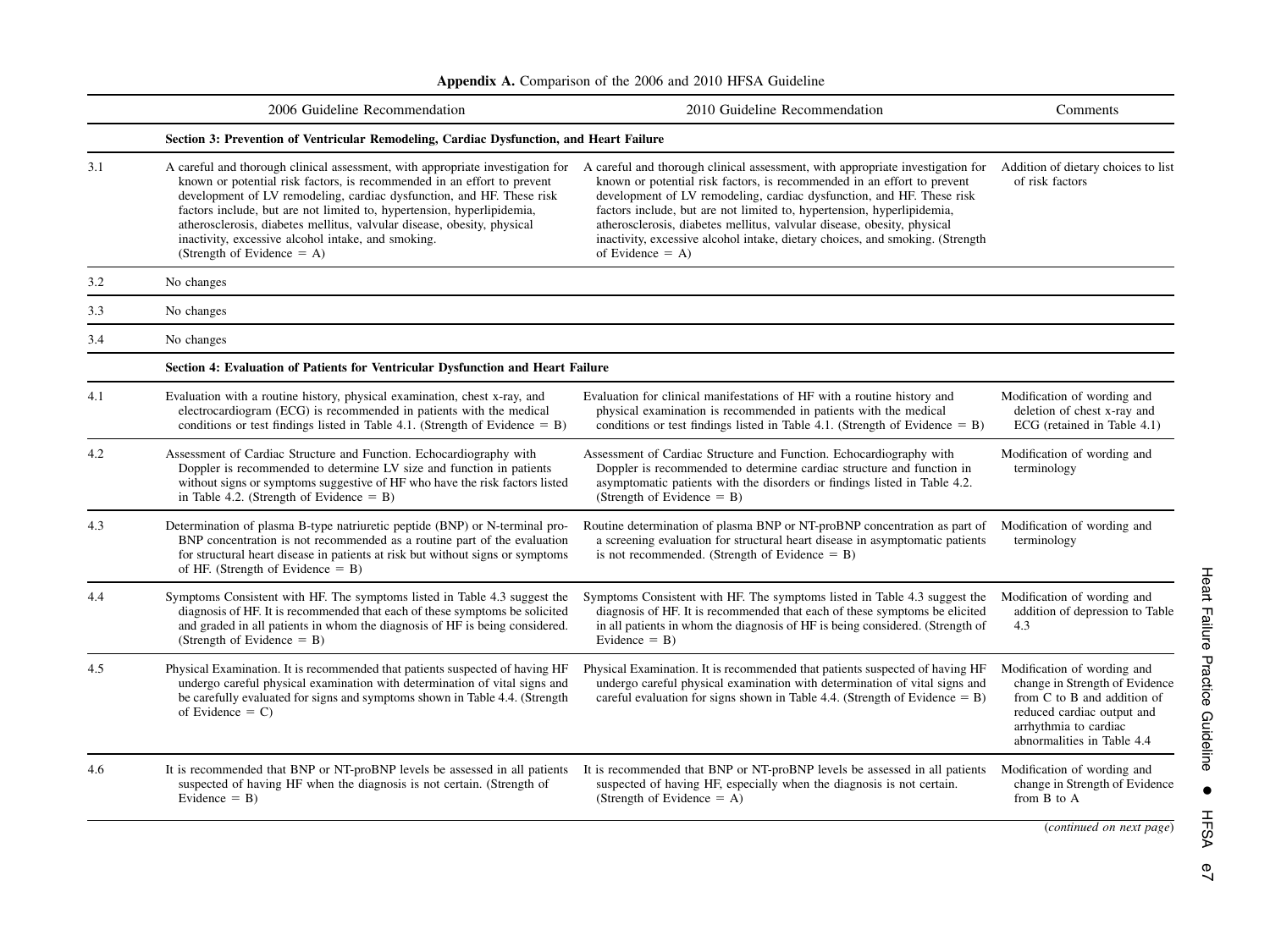|      | Appendix A. (continued)                                                                                                                                                                                                                                                                                                                                                                                                                               |                                                                                                                                                                                                                                                                                                                                                                                                                                                                                                                                                               |                                                                                                                                                                     |  |
|------|-------------------------------------------------------------------------------------------------------------------------------------------------------------------------------------------------------------------------------------------------------------------------------------------------------------------------------------------------------------------------------------------------------------------------------------------------------|---------------------------------------------------------------------------------------------------------------------------------------------------------------------------------------------------------------------------------------------------------------------------------------------------------------------------------------------------------------------------------------------------------------------------------------------------------------------------------------------------------------------------------------------------------------|---------------------------------------------------------------------------------------------------------------------------------------------------------------------|--|
|      | 2006 Guideline Recommendation                                                                                                                                                                                                                                                                                                                                                                                                                         | 2010 Guideline Recommendation                                                                                                                                                                                                                                                                                                                                                                                                                                                                                                                                 | Comments                                                                                                                                                            |  |
| 4.7  | The differential diagnoses in Table 4.5 should be considered as alternative<br>explanations for signs and symptoms consistent with HF. (Strength of<br>Evidence $= C$ )                                                                                                                                                                                                                                                                               | Differential Diagnosis. The differential diagnoses in Table 4.5 should be<br>considered as alternative explanations for signs and symptoms consistent<br>with HF. (Strength of Evidence $=$ B)                                                                                                                                                                                                                                                                                                                                                                | Modification of wording and<br>change in Strength of Evidence<br>from C to B and addition of<br>chronic kidney disease and<br>thyroid abnormalities to Table<br>4.5 |  |
| 4.8  | No changes                                                                                                                                                                                                                                                                                                                                                                                                                                            |                                                                                                                                                                                                                                                                                                                                                                                                                                                                                                                                                               |                                                                                                                                                                     |  |
| 4.9  | Symptoms. In addition to symptoms characteristic of<br>HF, the following symptoms should be considered in the diagnosis of HF:<br>$\bullet$ Angina<br>• Symptoms of possible cerebral hypoperfusion, including syncope, pre-<br>syncope, or lightheadedness<br>• Symptoms suggestive of embolic events<br>• Symptoms suggestive of sleep-disordered breathing<br>(Strength of Evidence $= C$ )                                                        | Symptoms. In addition to symptoms characteristic of HF (dyspnea, fatigue,<br>decreased exercise tolerance, fluid retention), evaluation of the following<br>symptoms should be considered in the diagnosis of HF:<br>$\bullet$ Angina<br>• Symptoms suggestive of embolic events<br>• Symptoms suggestive of sleep-disordered breathing<br>• Symptoms suggestive of arrhythmias, including palpitations<br>• Symptoms of possible cerebral hypoperfusion, including syncope,<br>presyncope, or lightheadedness<br>(Strength of Evidence $=$ B)                | Clarification of HF symptoms<br>and addition of arrhythmia to<br>list of symptoms and change in<br>Strength of Evidence from C to<br>B                              |  |
| 4.10 | No changes                                                                                                                                                                                                                                                                                                                                                                                                                                            |                                                                                                                                                                                                                                                                                                                                                                                                                                                                                                                                                               |                                                                                                                                                                     |  |
| 4.11 | The degree of volume excess is a key consideration during treatment. It is<br>recommended that it be routinely assessed by determining:<br>• Presence of paroxysmal nocturnal dyspnea or orthopnea<br>· Daily weights and vital signs with assessment for orthostatic changes<br>• Presence and degree of rales, S3 gallop, jugular venous pressure elevation,<br>positive hepatojugular reflux, edema, and ascites<br>(Strength of Evidence $=$ B)   | Volume Status. The degree of volume excess is a key consideration during<br>treatment. It is recommended that it be routinely assessed by determining:<br>• Presence of paroxysmal nocturnal dyspnea or orthopnea<br>• Presence of dyspnea on exertion<br>· Daily weights and vital signs with assessment for orthostatic changes<br>• Presence and degree of rales, S3 gallop, jugular venous pressure elevation,<br>hepatic enlargement and tenderness, positive hepatojugular reflux, edema,<br>and ascites<br>(Strength of Evidence $=$ B)                | Addition of presence of dyspnea<br>on exertion and hepatic<br>enlargement/tenderness to list<br>of assessments                                                      |  |
| 4.12 | It is recommended that the following laboratory tests be obtained routinely in<br>patients being evaluated for HF: serum electrolytes, blood urea nitrogen,<br>creatinine, glucose, calcium, magnesium, lipid profile (low-density)<br>lipoprotein cholesterol, high-density lipoprotein cholesterol, triglycerides),<br>complete blood count, serum albumin, liver function tests, urinalysis, and<br>thyroid function. (Strength of Evidence $=$ B) | Standard Laboratory Tests. It is recommended that the following laboratory<br>tests be obtained routinely in patients being evaluated for HF: serum<br>electrolytes, blood urea nitrogen, creatinine, glucose, calcium, magnesium,<br>fasting lipid profile (low-density lipoprotein cholesterol, high-density<br>lipoprotein cholesterol, triglycerides), complete blood count, serum<br>albumin, uric acid, liver function tests, urinalysis, and thyroid function.<br>(Strength of Evidence $=$ B)                                                         | Addition of uric acid to list of<br>standard laboratory tests                                                                                                       |  |
| 4.13 | It is recommended that all patients with HF have an ECG performed to:<br>• Assess cardiac rhythm and conduction<br>• Detect LV hypertrophy<br>$\bullet$ Evaluate QRS duration, especially when ejection fraction (EF) <35%<br>• Detect evidence of myocardial infarction or ischemia<br>(Strength of Evidence $=$ B)                                                                                                                                  | Electrocardiogram (ECG). It is recommended that all patients with HF have an<br>ECG performed to:<br>• Assess cardiac rhythm and conduction (in some cases, using Holter<br>monitoring or event monitors)<br>• Assess electrical dyssynchrony (wide QRS or bundle branch block), es-<br>pecially when left ventricular ejection fraction (LVEF) <35%<br>• Detect LV hypertrophy or other chamber enlargement<br>· Detect evidence of MI or ischemia<br>• Assess QTc interval, especially with drugs that prolong QT intervals<br>(Strength of Evidence $=$ B) | Addition of electrical<br>dyssynchrony and QTc interval<br>to list of ECG assessments                                                                               |  |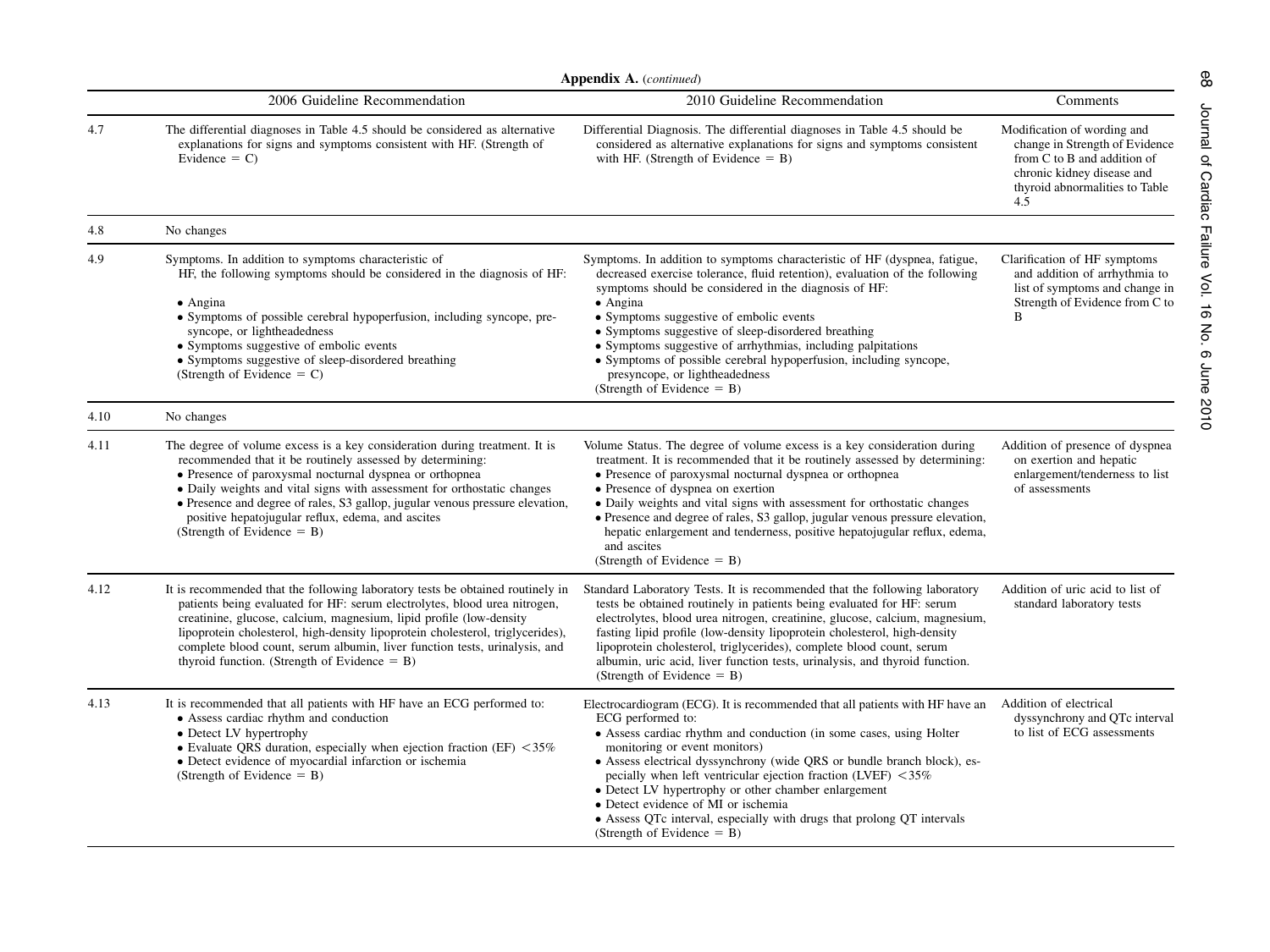| 4.14                       | It is recommended that all patients with HF have a posteroanterior and lateral<br>chest X-ray examination for determination of heart size, evidence of fluid<br>overload, and detection of pulmonary and other diseases. (Strength of<br>Evidence = $B$ )                                                                                                                                                                                                                                                                                                                                                                                                                                                                                                                                                                                                                                       | Chest X-Ray. It is recommended that all patients with HF have a postero-<br>anterior and lateral chest X-ray examination for determination of heart size,<br>evidence of fluid overload, detection of pulmonary and other diseases, and<br>appropriate placement of implanted cardiac devices. (Strength of Evidence<br>$= B$                                                                                                                                                                                                                                                                                                                                                                                        | Addition of placement of<br>implanted cardiac devices to<br>list of chest x-rays assessments                                                                            |
|----------------------------|-------------------------------------------------------------------------------------------------------------------------------------------------------------------------------------------------------------------------------------------------------------------------------------------------------------------------------------------------------------------------------------------------------------------------------------------------------------------------------------------------------------------------------------------------------------------------------------------------------------------------------------------------------------------------------------------------------------------------------------------------------------------------------------------------------------------------------------------------------------------------------------------------|----------------------------------------------------------------------------------------------------------------------------------------------------------------------------------------------------------------------------------------------------------------------------------------------------------------------------------------------------------------------------------------------------------------------------------------------------------------------------------------------------------------------------------------------------------------------------------------------------------------------------------------------------------------------------------------------------------------------|-------------------------------------------------------------------------------------------------------------------------------------------------------------------------|
| 4.15                       | Additional Laboratory Tests. It is recommended that patients with no apparent<br>etiology of HF or no specific clinical features suggesting unusual etiologies<br>undergo additional directed blood and laboratory studies to determine the<br>cause of HF.<br>(Strength of Evidence = $C$ )                                                                                                                                                                                                                                                                                                                                                                                                                                                                                                                                                                                                    | Additional Laboratory Tests. It is recommended that patients with no apparent<br>etiology of HF or no specific clinical features suggesting unusual etiologies<br>undergo additional directed blood and laboratory studies to determine the<br>cause of HF. (Strength of Evidence $=$ B)                                                                                                                                                                                                                                                                                                                                                                                                                             | Change in Strength of Evidence<br>from C to B                                                                                                                           |
| 4.16                       |                                                                                                                                                                                                                                                                                                                                                                                                                                                                                                                                                                                                                                                                                                                                                                                                                                                                                                 | Evaluation of myocardial ischemia is recommended in those who develop<br>new-onset LV systolic dysfunction especially in the setting of suspected<br>myocardial ischemia or worsening symptoms with pre-existing CAD. The<br>choice of testing modality should depend on the clinical suspicion and<br>underlying cardiac risk factors. Coronary angiography should be considered<br>when pre-test probability of underlying ischemic cardiomyopathy is high<br>and an invasive coronary intervention may be considered. (See Section 13<br>for specific clinical situations and Strength of Evidence)                                                                                                               | New recommendation                                                                                                                                                      |
| 4.17<br>(previous<br>4.16) | Exercise testing is not recommended as part of routine evaluation in patients<br>with HF. Specific circumstances in which maximal exercise testing with<br>measurement of expired gases should be considered include:<br>• Assessing disparity between symptomatic limitation and objective indi-<br>cators of disease severity<br>· Distinguishing non-HF-related causes of functional limitation, specifi-<br>cally cardiac versus pulmonary<br>• Considering candidacy for cardiac transplantation or mechanical inter-<br>vention<br>• Determining the prescription for cardiac rehabilitation<br>• Addressing specific employment capabilities<br>Exercise testing for inducible abnormality in myocardial perfusion or wall<br>motion abnormality should be considered to screen for the presence of<br>coronary artery disease with inducible ischemia.<br>(Strength of Evidence = $C$ ) | Exercise testing for functional capacity is not recommended as part of routine<br>evaluation in patients with HF. Specific circumstances in which maximal<br>exercise testing with measurement of expired gases should be considered<br>include:<br>• Assessing disparity between symptomatic limitation and objective indi-<br>cators of disease severity<br>• Distinguishing non HF-related causes of functional limitation, specifically<br>cardiac versus pulmonary<br>• Considering candidacy for cardiac transplantation or mechanical circula-<br>tory support<br>• Determining the prescription for cardiac rehabilitation<br>• Addressing specific employment capabilities<br>(Strength of Evidence = $C$ ) | Modification of wording and<br>deletion of recommendation<br>for exercise testing for<br>inducible abnormality in<br>myocardial perfusion or wall<br>motion abnormality |
| 4.18<br>(previous<br>4.17) | No changes                                                                                                                                                                                                                                                                                                                                                                                                                                                                                                                                                                                                                                                                                                                                                                                                                                                                                      |                                                                                                                                                                                                                                                                                                                                                                                                                                                                                                                                                                                                                                                                                                                      |                                                                                                                                                                         |
| 4.19<br>(previous<br>4.18) | It is recommended that clinical evaluation at each following visit include the<br>assessments listed in Table 4.9. (Strength of Evidence $=$ B)<br>These assessments should include the same symptoms and signs assessed<br>during the initial evaluation.<br>(Strength of Evidence = $C$ )                                                                                                                                                                                                                                                                                                                                                                                                                                                                                                                                                                                                     | It is recommended that clinical evaluation at each follow-up visit include<br>determination of the elements listed in Table 4.9. (Strength of<br>Evidence $=$ B).<br>These assessments should include the same symptoms and signs assessed<br>during the initial evaluation. (Strength of Evidence $=$ B)                                                                                                                                                                                                                                                                                                                                                                                                            | Change (in second part of<br>recommendation) Strength of<br>Evidence from C to B                                                                                        |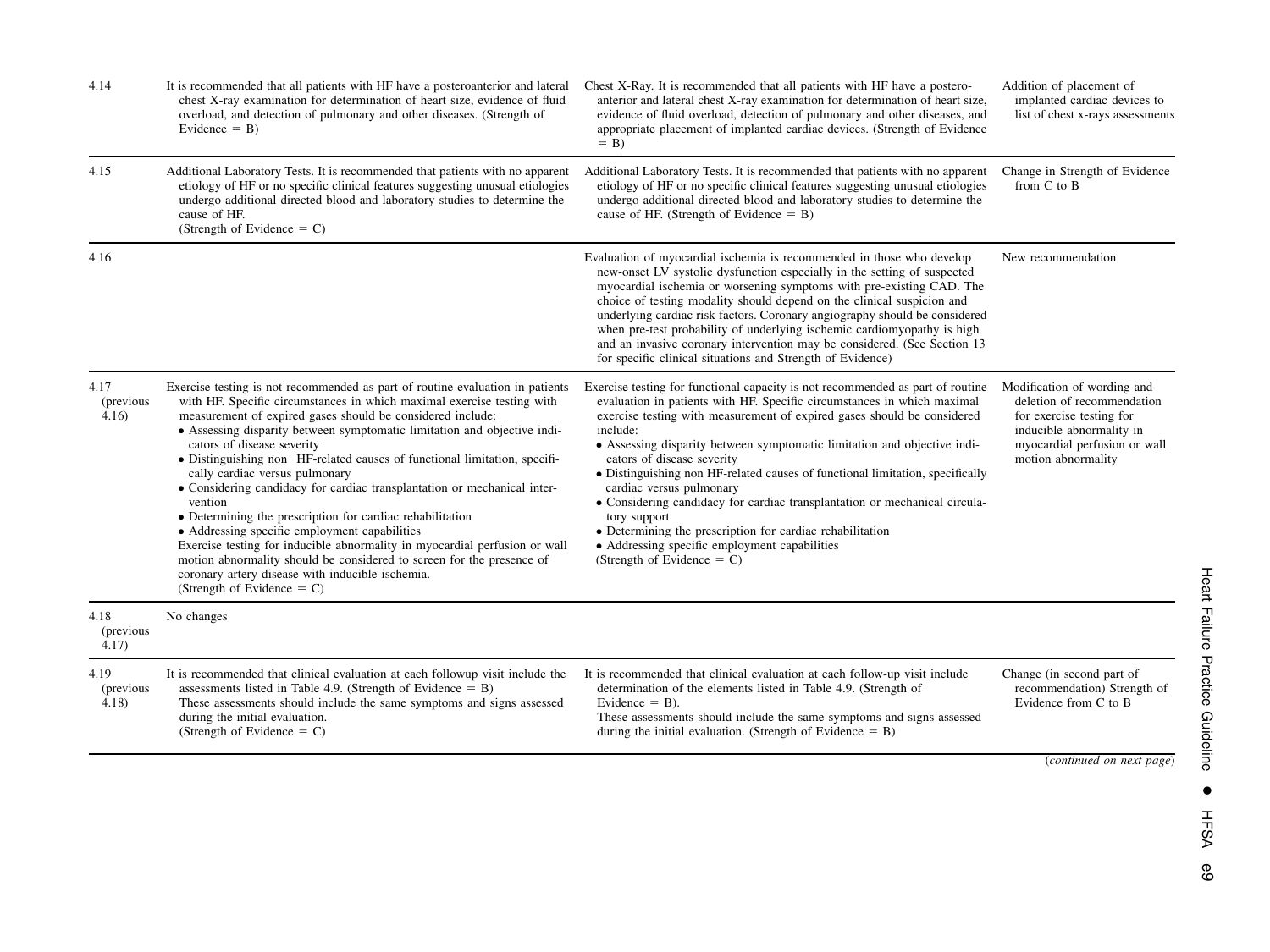|                            | Appendix A. (continued)                                                                                                                                                                                                                                                                                                                                                                                                                                                                                                                                                                                                                                                                                                                                                                                                                                                                                                                                                                                                                         |                                                                                                                                                                                                                                                                                                                                                                                                                                                                                                                                                                                                                                                                                                                                                                                                                                                                                                                                                                                                                                                                                                                                                                                                                                                                                                                                                                                                             |                                                                                                                                                            |  |
|----------------------------|-------------------------------------------------------------------------------------------------------------------------------------------------------------------------------------------------------------------------------------------------------------------------------------------------------------------------------------------------------------------------------------------------------------------------------------------------------------------------------------------------------------------------------------------------------------------------------------------------------------------------------------------------------------------------------------------------------------------------------------------------------------------------------------------------------------------------------------------------------------------------------------------------------------------------------------------------------------------------------------------------------------------------------------------------|-------------------------------------------------------------------------------------------------------------------------------------------------------------------------------------------------------------------------------------------------------------------------------------------------------------------------------------------------------------------------------------------------------------------------------------------------------------------------------------------------------------------------------------------------------------------------------------------------------------------------------------------------------------------------------------------------------------------------------------------------------------------------------------------------------------------------------------------------------------------------------------------------------------------------------------------------------------------------------------------------------------------------------------------------------------------------------------------------------------------------------------------------------------------------------------------------------------------------------------------------------------------------------------------------------------------------------------------------------------------------------------------------------------|------------------------------------------------------------------------------------------------------------------------------------------------------------|--|
|                            | 2006 Guideline Recommendation                                                                                                                                                                                                                                                                                                                                                                                                                                                                                                                                                                                                                                                                                                                                                                                                                                                                                                                                                                                                                   | 2010 Guideline Recommendation                                                                                                                                                                                                                                                                                                                                                                                                                                                                                                                                                                                                                                                                                                                                                                                                                                                                                                                                                                                                                                                                                                                                                                                                                                                                                                                                                                               | Comments                                                                                                                                                   |  |
| 4.20<br>(previous)<br>4.19 | Routine reevaluation of cardiac function by noninvasive or invasive methods is<br>not recommended. Repeat measurements of ventricular volume and EF<br>should be considered under limited circumstances:<br>• After at least 3 months of medical therapy when prophylactic ICD<br>placement is being considered to confirm that EF criteria are still met.<br>(Strength of Evidence $=$ B)<br>• In patients who show substantial clinical improvement (for example, in<br>response to b-blocker treatment). Such change may denote improved<br>prognosis, although it does not in itself mandate alteration or discontin-<br>uation of specific treatments. (Strength of Evidence $= C$ )<br>Repeat determination of EF is usually unnecessary in patients with previ-<br>ously documented LV dilation and low EF who manifest worsening signs or<br>symptoms of HF. Repeat measurement should be considered when it is<br>likely to prompt a change in patient management, such as cardiac trans-<br>plantation. (Strength of Evidence = $C$ ) | In the absence of deteriorating clinical presentation, repeat measurements of<br>ventricular volume and LVEF should be considered in these limited<br>circumstances:<br>• When a prophylactic implantable<br>cardioverter defibrillator (ICD) or CRT device and defibrillator (CRT-D)<br>placement is being considered in order to determine that LVEF criteria for<br>device placement are still met after medical therapy (Strength of Evidence<br>$= B$<br>• When patients show substantial clinical<br>improvement (for example, in response to beta blocker treatment or<br>following pregnancy in patients with peripartum cardiomyopathy). Such<br>change may denote improved prognosis, although it does not in itself<br>mandate alteration or discontinuation of specific treatments (see Section 7).<br>(Strength of Evidence $= C$ )<br>• In alcohol and cardiotoxic substance abusers who have discontinued the<br>abused substance. (Strength of Evidence $= C$ )<br>• In patients receiving cardiotoxic chemotherapy. (Strength of Evidence $=$ B)<br>Repeat determination of LVEF is usually unnecessary in patients with pre-<br>viously documented LV dilatation and low LVEF who manifest worsening<br>signs or symptoms of HF, unless the information is needed to justify<br>a change in patient management (such as surgery or device implantation).<br>(Strength of Evidence $= C$ ) | Modifications of<br>recommendation throughout                                                                                                              |  |
| 4.21<br>(previous<br>4.20  | It is recommended that reevaluation of electrolytes and renal function occur at<br>least every 6 months in clinically stable patients and more frequently after<br>changes in therapy or with evidence of change in volume status. More<br>frequent assessment of electrolytes and renal function is recommended in<br>patients with severe HF, those receiving high doses of diuretics, and those<br>who are clinically unstable. (Strength of Evidence = $C$ ) (See Section 7 for<br>recommendations regarding patients on angiotensin receptor blockers.)                                                                                                                                                                                                                                                                                                                                                                                                                                                                                    | It is recommended that reevaluation of electrolytes and renal function occur at<br>least every 6 months in clinically stable patients and more frequently<br>following changes in therapy or with evidence of change in volume status.<br>More frequent assessment of electrolytes and renal function is<br>recommended in patients with severe HF, those receiving high doses of<br>diuretics, those on aldosterone antagonists, and those who are clinically<br>unstable. (Strength of Evidence = $C$ ) (See Section 7 for recommendations<br>regarding patients on angiotensin receptor blockers.)                                                                                                                                                                                                                                                                                                                                                                                                                                                                                                                                                                                                                                                                                                                                                                                                       | Addition of aldosterone<br>antagonists to list of patients in<br>whom more frequent<br>assessment of electrolytes and<br>renal function is<br>recommended. |  |
|                            | Section 5: Management of Asymptomatic Patients with Reduced LVEF                                                                                                                                                                                                                                                                                                                                                                                                                                                                                                                                                                                                                                                                                                                                                                                                                                                                                                                                                                                |                                                                                                                                                                                                                                                                                                                                                                                                                                                                                                                                                                                                                                                                                                                                                                                                                                                                                                                                                                                                                                                                                                                                                                                                                                                                                                                                                                                                             |                                                                                                                                                            |  |
| 5.1                        | It is recommended that all patients with ALVD exercise regularly according to<br>a physician-directed prescription to avoid general deconditioning; to<br>improve weight, blood pressure, and diabetes control; and to reduce<br>cardiovascular risk. (Strength of Evidence = $C$ )                                                                                                                                                                                                                                                                                                                                                                                                                                                                                                                                                                                                                                                                                                                                                             | It is recommended that all patients with ALVD exercise regularly according to<br>a physician-directed prescription to avoid general deconditioning; to<br>optimize weight, blood pressure, and diabetes control; and to reduce<br>cardiovascular risk. (Strength of Evidence = $C$ )                                                                                                                                                                                                                                                                                                                                                                                                                                                                                                                                                                                                                                                                                                                                                                                                                                                                                                                                                                                                                                                                                                                        | Minor wording modification                                                                                                                                 |  |
| 5.2                        | No changes                                                                                                                                                                                                                                                                                                                                                                                                                                                                                                                                                                                                                                                                                                                                                                                                                                                                                                                                                                                                                                      |                                                                                                                                                                                                                                                                                                                                                                                                                                                                                                                                                                                                                                                                                                                                                                                                                                                                                                                                                                                                                                                                                                                                                                                                                                                                                                                                                                                                             |                                                                                                                                                            |  |
| 5.3                        | It is recommended that alcohol consumption be discouraged in patients with<br>ALVD. Abstinence is recommended if there is a current habit or history of<br>excessive alcohol intake. (Strength of Evidence $= C$ )                                                                                                                                                                                                                                                                                                                                                                                                                                                                                                                                                                                                                                                                                                                                                                                                                              | Alcohol abstinence is recommended if there is current or previous history of<br>excessive alcohol intake. (Strength of Evidence $= C$ )                                                                                                                                                                                                                                                                                                                                                                                                                                                                                                                                                                                                                                                                                                                                                                                                                                                                                                                                                                                                                                                                                                                                                                                                                                                                     | Deleted phrase discouraging<br>alcohol use in ALVD. Other<br>minor wording modifications.                                                                  |  |
| 5.4                        | It is recommended that all patients with ALVD with hypertension have<br>aggressive blood pressure control. (Strength of Evidence $=$ B)                                                                                                                                                                                                                                                                                                                                                                                                                                                                                                                                                                                                                                                                                                                                                                                                                                                                                                         | It is recommended that all patients with ALVD with hypertension achieve<br>optimal blood pressure control. (Strength of Evidence $=$ B)                                                                                                                                                                                                                                                                                                                                                                                                                                                                                                                                                                                                                                                                                                                                                                                                                                                                                                                                                                                                                                                                                                                                                                                                                                                                     | Aggressive blood pressure<br>control changed to optimal<br>blood pressure control                                                                          |  |
| 5.5                        | No changes                                                                                                                                                                                                                                                                                                                                                                                                                                                                                                                                                                                                                                                                                                                                                                                                                                                                                                                                                                                                                                      |                                                                                                                                                                                                                                                                                                                                                                                                                                                                                                                                                                                                                                                                                                                                                                                                                                                                                                                                                                                                                                                                                                                                                                                                                                                                                                                                                                                                             |                                                                                                                                                            |  |

e10

Journal of Cardiac Failure Vol. 16 No. 6 June 2010 Journal of Cardiac Failure Vol. 16 No. 6 June 2010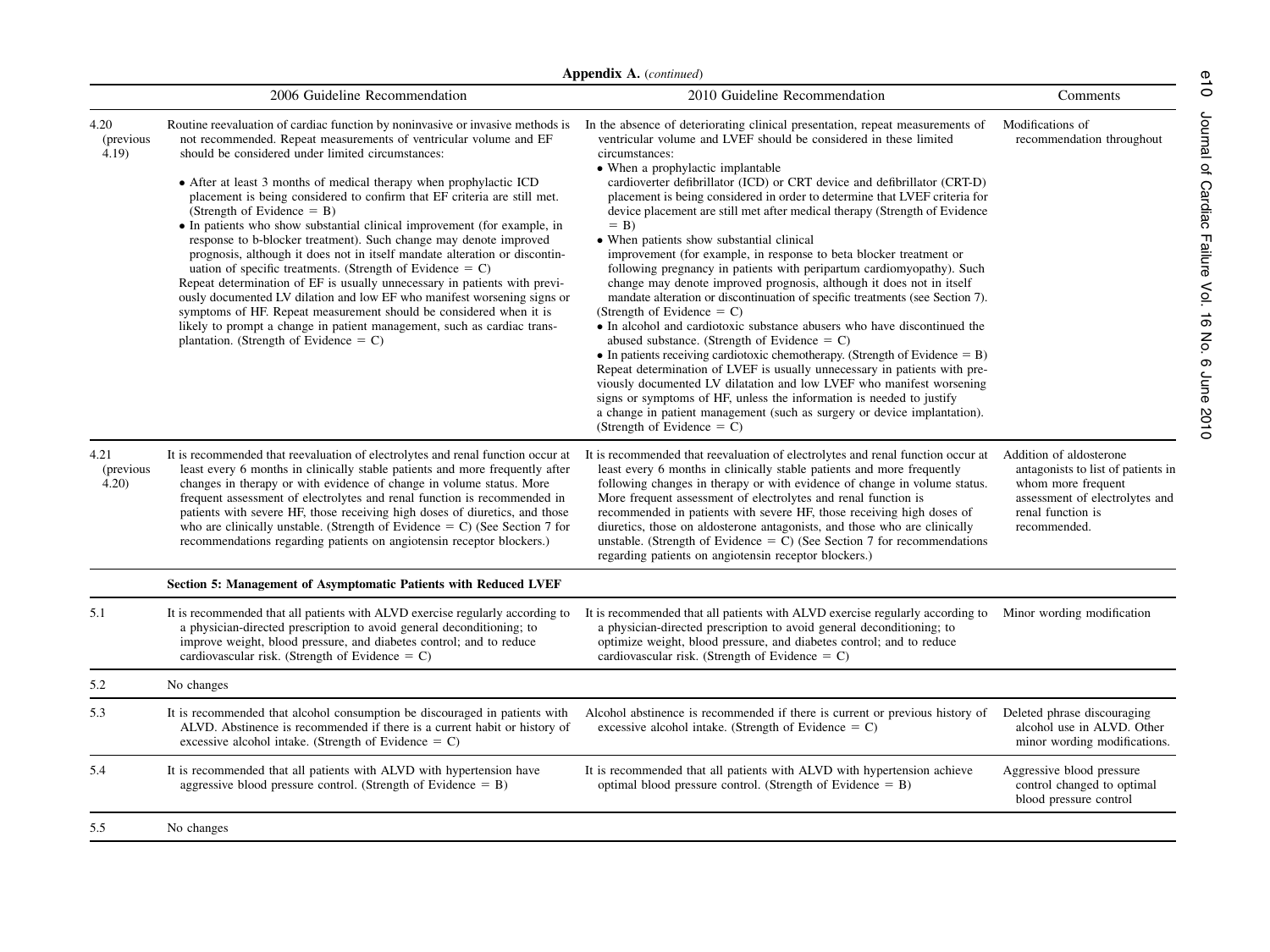| 5.6  | ARBs are recommended for asymptomatic patients with reduced LVEF who<br>are intolerant of ACE inhibitors because of cough or angioedema. (Strength<br>of Evidence $= C$ )<br>Routine use of the combination of ACE inhibitors and ARBs for prevention<br>of HF is not recommended in this population. (Strength of Evidence $= C$ )                                                                                                                                                                                                                                                                                                                                              | ARBs are recommended for asymptomatic patients with reduced LVEF who<br>are intolerant of ACE inhibitors from cough or angioedema. (Strength of<br>Evidence $= C$ )<br>Routine use of the combination of ACE inhibitors and ARBs for prevention<br>of HF is not recommended in this population. (Strength of Evidence $= C$ )                                                                                                                                                                                                                                                                                                                                                     | Minor wording modification                                          |
|------|----------------------------------------------------------------------------------------------------------------------------------------------------------------------------------------------------------------------------------------------------------------------------------------------------------------------------------------------------------------------------------------------------------------------------------------------------------------------------------------------------------------------------------------------------------------------------------------------------------------------------------------------------------------------------------|-----------------------------------------------------------------------------------------------------------------------------------------------------------------------------------------------------------------------------------------------------------------------------------------------------------------------------------------------------------------------------------------------------------------------------------------------------------------------------------------------------------------------------------------------------------------------------------------------------------------------------------------------------------------------------------|---------------------------------------------------------------------|
| 5.7  | It is recommended that beta blocker therapy be administered to asymptomatic<br>patients with reduced LVEF. (Post MI, Strength of Evidence = B; non-Post<br>MI, Strength of Evidence $= C$ )                                                                                                                                                                                                                                                                                                                                                                                                                                                                                      | Beta blocker therapy should be considered in asymptomatic patients with<br>reduced LVEF. (post-MI, Strength of Evidence $=$ B; non post-MI, Strength<br>of Evidence $= C$ )                                                                                                                                                                                                                                                                                                                                                                                                                                                                                                       | Changed from "is"<br>recommended" to "should be<br>considered"      |
|      | Section 6: Nonpharmacologic Management and Health Care Maintenance in Patients with Chronic Heart Failure                                                                                                                                                                                                                                                                                                                                                                                                                                                                                                                                                                        |                                                                                                                                                                                                                                                                                                                                                                                                                                                                                                                                                                                                                                                                                   |                                                                     |
| 6.1  | Dietary instruction regarding sodium intake is recommended in all patients<br>with HF. Patients with HF and diabetes, dyslipidemia, or obesity should be<br>given specific instructions regarding carbohydrate or caloric constraints.<br>(Strength of Evidence $=$ B)                                                                                                                                                                                                                                                                                                                                                                                                           | Dietary instruction regarding sodium intake is recommended in all patients<br>with HF. Patients with HF and diabetes, dyslipidemia, or severe obesity<br>should be given specific dietary instructions. (Strength of Evidence $=$ B)                                                                                                                                                                                                                                                                                                                                                                                                                                              | Minor wording modification                                          |
| 6.2  | No changes                                                                                                                                                                                                                                                                                                                                                                                                                                                                                                                                                                                                                                                                       |                                                                                                                                                                                                                                                                                                                                                                                                                                                                                                                                                                                                                                                                                   |                                                                     |
| 6.3  | No changes                                                                                                                                                                                                                                                                                                                                                                                                                                                                                                                                                                                                                                                                       |                                                                                                                                                                                                                                                                                                                                                                                                                                                                                                                                                                                                                                                                                   |                                                                     |
| 6.4  | It is recommended that specific attention be paid to nutritional management of<br>patients with advanced HF and unintentional weight loss or muscle wasting<br>(cardiac cachexia). Measurement of nitrogen balance, caloric intake, and<br>prealbumin may be useful in determining appropriate nutritional<br>supplementation. Caloric supplementation is recommended. Anabolic<br>steroids are not recommended for such patients. (Strength of Evidence = $C$ )                                                                                                                                                                                                                 | It is recommended that specific attention be paid to nutritional management of<br>patients with advanced HF and unintentional weight loss or muscle wasting<br>(cardiac cachexia). Measurement of nitrogen balance, caloric intake, and<br>prealbumin may be useful in determining appropriate nutritional<br>supplementation. Caloric supplementation is recommended. Anabolic<br>steroids are not recommended for cachexic patients. (Strength of Evidence<br>$= C$                                                                                                                                                                                                             | Minor wording modification                                          |
| 6.5  | No changes                                                                                                                                                                                                                                                                                                                                                                                                                                                                                                                                                                                                                                                                       |                                                                                                                                                                                                                                                                                                                                                                                                                                                                                                                                                                                                                                                                                   |                                                                     |
| 6.6  | Documentation of the type and dose of nutraceutical products used by patients<br>with HF is recommended. (Strength of Evidence $= C$ )<br>Nutraceutical use is not recommended for relief of symptomatic HF or for<br>the secondary prevention of cardiovascular events. Patients should be<br>instructed to avoid using natural or synthetic products containing ephedra<br>(ma huang), ephedrine, or its metabolites because of an increase risk of<br>mortality and morbidity. Products should be avoided that may have<br>significant drug interactions with digoxin, vasodilators, beta blockers,<br>antiarrhythmic drugs, and anticoagulants. (Strength of Evidence $=$ B) | Documentation of the type and dose of naturoceutical products used by<br>patients with HF is recommended. (Strength of Evidence $= C$ )<br>Naturoceutical use is not recommended for relief of symptomatic HF or for<br>the secondary prevention of cardiovascular events. Patients should be<br>instructed to avoid using natural or synthetic products containing ephedra<br>(ma huang), ephedrine, or its metabolites because of an increased risk of<br>mortality and morbidity. Products should be avoided that may have<br>significant drug interactions with digoxin, vasodilators, beta blockers,<br>antiarrhythmic drugs, and anticoagulants. (Strength of Evidence = B) | Modification of terminology<br>(nutraceutical to<br>naturoceutical) |
| 6.7  | No changes                                                                                                                                                                                                                                                                                                                                                                                                                                                                                                                                                                                                                                                                       |                                                                                                                                                                                                                                                                                                                                                                                                                                                                                                                                                                                                                                                                                   |                                                                     |
| 6.8  | No changes                                                                                                                                                                                                                                                                                                                                                                                                                                                                                                                                                                                                                                                                       |                                                                                                                                                                                                                                                                                                                                                                                                                                                                                                                                                                                                                                                                                   |                                                                     |
| 6.9  | No changes                                                                                                                                                                                                                                                                                                                                                                                                                                                                                                                                                                                                                                                                       |                                                                                                                                                                                                                                                                                                                                                                                                                                                                                                                                                                                                                                                                                   |                                                                     |
| 6.10 | It is recommended that screening for endogenous or prolonged reactive<br>depression in patients with HF be conducted after diagnosis and at periodic<br>intervals as clinically indicated. For pharmacologic treatment, selective<br>serotonin receptor uptake inhibitors are preferred over tricyclic<br>antidepressants, because the latter have the potential to cause ventricular<br>arrhythmias, but the potential for drug interactions should be considered.<br>(Strength of Evidence $=$ B)                                                                                                                                                                              | It is recommended that screening for endogenous or prolonged reactive<br>depression in patients with HF be conducted following diagnosis and at<br>periodic intervals as clinically indicated. For pharmacologic treatment,<br>selective serotonin reuptake inhibitors are preferred over tricyclic<br>antidepressants, because the latter have the potential to cause ventricular<br>arrhythmias, but the potential for drug interactions should be considered.<br>(Strength of Evidence $=$ B)                                                                                                                                                                                  | Minor wording modification                                          |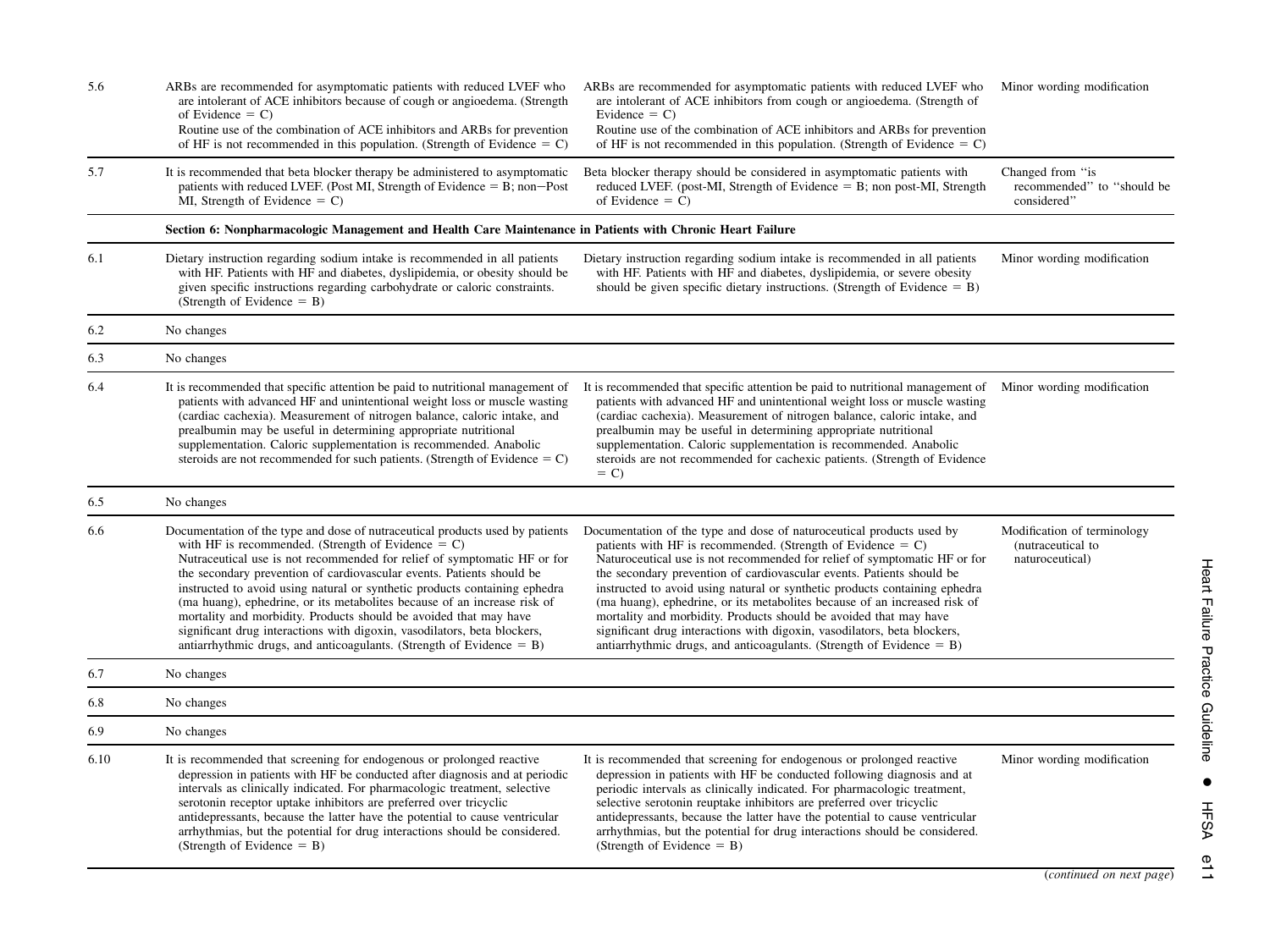|      | Appendix A. (continued)                                                                                                                                                                                                                                                                                                                                                                                                                                                                                                                                                                           |                                                                                                                                                                                                                                                                                                                                                                                                                                                                                                                                                                                                                                                                                                                                                                                                                                                                                                                                                           |                                                      |  |  |
|------|---------------------------------------------------------------------------------------------------------------------------------------------------------------------------------------------------------------------------------------------------------------------------------------------------------------------------------------------------------------------------------------------------------------------------------------------------------------------------------------------------------------------------------------------------------------------------------------------------|-----------------------------------------------------------------------------------------------------------------------------------------------------------------------------------------------------------------------------------------------------------------------------------------------------------------------------------------------------------------------------------------------------------------------------------------------------------------------------------------------------------------------------------------------------------------------------------------------------------------------------------------------------------------------------------------------------------------------------------------------------------------------------------------------------------------------------------------------------------------------------------------------------------------------------------------------------------|------------------------------------------------------|--|--|
|      | 2006 Guideline Recommendation                                                                                                                                                                                                                                                                                                                                                                                                                                                                                                                                                                     | 2010 Guideline Recommendation                                                                                                                                                                                                                                                                                                                                                                                                                                                                                                                                                                                                                                                                                                                                                                                                                                                                                                                             | Comments                                             |  |  |
| 6.11 | No changes                                                                                                                                                                                                                                                                                                                                                                                                                                                                                                                                                                                        |                                                                                                                                                                                                                                                                                                                                                                                                                                                                                                                                                                                                                                                                                                                                                                                                                                                                                                                                                           |                                                      |  |  |
| 6.12 | No changes                                                                                                                                                                                                                                                                                                                                                                                                                                                                                                                                                                                        |                                                                                                                                                                                                                                                                                                                                                                                                                                                                                                                                                                                                                                                                                                                                                                                                                                                                                                                                                           |                                                      |  |  |
| 6.13 | No changes                                                                                                                                                                                                                                                                                                                                                                                                                                                                                                                                                                                        |                                                                                                                                                                                                                                                                                                                                                                                                                                                                                                                                                                                                                                                                                                                                                                                                                                                                                                                                                           |                                                      |  |  |
| 6.14 | No changes                                                                                                                                                                                                                                                                                                                                                                                                                                                                                                                                                                                        |                                                                                                                                                                                                                                                                                                                                                                                                                                                                                                                                                                                                                                                                                                                                                                                                                                                                                                                                                           |                                                      |  |  |
| 6.15 | Endocarditis prophylaxis is not recommended based on the diagnosis of HF<br>alone. Prophylaxis for dental and other procedures should be given<br>according to standard clinical indications. (Strength of Evidence $= C$ )                                                                                                                                                                                                                                                                                                                                                                       | Endocarditis prophylaxis is not recommended based on the diagnosis of HF<br>alone. Consistent with the AHA recommendation, 'prophylaxis should be<br>given for only specific cardiac conditions, associated with the highest risk of<br>adverse outcome from endocarditis.' These conditions include: 'prosthetic<br>cardiac valves; previous infective endocarditis; congenital heart disease<br>(CHD)' such as: 'unrepaired cyanotic CHD, including palliative shunts and<br>conduits; completely repaired congenital heart defect with prosthetic<br>material or device, whether placed by surgery or by catheter intervention,<br>during the first six months after the procedure; repaired CHD with residual<br>defects at the site or adjacent to the site of a prosthetic patch or prosthetic<br>device (which inhibit endothelialization); cardiac transplantation recipients<br>who develop cardiac valvulopathy.' (Strength of Evidence $= C$ ) | Addition of criteria for<br>endocarditis prophylaxis |  |  |
| 6.16 | No changes                                                                                                                                                                                                                                                                                                                                                                                                                                                                                                                                                                                        |                                                                                                                                                                                                                                                                                                                                                                                                                                                                                                                                                                                                                                                                                                                                                                                                                                                                                                                                                           |                                                      |  |  |
| 6.17 | No changes                                                                                                                                                                                                                                                                                                                                                                                                                                                                                                                                                                                        |                                                                                                                                                                                                                                                                                                                                                                                                                                                                                                                                                                                                                                                                                                                                                                                                                                                                                                                                                           |                                                      |  |  |
| 6.18 | No changes                                                                                                                                                                                                                                                                                                                                                                                                                                                                                                                                                                                        |                                                                                                                                                                                                                                                                                                                                                                                                                                                                                                                                                                                                                                                                                                                                                                                                                                                                                                                                                           |                                                      |  |  |
| 6.19 |                                                                                                                                                                                                                                                                                                                                                                                                                                                                                                                                                                                                   | It is recommended that patients with HF undergo exercise testing to determine New recommendation<br>suitability for exercise training (patient does not develop significant<br>ischemia or arrhythmias). (Strength of Evidence = $B$ )<br>If deemed safe, exercise training should be considered for patients with HF<br>in order to facilitate understanding of exercise expectations (heart rate<br>ranges and appropriate levels of exercise training), to increase exercise<br>duration and intensity in a supervised setting, and to promote adherence to<br>a general exercise goal of 30 minutes of moderate activity/exercise, 5 days<br>per week with warm up and cool down exercises. (Strength of Evidence =<br>B)                                                                                                                                                                                                                             |                                                      |  |  |
|      | Section 7: Heart Failure in Patients with Reduced Ejection Fraction                                                                                                                                                                                                                                                                                                                                                                                                                                                                                                                               |                                                                                                                                                                                                                                                                                                                                                                                                                                                                                                                                                                                                                                                                                                                                                                                                                                                                                                                                                           |                                                      |  |  |
| 7.1  | No changes                                                                                                                                                                                                                                                                                                                                                                                                                                                                                                                                                                                        |                                                                                                                                                                                                                                                                                                                                                                                                                                                                                                                                                                                                                                                                                                                                                                                                                                                                                                                                                           |                                                      |  |  |
| 7.2  | following circumstances:<br>• In patients who cannot tolerate ACE inhibitors because of cough, ARBs<br>are recommended. (Strength of Evidence $= A$ )<br>• The combination of hydralazine and an oral nitrate may be considered in<br>such patients not tolerating ARB therapy. (Strength of Evidence = $C$ )<br>• Patients intolerant to ACE inhibitors because of hyperkalemia or renal<br>insufficiency are likely to experience the same side effects with ARBs. In<br>these cases, the combination of hydralazine and an oral nitrate should be<br>considered. (Strength of Evidence = $C$ ) | It is recommended that other therapy be substituted for ACE inhibitors in the It is recommended that other therapy be substituted for ACE inhibitors in the Minor wording modification<br>following circumstances:<br>• In patients who cannot tolerate ACE inhibitors due to cough, ARBs are<br>recommended. (Strength of Evidence $= A$ )<br>• The combination of hydralazine and an oral nitrate may be considered in<br>such patients not tolerating ARB therapy. (Strength of Evidence = $C$ )<br>• Patients intolerant to ACE inhibitors from hyperkalemia or renal insuffi-<br>ciency are likely to experience the same side effects with ARBs. In these<br>cases, the combination of hydralazine and an oral nitrate should be con-<br>sidered. (Strength of Evidence = $C$ )                                                                                                                                                                     |                                                      |  |  |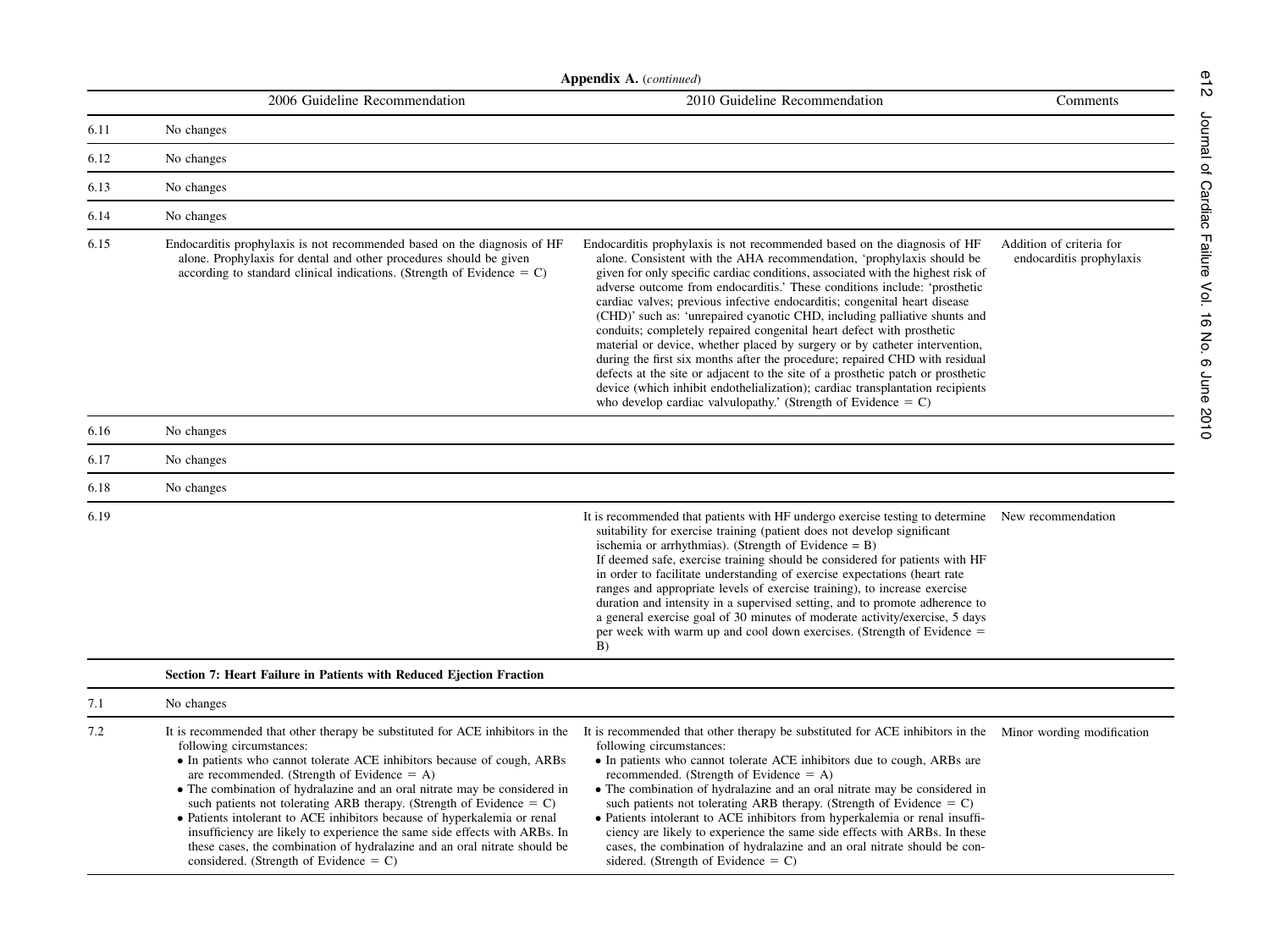| 7.3<br>(previous<br>7.10)  | No changes                                                                                                                                                                                                                                                                                                                                                                                                                                                                                                                                                                                                                                                                                                                                     |                                                                                                                                                                                                                                                                                                                                                                                                                                                                                                                                                                                                                                                                                          |                                                                                         |
|----------------------------|------------------------------------------------------------------------------------------------------------------------------------------------------------------------------------------------------------------------------------------------------------------------------------------------------------------------------------------------------------------------------------------------------------------------------------------------------------------------------------------------------------------------------------------------------------------------------------------------------------------------------------------------------------------------------------------------------------------------------------------------|------------------------------------------------------------------------------------------------------------------------------------------------------------------------------------------------------------------------------------------------------------------------------------------------------------------------------------------------------------------------------------------------------------------------------------------------------------------------------------------------------------------------------------------------------------------------------------------------------------------------------------------------------------------------------------------|-----------------------------------------------------------------------------------------|
| 7.4<br>(previous<br>7.12)  | ARBs should be considered in patients experiencing angioedema while on<br>ACE inhibitors based on their underlying risk and with recognition that<br>angioedema has been reported infrequently with these agents. (Strength of<br>Evidence $=$ B)<br>The combination of hydralazine and oral nitrates may be considered in this<br>setting for patients who do not tolerate ARB therapy. (Strength of<br>Evidence = $C$ )                                                                                                                                                                                                                                                                                                                      | ARBs should be considered in patients experiencing angioedema while on<br>ACE inhibitors based on their underlying risk and with recognition that<br>angioedema has been reported infrequently with ARBs. (Strength of<br>Evidence $=$ B)<br>The combination of hydralazine and oral nitrates may be considered in this<br>setting for patients who do not tolerate ARB therapy. (Strength of<br>Evidence = $C$ )                                                                                                                                                                                                                                                                        | Minor wording modifications                                                             |
| 7.5<br>(previous<br>7.11)  | Individual ARBs may be considered as initial therapy rather than ACE<br>inhibitors for patients with the following conditions:<br>• HF post MI (Strength of Evidence $= A$ )<br>• Chronic HF and systolic dysfunction (Strength of Evidence $=$ B)                                                                                                                                                                                                                                                                                                                                                                                                                                                                                             | Individual ARBs may be considered as initial therapy rather than ACE<br>inhibitors for patients with the following conditions:<br>• HF Post-MI (Strength of Evidence $= A$ )<br>• Chronic HF and reduced LVEF (Strength of Evidence $=$ B)                                                                                                                                                                                                                                                                                                                                                                                                                                               | Terminology modification<br>(changed "systolic<br>dysfunction" to "reduced<br>LVEF)     |
| 7.6<br>(previous<br>7.3)   | No changes                                                                                                                                                                                                                                                                                                                                                                                                                                                                                                                                                                                                                                                                                                                                     |                                                                                                                                                                                                                                                                                                                                                                                                                                                                                                                                                                                                                                                                                          |                                                                                         |
| 7.7<br>(previous<br>7.4)   | No changes                                                                                                                                                                                                                                                                                                                                                                                                                                                                                                                                                                                                                                                                                                                                     |                                                                                                                                                                                                                                                                                                                                                                                                                                                                                                                                                                                                                                                                                          |                                                                                         |
| 7.8<br>(previous)<br>7.5)  | Beta blocker therapy is recommended for patients with a recent<br>decompensation of HF after optimization of volume status and successful<br>discontinuation of intravenous diuretics and vasoactive agents, including<br>inotropic support. Whenever possible, beta blocker therapy should be<br>initiated in the hospital setting at a low dose before discharge in stable<br>patients. (Strength of Evidence = $B$ )                                                                                                                                                                                                                                                                                                                        | Beta blocker therapy is recommended for patients with a recent<br>decompensation of HF after optimization of volume status and successful<br>discontinuation of intravenous diuretics and vasoactive agents, including<br>inotropic support. Whenever possible, beta blocker therapy should be<br>initiated in the hospital setting at a low dose prior to discharge in stable<br>patients. (Strength of Evidence $=$ B)                                                                                                                                                                                                                                                                 | Minor wording modifications                                                             |
| 7.9<br>(previous<br>7.6)   | Beta blocker therapy is recommended in the great majority of patients with LV<br>systolic dysfunction, even if there is concomitant diabetes, chronic<br>obstructive lung disease, or peripheral vascular disease. Beta blocker<br>therapy should be used with caution in patients with diabetes with recurrent<br>hypoglycemia, asthma, or resting limb ischemia. Considerable caution<br>should be used if beta blockers are initiated in patients with marked<br>bradycardia (<55 beats/min) or marked hypotension (systolic blood<br>pressure <80 mm Hg). Beta blockers are not recommended in patients with<br>asthma with active bronchospasm. (Strength of Evidence = $C$ )                                                             | Beta blocker therapy is recommended in the great majority of patients with HF<br>and reduced LVEF, even if there is concomitant diabetes, chronic<br>obstructive lung disease, or peripheral vascular disease. Beta blocker<br>therapy should be used with caution in patients with diabetes with recurrent<br>hypoglycemia, with asthma, or with resting limb ischemia. Considerable<br>caution should be used if beta blockers are initiated in patients with marked<br>bradycardia (<55 beats/min) or marked hypotension (systolic blood<br>pressure <80 mm Hg). Beta blockers are not recommended in patients with<br>asthma with active bronchospasm. (Strength of Evidence = $C$ ) | Modification of terminology<br>("LV systolic dysfunction"<br>changed to "reduced LVEF") |
| 7.10<br>(previous)<br>7.7) | It is recommended that b-blockade be initiated at low doses and uptitrated<br>gradually, typically no sooner than at 2-week intervals. Doses found to be<br>effective in HF trials generally are achieved in 8 to 12 weeks. Patients<br>developing worsening HF symptoms or other side effects during titration<br>may require a dosage adjustment of diuretic or concomitant vasoactive<br>medications. If side effects resolve with medication adjustment, patients can<br>subsequently be titrated to target or maximally tolerated doses. Some<br>patients may require a more prolonged interval during uptitration, a<br>temporary reduction in b-blocker dose, or, in rare cases, withdrawal of<br>therapy. (Strength of Evidence $=$ B) | It is recommended that beta blockade be initiated at low doses and uptitrated<br>gradually, typically at 2-week intervals in patients with reduced LVEF, and<br>after 3-10 day intervals in patients with reduced LVEF following newly<br>diagnosed MI. (Strength of Evidence $=$ B)                                                                                                                                                                                                                                                                                                                                                                                                     | Deleted information related to<br>beta blocker management                               |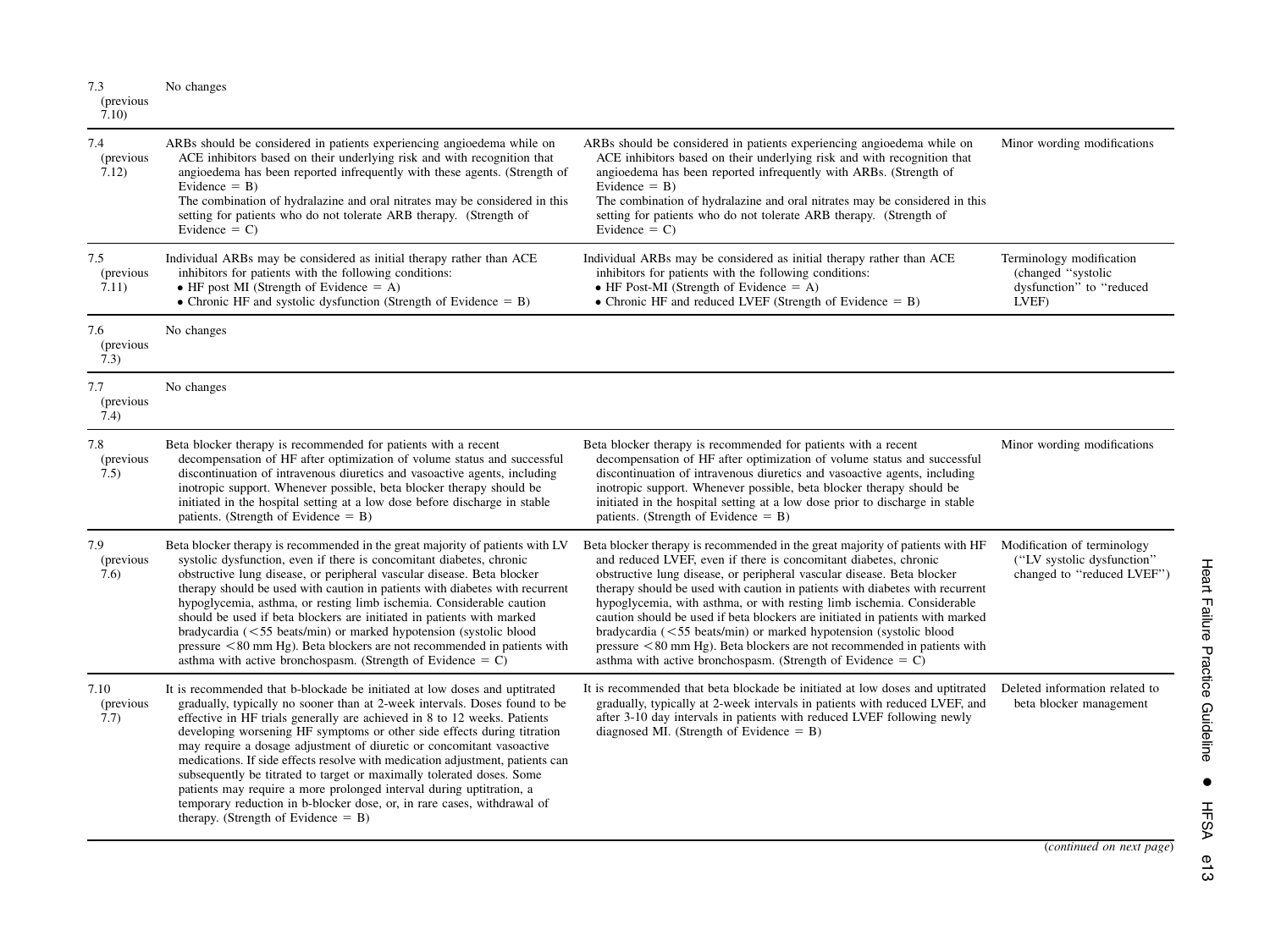|                            | Appendix A. (continued)                                                                                                                                                                                                                                                                                                                                                                                                                                                                                                                        |                                                                                                                                                                                                                                                                                                                                                                                                                                                                                                                                                                                                                                                                                                                                                                                                                  |                                                                                         |  |
|----------------------------|------------------------------------------------------------------------------------------------------------------------------------------------------------------------------------------------------------------------------------------------------------------------------------------------------------------------------------------------------------------------------------------------------------------------------------------------------------------------------------------------------------------------------------------------|------------------------------------------------------------------------------------------------------------------------------------------------------------------------------------------------------------------------------------------------------------------------------------------------------------------------------------------------------------------------------------------------------------------------------------------------------------------------------------------------------------------------------------------------------------------------------------------------------------------------------------------------------------------------------------------------------------------------------------------------------------------------------------------------------------------|-----------------------------------------------------------------------------------------|--|
|                            | 2006 Guideline Recommendation                                                                                                                                                                                                                                                                                                                                                                                                                                                                                                                  | 2010 Guideline Recommendation                                                                                                                                                                                                                                                                                                                                                                                                                                                                                                                                                                                                                                                                                                                                                                                    | Comments                                                                                |  |
| 7.11<br>(previous<br>7.8)  | It is recommended that beta blocker therapy be continued in most patients<br>experiencing a symptomatic exacerbation of HF during chronic<br>maintenance treatment. (Strength of Evidence $= C$ )<br>A temporary reduction of dose in this setting may be considered. Abrupt<br>discontinuation in patients with symptomatic exacerbation should be<br>avoided. (Strength of Evidence $= C$ )<br>If discontinued or reduced, beta blockers should be reinstated or the dose<br>should be gradually increased before the patient is discharged. | It is recommended that beta blocker therapy be continued in most patients<br>experiencing a symptomatic exacerbation of HF during chronic<br>maintenance treatment, unless they develop cardiogenic shock, refractory<br>volume overload, or symptomatic bradycardia (Strength of Evidence = $C$ )<br>A temporary reduction of dose (generally by one-half) in this setting may be<br>considered. Abrupt discontinuation in patients with symptomatic<br>exacerbation should be avoided, unless the situation is life-threatening.<br>(Strength of Evidence $= C$ )<br>If discontinued or reduced, beta blockers should be reinstated before the<br>patient is discharged. In general, doses should be uptitrated to the previous<br>well-tolerated dose as soon as safely possible (Strength of Evidence $=$ B) | Addition of criteria for beta<br>blocker discontinuation and<br>reinstitution           |  |
| 7.12<br>(previous<br>7.13) | The routine administration of an ARB is not recommended in addition to ACE<br>inhibitor and beta blocker therapy in patients with recent acute MI and LV<br>dysfunction. (Strength of Evidence $= A$ )                                                                                                                                                                                                                                                                                                                                         | The routine administration of an ARB is not recommended in addition to ACE<br>inhibitor and beta blocker therapy in patients with a recent acute MI and<br>reduced LVEF. (Strength of Evidence $= A$ )                                                                                                                                                                                                                                                                                                                                                                                                                                                                                                                                                                                                           | Modification of terminology<br>("LV dysfunction" changed to<br>"reduced LVEF")          |  |
| 7.13                       |                                                                                                                                                                                                                                                                                                                                                                                                                                                                                                                                                | The addition of an ARB should be considered in patients with HF due to<br>reduced LVEF who have persistent symptoms or progressive worsening<br>despite optimized therapy with an ACE inhibitor and beta blocker. (Strength<br>of Evidence $= A$ )                                                                                                                                                                                                                                                                                                                                                                                                                                                                                                                                                               | New recommendation                                                                      |  |
| 7.14                       | Administration of an aldosterone antagonist is recommended for patients with<br>NYHA class IV or class III, previously class IV, HF from LV systolic<br>dysfunction (LVEF $\leq$ 35%) while receiving standard therapy, including<br>diuretics. (Strength of Evidence $= A$ )                                                                                                                                                                                                                                                                  | Administration of an aldosterone antagonist is recommended for patients with<br>NYHA class IV (or class III, previously class IV) HF from reduced LVEF<br>$(<$ 35%) while receiving standard therapy, including diuretics. (Strength of<br>Evidence $= A$ )                                                                                                                                                                                                                                                                                                                                                                                                                                                                                                                                                      | Modification of terminology<br>("LV systolic dysfunction"<br>changed to "reduced LVEF") |  |
| 7.15                       | Administration of an aldosterone antagonist should be considered in patients<br>after an acute MI, with clinical HF signs and symptoms and an LVEF<br><40%. Patients should be on standard therapy, including an ACE inhibitor<br>(or ARB) and a b-blocker. (Strength of Evidence $= A$ )                                                                                                                                                                                                                                                      | Administration of an aldosterone antagonist should be considered in patients<br>following an acute MI, with clinical HF signs and symptoms or history of<br>diabetes mellitus, and an LVEF <40%. Patients should be on standard<br>therapy, including an ACE inhibitor (or ARB) and a beta blocker. (Strength<br>of Evidence $= A$ )                                                                                                                                                                                                                                                                                                                                                                                                                                                                             | Addition of history of diabetes<br>mellitus to criteria for therapy                     |  |
| 7.16                       | No changes                                                                                                                                                                                                                                                                                                                                                                                                                                                                                                                                     |                                                                                                                                                                                                                                                                                                                                                                                                                                                                                                                                                                                                                                                                                                                                                                                                                  |                                                                                         |  |
| 7.17                       | No changes                                                                                                                                                                                                                                                                                                                                                                                                                                                                                                                                     |                                                                                                                                                                                                                                                                                                                                                                                                                                                                                                                                                                                                                                                                                                                                                                                                                  |                                                                                         |  |
| 7.18                       | No changes                                                                                                                                                                                                                                                                                                                                                                                                                                                                                                                                     |                                                                                                                                                                                                                                                                                                                                                                                                                                                                                                                                                                                                                                                                                                                                                                                                                  |                                                                                         |  |
| 7.19                       | A combination of hydralazine and isosorbide dinitrate is recommended as part<br>of standard therapy in addition to beta blockers and ACE inhibitors for<br>African Americans with LV systolic dysfunction.<br>• NYHA III or IV HF (Strength of Evidence $= A$ )<br>• NYHA II HF (Strength of Evidence $=$ B)<br>(See Section 15 Special Populations)                                                                                                                                                                                           | A combination of hydralazine and isosorbide dinitrate is recommended as part<br>of standard therapy in addition to beta blockers and ACE inhibitors for<br>African Americans with HF and reduced LVEF.<br>• NYHA III or IV HF (Strength of Evidence $= A$ )<br>• NYHA II HF (Strength of Evidence $=$ B) (See Section 15: Special<br>Populations)                                                                                                                                                                                                                                                                                                                                                                                                                                                                | Modification of terminology<br>("LV systolic dysfunction"<br>changed to "reduced LVEF") |  |
| 7.20                       | A combination of hydralazine and isosorbide dinitrate may be considered in<br>non-African American patients with LV systolic dysfunction who remain<br>symptomatic despite optimized standard therapy. (Strength of Evidence $=$<br>$\mathbf{C}$                                                                                                                                                                                                                                                                                               | A combination of hydralazine and isosorbide dinitrate may be considered in<br>non-African-American patients with HF and reduced LVEF who remain<br>symptomatic despite optimized standard therapy. (Strength of Evidence<br>$= C$                                                                                                                                                                                                                                                                                                                                                                                                                                                                                                                                                                                | Modification of terminology<br>("LV systolic dysfunction"<br>changed to "reduced LVEF") |  |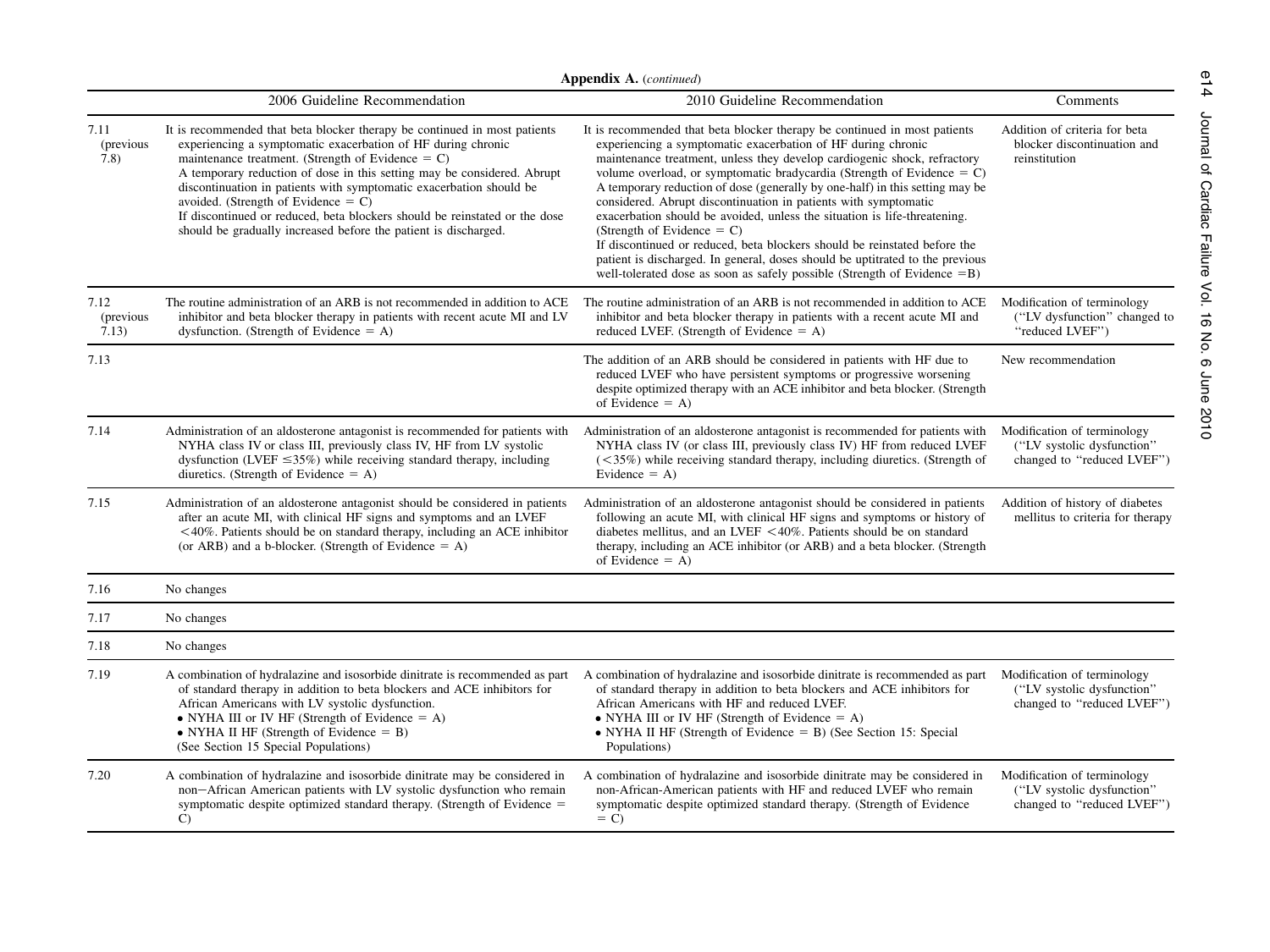| 7.21 | Additional pharmacologic therapy should be considered in patients with HF<br>due to systolic dysfunction who have persistent symptoms or progressive<br>worsening despite optimized therapy with an ACE inhibitor and beta<br>blocker. The choice of specific agent will be influenced by clinical<br>considerations, including renal function status, chronic serum potassium<br>concentration, blood pressure, and volume status. The triple combination of<br>an ACE inhibitor, an ARB, and an aldosterone antagonist is not<br>recommended because of the high risk of hyperkalemia. (Strength of<br>Evidence $= C$ )<br>• Addition of an ARB. (Strength of Evidence $= A$ )<br>• Addition of an aldosterone antagonist:<br>$\circ$ For severe HF (Strength of Evidence = A)<br>$\circ$ For moderate HF (Strength of Evidence = C)<br>• Addition of the combination of hydralazine/isosorbide dinitrate:                                                                                                                                                                                                                                             | Additional pharmacologic therapy should be considered in patients with HF<br>and reduced LVEF who have persistent symptoms or progressive worsening<br>despite optimized therapy with an ACE inhibitor and beta blocker. The<br>choice of specific agent will be influenced by clinical considerations,<br>including renal function status, chronic serum potassium concentration,<br>blood pressure, and volume status. The triple combination of an ACE<br>inhibitor, an ARB, and an aldosterone antagonist is not recommended<br>because of the high risk of hyperkalemia. (Strength of Evidence $= C$ )<br>• Addition of an ARB. (Strength of Evidence $= A$ )<br>• Addition of an aldosterone antagonist:<br>$\circ$ for severe HF (Strength of Evidence = A)<br>$\circ$ for moderate HF (Strength of Evidence = C)<br>$\circ$ for post-MI HF (Strength of Evidence = A)<br>• Addition of the combination of hydralazine/isosorbide dinitrate:                                                                                                                                                                                                     | Modification of terminology<br>("systolic dysfunction"<br>changed to "reduced LVEF");<br>addition of post-MI HF under<br>aldosterone antagonists |
|------|----------------------------------------------------------------------------------------------------------------------------------------------------------------------------------------------------------------------------------------------------------------------------------------------------------------------------------------------------------------------------------------------------------------------------------------------------------------------------------------------------------------------------------------------------------------------------------------------------------------------------------------------------------------------------------------------------------------------------------------------------------------------------------------------------------------------------------------------------------------------------------------------------------------------------------------------------------------------------------------------------------------------------------------------------------------------------------------------------------------------------------------------------------|---------------------------------------------------------------------------------------------------------------------------------------------------------------------------------------------------------------------------------------------------------------------------------------------------------------------------------------------------------------------------------------------------------------------------------------------------------------------------------------------------------------------------------------------------------------------------------------------------------------------------------------------------------------------------------------------------------------------------------------------------------------------------------------------------------------------------------------------------------------------------------------------------------------------------------------------------------------------------------------------------------------------------------------------------------------------------------------------------------------------------------------------------------|--------------------------------------------------------------------------------------------------------------------------------------------------|
|      | $\circ$ For African Americans (Strength of Evidence = A)<br>$\circ$ For others (Strength of Evidence = C)                                                                                                                                                                                                                                                                                                                                                                                                                                                                                                                                                                                                                                                                                                                                                                                                                                                                                                                                                                                                                                                | $\circ$ for African Americans (Strength of Evidence = A)<br>$\circ$ for others (Strength of Evidence = C)                                                                                                                                                                                                                                                                                                                                                                                                                                                                                                                                                                                                                                                                                                                                                                                                                                                                                                                                                                                                                                               |                                                                                                                                                  |
| 7.22 | Additional pharmacological therapy should be considered in patients with HF<br>due to systolic dysfunction who are unable to tolerate a beta blocker and<br>have persistent symptoms or progressive worsening despite optimized<br>therapy with an ACE inhibitor. The choice of specific agent will be<br>influenced by clinical considerations, including renal function status,<br>chronic serum potassium concentration, blood pressure and volume status.<br>The triple combination of an ACE inhibitor, an ARB, and an aldosterone<br>antagonist is not recommended due to the high risk of hyperkalemia.<br>(Strength of Evidence $= C$ )<br>• Addition of an ARB. (Strength of Evidence $= C$ )<br>• Addition of an aldosterone antagonist:<br>$\circ$ for severe HF (Strength of Evidence = C)<br>$\circ$ for moderate HF (Strength of Evidence = C)<br>• Addition of the combination of hydralazine/isosorbide dinitrate:<br>$\circ$ For African-Americans (Strength of Evidence = C)<br>$\circ$ for others (Strength of Evidence = C)                                                                                                          | Additional pharmacological therapy should be considered in patients with HF<br>and reduced LVEF who are unable to tolerate a beta blocker and have<br>persistent symptoms or progressive worsening despite optimized therapy<br>with an ACE inhibitor. The choice of specific agent will be influenced by<br>clinical considerations, including renal function status, chronic serum<br>potassium concentration, blood pressure and volume status. The triple<br>combination of an ACE inhibitor, an ARB, and an aldosterone antagonist is<br>not recommended due to the high risk of hyperkalemia. (Strength of<br>Evidence $= C$ )<br>• Addition of an ARB. (Strength of Evidence $= C$ )<br>• Addition of an aldosterone antagonist:<br>$\circ$ for severe HF (Strength of Evidence = C)<br>$\circ$ for moderate HF (Strength of Evidence = C)<br>• Addition of the combination of hydralazine/isosorbide dinitrate:<br>$\circ$ for African Americans (Strength of Evidence = C)<br>$\circ$ for others (Strength of Evidence = C)                                                                                                                    | Modification of terminology<br>("systolic dysfunction")<br>changed to "reduced LVEF")                                                            |
| 7.23 | No changes                                                                                                                                                                                                                                                                                                                                                                                                                                                                                                                                                                                                                                                                                                                                                                                                                                                                                                                                                                                                                                                                                                                                               |                                                                                                                                                                                                                                                                                                                                                                                                                                                                                                                                                                                                                                                                                                                                                                                                                                                                                                                                                                                                                                                                                                                                                         |                                                                                                                                                  |
| 7.24 | The initial dose of diuretic may be increased as necessary to relieve<br>congestion. Restoration of normal volume status may require multiple<br>adjustments over many days and occasionally weeks in patients with severe<br>fluid overload evidenced by massive edema or ascites. After a diuretic effect<br>is achieved with short acting loop diuretics, increasing administration<br>frequency to twice or even 3 times per day will provide more diuresis with<br>less physiologic perturbation than larger single doses. (Strength of Evidence<br>$= B$<br>Oral torsemide may be considered in patients in whom poor absorption of<br>oral medication or erratic diuretic effect may be present, particularly those<br>with right-sided HF and refractory fluid retention despite high doses of other<br>loop diuretics. (Strength of Evidence $= C$ )<br>Intravenous administration of diuretics may be necessary to relieve<br>congestion. (Strength of Evidence $= A$ )<br>Diuretic refractoriness may represent patient noncompliance, a direct effect<br>of diuretic use on the kidney, or progression of underlying cardiac<br>dysfunction. | The initial dose of diuretic may be increased as necessary to relieve<br>congestion. Restoration of normal volume status may require multiple<br>adjustments over many days and occasionally weeks in patients with severe<br>fluid overload evidenced by massive edema or ascites. After a diuretic effect<br>is achieved with short-acting loop diuretics, increasing administration<br>frequency to twice or even 3 times per day will provide more diuresis with<br>less physiologic perturbation than larger single doses. (Strength of Evidence<br>$= B$<br>Oral torsemide may be considered in patients in whom poor absorption of<br>oral medication or erratic diuretic effect may be present, particularly those<br>with right-sided HF and refractory fluid retention despite high doses of other<br>loop diuretics. (Strength of Evidence $= C$ )<br>Intravenous administration of diuretics may be necessary to relieve<br>congestion. (Strength of Evidence $= A$ )<br>Diuretic refractoriness may represent patient nonadherence, a direct effect<br>of diuretic use on the kidney, or progression of underlying cardiac<br>dysfunction. | Modification of terminology<br>("noncompliance" changed to<br>"nonadherence")                                                                    |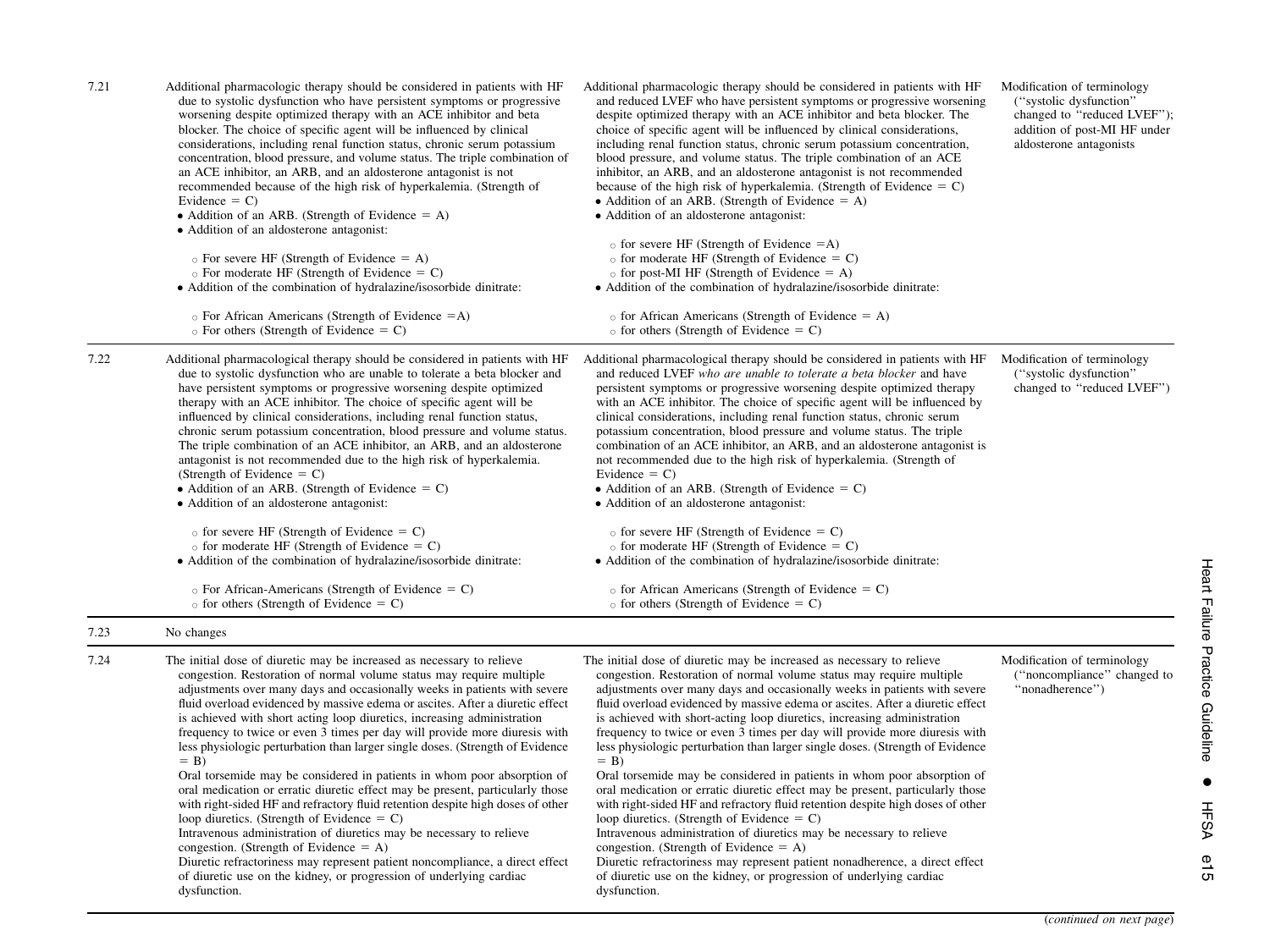|                             | Appendix A. (continued)                                                                                                                                                                                                                                                                                                                                                                                                                                                                                                                                                                                                                                                                                                                                                                                             |                                                                                                                                                                                                                                                                                                                                                                                                                                                            |                                                                                                                                                             |  |  |
|-----------------------------|---------------------------------------------------------------------------------------------------------------------------------------------------------------------------------------------------------------------------------------------------------------------------------------------------------------------------------------------------------------------------------------------------------------------------------------------------------------------------------------------------------------------------------------------------------------------------------------------------------------------------------------------------------------------------------------------------------------------------------------------------------------------------------------------------------------------|------------------------------------------------------------------------------------------------------------------------------------------------------------------------------------------------------------------------------------------------------------------------------------------------------------------------------------------------------------------------------------------------------------------------------------------------------------|-------------------------------------------------------------------------------------------------------------------------------------------------------------|--|--|
|                             | 2006 Guideline Recommendation                                                                                                                                                                                                                                                                                                                                                                                                                                                                                                                                                                                                                                                                                                                                                                                       | 2010 Guideline Recommendation                                                                                                                                                                                                                                                                                                                                                                                                                              | Comments                                                                                                                                                    |  |  |
| 7.25                        | No changes                                                                                                                                                                                                                                                                                                                                                                                                                                                                                                                                                                                                                                                                                                                                                                                                          |                                                                                                                                                                                                                                                                                                                                                                                                                                                            |                                                                                                                                                             |  |  |
| 7.26                        | Careful observation for the development of side effects, including electrolyte<br>abnormalities, symptomatic hypotension, and renal dysfunction, is<br>recommended in patients treated with diuretics, especially when used at<br>high doses and in combination. Patients should undergo routine laboratory<br>studies and clinical examination as dictated by their clinical response.<br>(Strength of Evidence $=$ B)                                                                                                                                                                                                                                                                                                                                                                                             | Careful observation for the development of side effects, including electrolyte<br>abnormalities, symptomatic hypotension, renal dysfunction, or worsening<br>renal function, is recommended in patients treated with diuretics, especially<br>when used at high doses and in combination. Patients should undergo<br>routine laboratory studies and clinical examination as dictated by their<br>clinical response. (Strength of Evidence $=$ B)           | Addition of worsening renal<br>function to list of potential side<br>effects                                                                                |  |  |
| 7.27                        | No changes                                                                                                                                                                                                                                                                                                                                                                                                                                                                                                                                                                                                                                                                                                                                                                                                          |                                                                                                                                                                                                                                                                                                                                                                                                                                                            |                                                                                                                                                             |  |  |
| 7.28                        | No changes                                                                                                                                                                                                                                                                                                                                                                                                                                                                                                                                                                                                                                                                                                                                                                                                          |                                                                                                                                                                                                                                                                                                                                                                                                                                                            |                                                                                                                                                             |  |  |
| 7.29                        | Digoxin should be considered for patients with LV systolic dysfunction (LVEF<br>$\leq 40\%$ ) who have signs or symptoms of HF while receiving standard<br>therapy, including ACE inhibitors and beta blockers:<br>NYHA class II-III (Strength of Evidence $= A$ )<br>NYHA class IV (Strength of Evidence $=$ B)                                                                                                                                                                                                                                                                                                                                                                                                                                                                                                    | Digoxin may be considered to improve symptoms in patients with reduced<br>LVEF (LVEF $\leq 40\%$ ) who have signs or symptoms of HF while receiving<br>standard therapy, including ACE inhibitors and beta blockers:<br>• NYHA class II-III (Strength of Evidence $=$ B)<br>• NYHA class IV (Strength of Evidence $= C$ )                                                                                                                                  | Modification from "should be<br>considered" to "may be<br>considered", and change in<br>Strength of Evidence                                                |  |  |
| 7.30                        | It is recommended that the dose of digoxin, which should be based on lean<br>body mass, renal function and concomitant medications, should be 0.125<br>mg daily in the majority of patients and the serum digoxin level should be<br>$\langle 1.0 \text{ ng/mL.}$ (Strength of Evidence = C)                                                                                                                                                                                                                                                                                                                                                                                                                                                                                                                        | It is recommended that the dose of digoxin, which should be based on lean<br>body mass, renal function, and concomitant medications, should be 0.125<br>mg daily in the majority of patients and the serum digoxin level should be<br>$\leq$ 1.0 ng/mL, generally 0.7-0.9 ng/mL. (Strength of Evidence = B)                                                                                                                                                | Addition of a lower serum<br>concentration range (0.7-0.9)<br>ng/ml), and change in strength<br>of evidence from C to B                                     |  |  |
| 7.31                        | Adequate control of the ventricular response to atrial fibrillation in patients<br>with HF is recommended. (Level of Evidence $=$ B)                                                                                                                                                                                                                                                                                                                                                                                                                                                                                                                                                                                                                                                                                | Digoxin should be considered for achieving adequate control of the ventricular<br>response to atrial fibrillation in patients with HF. (Strength of Evidence $=$<br>B)                                                                                                                                                                                                                                                                                     | Modification from "is<br>recommended" to "should be<br>considered"                                                                                          |  |  |
| 7.32                        | No changes                                                                                                                                                                                                                                                                                                                                                                                                                                                                                                                                                                                                                                                                                                                                                                                                          |                                                                                                                                                                                                                                                                                                                                                                                                                                                            |                                                                                                                                                             |  |  |
| 7.33                        | Treatment with warfarin (goal INR $2.0-3.0$ ) is recommended for all patients<br>with HF and chronic or documented paroxysmal atrial fibrillation (Strength<br>of Evidence $= A$ ) or a history of systemic or pulmonary emboli, including<br>stroke or transient ischemic attack, (Strength of Evidence = $C$ ) unless<br>contraindicated.                                                                                                                                                                                                                                                                                                                                                                                                                                                                         | Treatment with warfarin (goal international normalized ratio [INR] 2.0-3.0) is<br>recommended for all patients with HF and chronic or documented<br>paroxysmal, persistent, or long-standing atrial fibrillation (Strength of<br>Evidence $= A$ ) or a history of systemic or pulmonary emboli, including<br>stroke or transient ischemic attack (Strength of Evidence $= C$ ), unless<br>contraindicated.                                                 | Addition of persistent or long-<br>standing atrial fibrillation                                                                                             |  |  |
| 7.34                        | No changes                                                                                                                                                                                                                                                                                                                                                                                                                                                                                                                                                                                                                                                                                                                                                                                                          |                                                                                                                                                                                                                                                                                                                                                                                                                                                            |                                                                                                                                                             |  |  |
| Previous<br>7.35            |                                                                                                                                                                                                                                                                                                                                                                                                                                                                                                                                                                                                                                                                                                                                                                                                                     |                                                                                                                                                                                                                                                                                                                                                                                                                                                            | Deleted from current guideline                                                                                                                              |  |  |
| 7.35<br>(previous)<br>7.36) | Long-term treatment with an antithrombotic agent is recommended for<br>patients with HF from ischemic cardiomyopathy, whether or not they are<br>receiving ACE inhibitors. (Strength of Evidence $=$ B)<br>Aspirin is recommended in most patients for whom anticoagulation is not<br>specifically indicated because of its proven efficacy in non-HF patients with<br>ischemic heart disease, its convenience, and lower cost. Lower doses of<br>aspirin (75 or 81 mg) may be preferable because data from 2 trials suggest<br>more frequent worsening of HF at higher doses. (Strength of Evidence $= C$ )<br>Warfarin (goal INR $2.0-3.5$ ) and clopidogrel (75 mg) have also prevented<br>vascular events in post MI patients and may be considered as alternatives to<br>aspirin. (Strength of Evidence $=$ B) | Long-term treatment with an antiplatelet agent, generally aspirin in doses of<br>75 to 81 mg, is recommended for patients with HF due to ischemic<br>cardiomyopathy, whether or not they are receiving ACE inhibitors.<br>(Strength of Evidence $=$ B)<br>Warfarin (goal INR 2.0-3.0) and clopidogrel (75 mg) also have prevented<br>vascular events in post-MI patients and may be considered as alternatives to<br>aspirin. (Strength of Evidence $=$ B) | Modification of terminology<br>from "antithrombotic" to<br>"antiplatelet"; addition of<br>recommended doses for<br>aspirin.<br>INR range changed to 2.0-3.0 |  |  |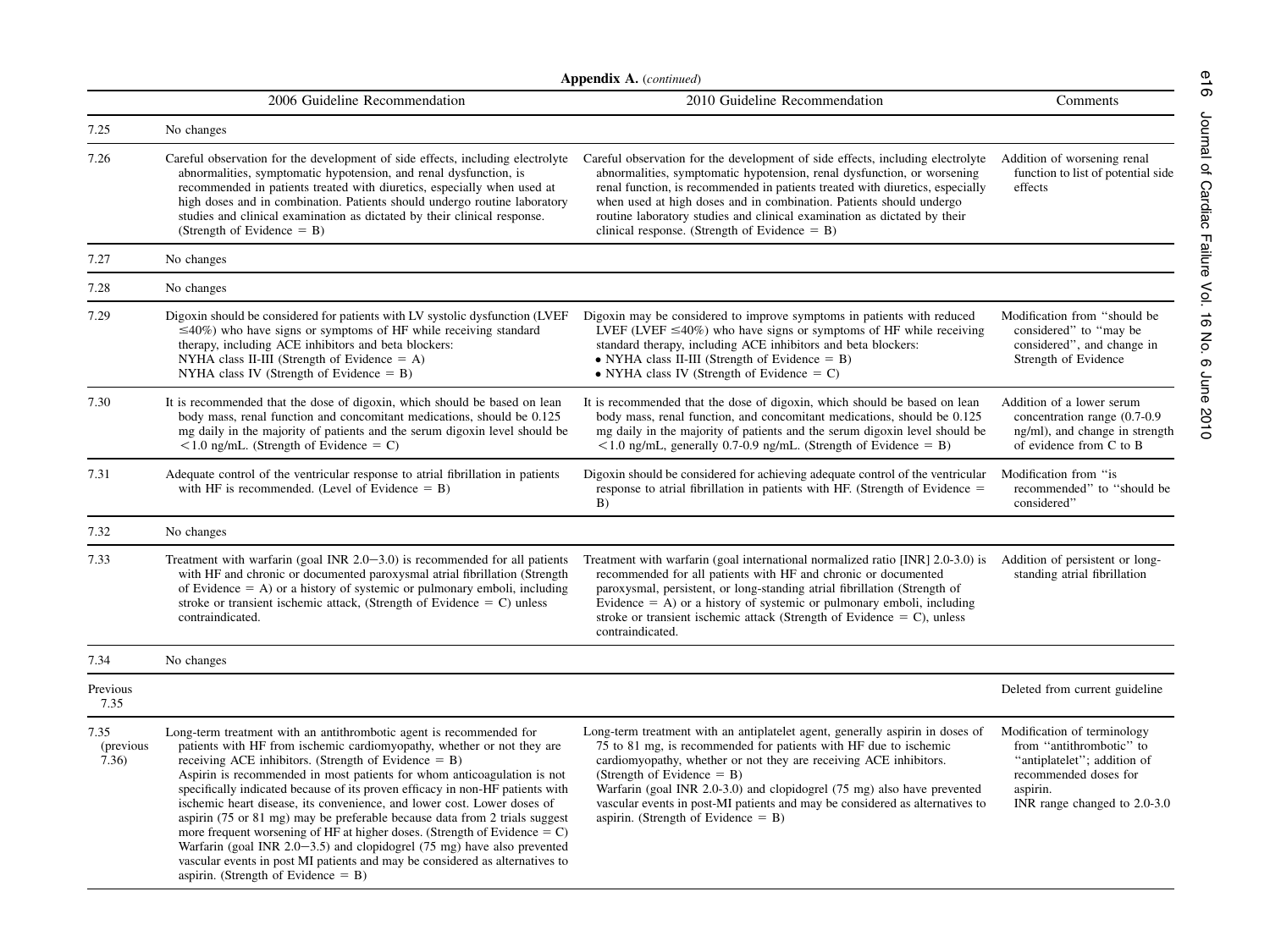| 7.36<br>(previous)<br>7.37) | Routine use of aspirin is not recommended in patients with HF not from<br>ischemic cardiomyopathy and without other evidence of atherosclerotic<br>vascular disease. (Strength of Evidence = $C$ )                                                                                                                                                                                                                                                                                                                                                                                                                                                                                                                                                                                                                                                                                                                                                                                                            | Routine use of aspirin is not recommended in patients with HF without<br>atherosclerotic vascular disease. (Strength of Evidence = $C$ )                                                                                                                                                                                                                                                                                                                                                                                                                                                                                                                                                                                                                                                                                         | Modification of terminology                                                               |
|-----------------------------|---------------------------------------------------------------------------------------------------------------------------------------------------------------------------------------------------------------------------------------------------------------------------------------------------------------------------------------------------------------------------------------------------------------------------------------------------------------------------------------------------------------------------------------------------------------------------------------------------------------------------------------------------------------------------------------------------------------------------------------------------------------------------------------------------------------------------------------------------------------------------------------------------------------------------------------------------------------------------------------------------------------|----------------------------------------------------------------------------------------------------------------------------------------------------------------------------------------------------------------------------------------------------------------------------------------------------------------------------------------------------------------------------------------------------------------------------------------------------------------------------------------------------------------------------------------------------------------------------------------------------------------------------------------------------------------------------------------------------------------------------------------------------------------------------------------------------------------------------------|-------------------------------------------------------------------------------------------|
| Previous<br>7.38            |                                                                                                                                                                                                                                                                                                                                                                                                                                                                                                                                                                                                                                                                                                                                                                                                                                                                                                                                                                                                               |                                                                                                                                                                                                                                                                                                                                                                                                                                                                                                                                                                                                                                                                                                                                                                                                                                  | Deleted from current guideline;<br>addressed in recommendation<br>7.35                    |
| 7.37<br>(previous<br>7.39)  | No changes                                                                                                                                                                                                                                                                                                                                                                                                                                                                                                                                                                                                                                                                                                                                                                                                                                                                                                                                                                                                    |                                                                                                                                                                                                                                                                                                                                                                                                                                                                                                                                                                                                                                                                                                                                                                                                                                  |                                                                                           |
| 7.38<br>(previous)<br>7.40) | In patients with HF and an implantable cardioverter defibrillator (ICD),<br>amiodarone may be considered to reduce the frequency of repetitive<br>discharges. (Strength of Evidence = $C$ )                                                                                                                                                                                                                                                                                                                                                                                                                                                                                                                                                                                                                                                                                                                                                                                                                   | In patients with HF and an ICD, amiodarone may be considered to reduce the Modification of wording<br>frequency of recurrent symptomatic arrhythmias causing ICD shocks.<br>(Strength of Evidence $= C$ )                                                                                                                                                                                                                                                                                                                                                                                                                                                                                                                                                                                                                        |                                                                                           |
| 7.39<br>(previous<br>7.41)  | It is recommended that patients taking amiodarone therapy and digoxin or<br>warfarin generally have their maintenance doses of many commonly used<br>agents, such as digoxin, warfarin, and statins, reduced when amiodarone is<br>initiated and then carefully monitored for the possibility of adverse drug<br>interactions. Adjustment in doses of these drugs and laboratory assessment<br>of drug activity or serum concentration after initiation of amiodarone is<br>recommended. (Strength of Evidence $= A$ )                                                                                                                                                                                                                                                                                                                                                                                                                                                                                        | It is recommended that when amiodarone therapy is initiated, the potential for<br>interactions with other drugs be reviewed. The maintenance doses of<br>digoxin, warfarin, and some statins should be reduced when amiodarone is<br>initiated and then carefully monitored. Adjustment in doses of these drugs<br>and laboratory assessment of drug activity or serum concentration after<br>initiation of amiodarone is recommended. (Strength of Evidence $= A$ )                                                                                                                                                                                                                                                                                                                                                             | Modification of wording                                                                   |
| 7.40                        |                                                                                                                                                                                                                                                                                                                                                                                                                                                                                                                                                                                                                                                                                                                                                                                                                                                                                                                                                                                                               | Routine use of amiodarone therapy for asymptomatic arrhythmias that are not<br>felt to contribute to HF or ventricular dysfunction is not recommended.<br>(Strength of Evidence $=$ B)                                                                                                                                                                                                                                                                                                                                                                                                                                                                                                                                                                                                                                           | New recommendation                                                                        |
| 7.41                        |                                                                                                                                                                                                                                                                                                                                                                                                                                                                                                                                                                                                                                                                                                                                                                                                                                                                                                                                                                                                               | n-3 polyunsaturated fatty acids (PUFA) may be considered to reduce mortality<br>in HF patients with NYHA class II-IV symptoms and reduced LVEF.<br>(Strength of Evidence $=$ B)                                                                                                                                                                                                                                                                                                                                                                                                                                                                                                                                                                                                                                                  | New recommendation                                                                        |
|                             | Section 8: Disease Management, Advance Directives, and End-of-Life Care in Heart Failure                                                                                                                                                                                                                                                                                                                                                                                                                                                                                                                                                                                                                                                                                                                                                                                                                                                                                                                      |                                                                                                                                                                                                                                                                                                                                                                                                                                                                                                                                                                                                                                                                                                                                                                                                                                  |                                                                                           |
| 8.1                         | It is recommended that patients with HF and their family members or<br>caregivers receive individualized education and counseling that emphasizes<br>self-care. This education and counseling should be delivered by providers<br>using a team approach in which nurses with expertise in HF management<br>provide the majority of education and counseling, supplemented by<br>physician input and, when available and needed, input from dietitians,<br>pharmacists, and other health care providers. All HF patients benefit from<br>education and counseling, but patients in NYHA functional class III or IV<br>need the most intensive education, whereas patients in NYHA I or II need<br>less intensive education. (Strength of Evidence $=$ B)<br>Teaching is not sufficient without skill building and specification of critical<br>target behaviors. Essential elements of patient education to promote self-<br>care with associated skills are shown in Table 8.1. (Strength of Evidence =<br>B) | It is recommended that patients with HF and their family members or<br>caregivers receive individualized education and counseling that emphasizes<br>self-care. This education and counseling should be delivered by providers<br>using a team approach in which nurses with expertise in HF management<br>provide the majority of education and counseling, supplemented by<br>physician input and, when available and needed, input from dietitians,<br>pharmacists, and other health care providers. (Strength of Evidence $=$ B)<br>Teaching is not sufficient without skill building and specification of critical<br>target behaviors. It is recommended that essential elements of patient<br>education (with associated skills) are utilized to promote self-care as shown<br>in Table 8.1. (Strength of Evidence $=$ B) | Deletion of NYHA specific<br>portion of the<br>recommendation; modification<br>of wording |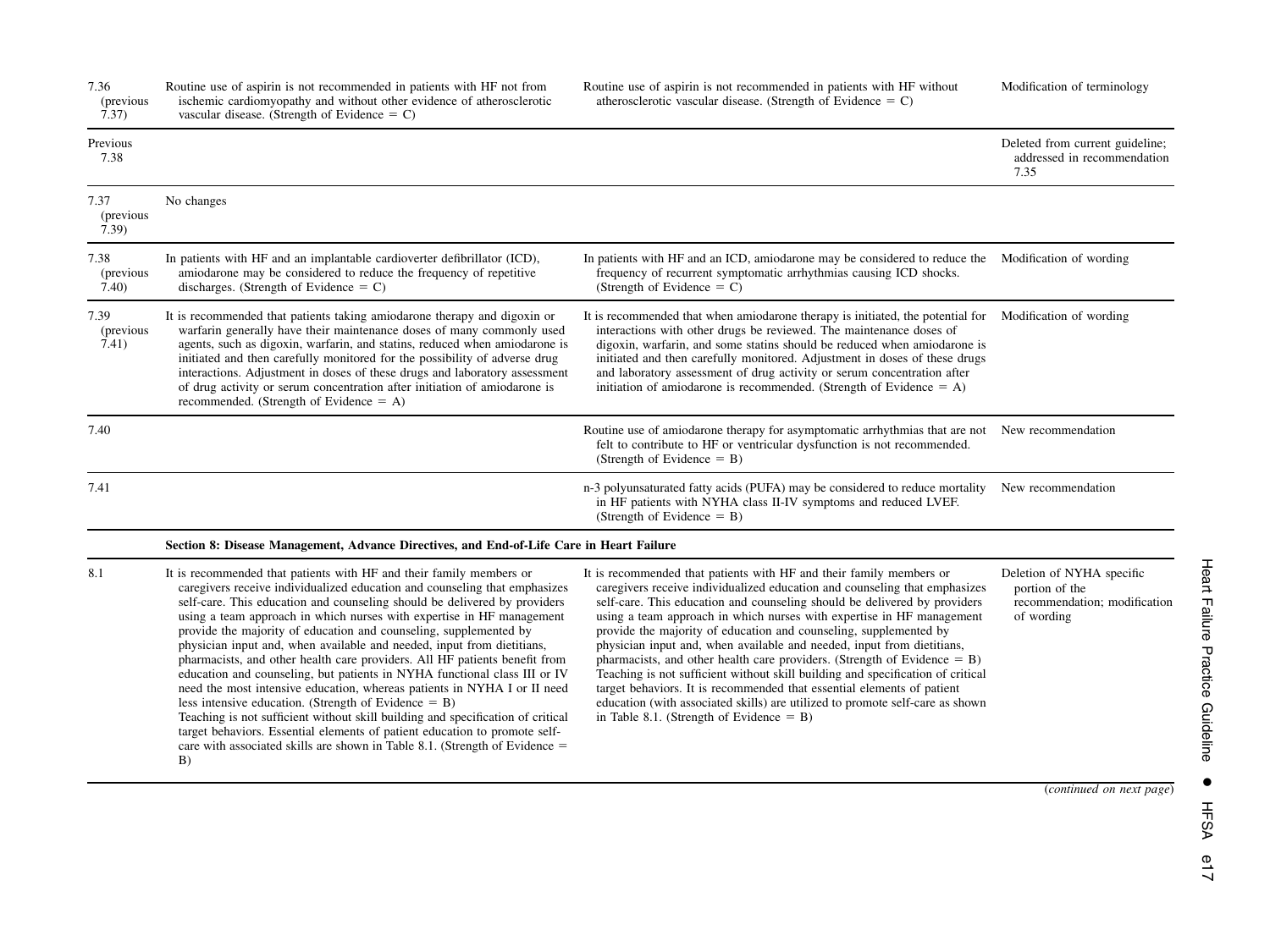|      | <b>Appendix A.</b> (continued)                                                                                                                                                                                                                                                                                                                                                                                                                                                                                                                                                                                                                                       |                                                                                                                                                                                                                                                                                                                                                                                                                                                                                                                                                                                                                                                                       |                                                                                                     |  |  |
|------|----------------------------------------------------------------------------------------------------------------------------------------------------------------------------------------------------------------------------------------------------------------------------------------------------------------------------------------------------------------------------------------------------------------------------------------------------------------------------------------------------------------------------------------------------------------------------------------------------------------------------------------------------------------------|-----------------------------------------------------------------------------------------------------------------------------------------------------------------------------------------------------------------------------------------------------------------------------------------------------------------------------------------------------------------------------------------------------------------------------------------------------------------------------------------------------------------------------------------------------------------------------------------------------------------------------------------------------------------------|-----------------------------------------------------------------------------------------------------|--|--|
|      | 2006 Guideline Recommendation                                                                                                                                                                                                                                                                                                                                                                                                                                                                                                                                                                                                                                        | 2010 Guideline Recommendation                                                                                                                                                                                                                                                                                                                                                                                                                                                                                                                                                                                                                                         | Comments                                                                                            |  |  |
| 8.2  | It is recommended that patients' literacy, cognitive status, psychologic state,<br>culture, and access to social and financial resources be taken into account<br>for optimal education and counseling. Because cognitive impairment and<br>depression are common in HF and can seriously interfere with learning,<br>patients should be screened for these. Appropriate interventions, such as<br>supportive counseling and pharmacotherapy, are recommended for those<br>patients found to be depressed. Patients found to be cognitively impaired<br>need additional support to manage their HF. (Strength of Evidence $= C$ )                                    | It is recommended that patients' literacy, cognitive status, psychological state,<br>culture, and access to social and financial resources be taken into account<br>for optimal education and counseling. Because cognitive impairment and<br>depression are common in HF and can seriously interfere with learning,<br>patients should be screened for these. Patients found to be cognitively<br>impaired need additional support to manage their HF. (Strength of Evidence<br>$= B$                                                                                                                                                                                | Deletion of description of<br>interventions; modification of<br>Strength of Evidence from C to<br>В |  |  |
| 8.3  | No changes                                                                                                                                                                                                                                                                                                                                                                                                                                                                                                                                                                                                                                                           |                                                                                                                                                                                                                                                                                                                                                                                                                                                                                                                                                                                                                                                                       |                                                                                                     |  |  |
| 8.4  | It is recommended that the frequency and intensity of patient education and<br>counseling vary according to the stage of illness. Patients in advanced HF<br>or with persistent difficulty adhering to the recommended regimen require<br>the most eduction and counseling. Patients should be offered a variety of<br>options for learning about HF according to their individual preferences:<br>videotape, one-on-one or group discussion, reading materials, translators,<br>telephone calls, mailed information, internet, visits. Repeated exposure to<br>material is essential because a single session is never sufficient. (Strength of<br>Evidence = $B$ ) | It is recommended that the frequency and intensity of patient education and<br>counseling vary according to the stage of the illness. Patients in advanced<br>HF or persistent difficulty adhering to the recommended regimen require the<br>most education and counseling. Patients should be offered a variety of<br>options for learning about HF according to their individual preferences:<br>videotape, one-on-one or group discussion, reading materials, translators,<br>telephone calls, mailed information, internet, visits. Repeated exposure to<br>material is recommended because a single session is never sufficient.<br>(Strength of Evidence $=$ B) | Modification of wording                                                                             |  |  |
| 8.5  | No changes                                                                                                                                                                                                                                                                                                                                                                                                                                                                                                                                                                                                                                                           |                                                                                                                                                                                                                                                                                                                                                                                                                                                                                                                                                                                                                                                                       |                                                                                                     |  |  |
| 8.6  | No changes                                                                                                                                                                                                                                                                                                                                                                                                                                                                                                                                                                                                                                                           |                                                                                                                                                                                                                                                                                                                                                                                                                                                                                                                                                                                                                                                                       |                                                                                                     |  |  |
| 8.7  | Patients recently hospitalized for HF and other patients at high risk should be<br>considered for referral to a comprehensive HF disease management program<br>that delivers individualized care. High-risk patients include those with renal<br>insufficiency, low output state, diabetes, chronic obstructive pulmonary<br>disease, persistent NYHA class III or IV symptoms, frequent hospitalization<br>for any cause, multiple active comorbidities, or a history of depression,<br>cognitive impairment, or persistent nonadherence to therapeutic regimens.<br>(Strength of Evidence $= A$ )                                                                  | Patients recently hospitalized for HF and other patients at high risk for HF<br>decompensation should be considered for comprehensive HF disease<br>management. High-risk patients include those with renal insufficiency, low<br>output state, diabetes, chronic obstructive pulmonary disease, persistent<br>NYHA class III or IV symptoms, frequent hospitalization for any cause,<br>multiple active comorbidities, or a history of depression, cognitive<br>impairment, inadequate social support, poor health literacy, or persistent<br>nonadherence to the rapeutic regimens. (Strength of Evidence $= A$ )                                                   | Addition of poor health literacy                                                                    |  |  |
| 8.8  | No changes                                                                                                                                                                                                                                                                                                                                                                                                                                                                                                                                                                                                                                                           |                                                                                                                                                                                                                                                                                                                                                                                                                                                                                                                                                                                                                                                                       |                                                                                                     |  |  |
| 8.9  | No changes                                                                                                                                                                                                                                                                                                                                                                                                                                                                                                                                                                                                                                                           |                                                                                                                                                                                                                                                                                                                                                                                                                                                                                                                                                                                                                                                                       |                                                                                                     |  |  |
| 8.10 | No changes                                                                                                                                                                                                                                                                                                                                                                                                                                                                                                                                                                                                                                                           |                                                                                                                                                                                                                                                                                                                                                                                                                                                                                                                                                                                                                                                                       |                                                                                                     |  |  |
| 8.11 | Patient and family or caregiver discussions about quality of life and prognosis<br>are recommended as part of the disease management of HF. (Strength of<br>Evidence = $C$ )                                                                                                                                                                                                                                                                                                                                                                                                                                                                                         | It is recommended that patient and family or caregiver discussions about<br>quality of life and prognosis be included in the disease management of HF.<br>(Strength of Evidence $= C$ )                                                                                                                                                                                                                                                                                                                                                                                                                                                                               | Modification of wording                                                                             |  |  |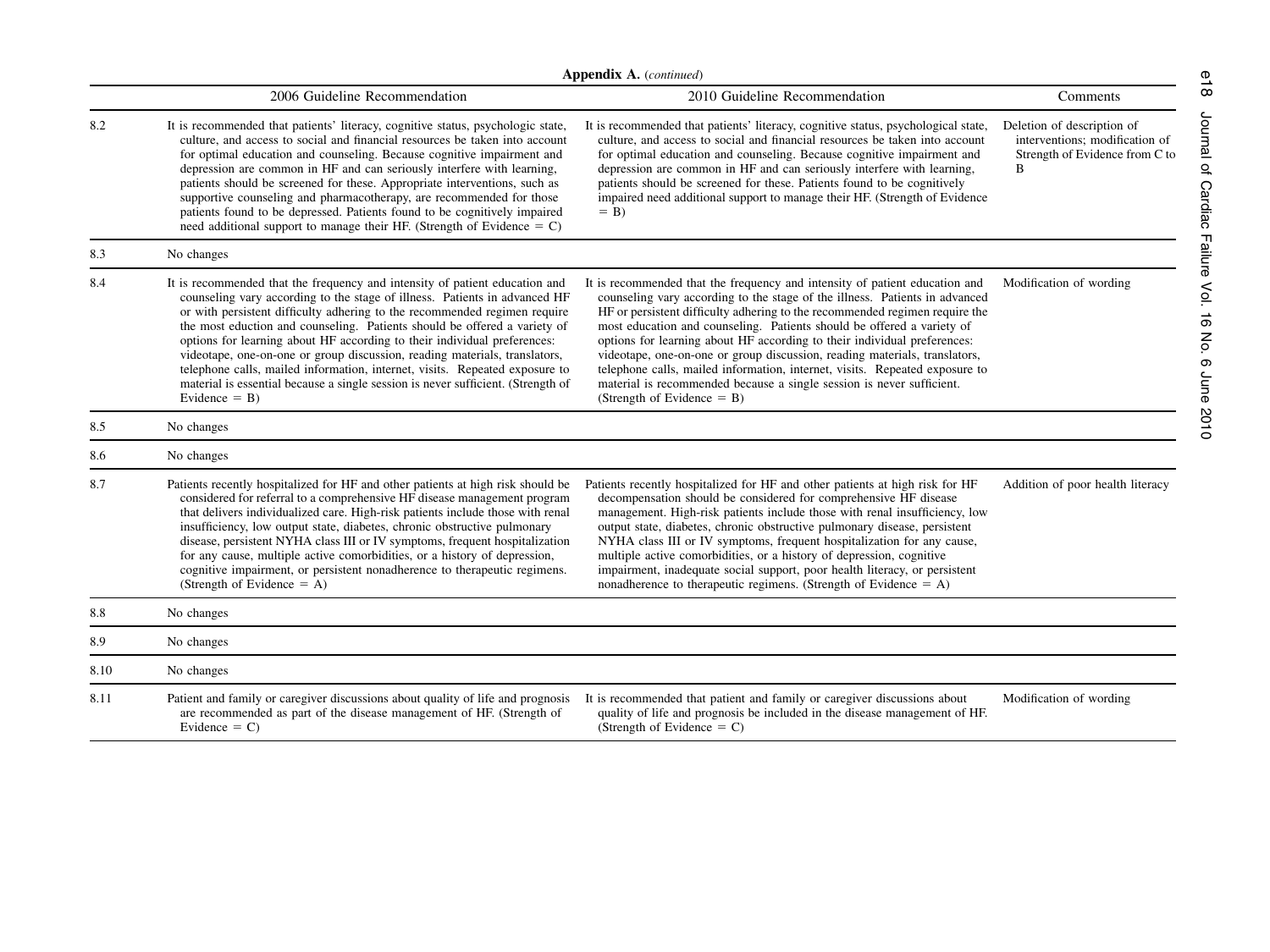| 8.12 | It is recommended that the patient's status be optimized medically and<br>psychologically before discussing the possibility that end-of-life care is<br>indicated. The decision to declare a patient as an appropriate candidate for<br>end-of-life care should be made by physicians experienced in the care of<br>patients with HF. End-of-life management should be coordinated with the<br>patient's primary care physician. As often as possible, discussions regarding<br>end-of-life care should be initiated while the patient is still capable of<br>participating in decision making. (Strength of Evidence = $C$ ) | It is recommended that<br>• Seriously ill patients with HF and their families be educated to understand<br>that patients with HF are at high risk of death, even while aggressive ef-<br>forts are made to prolong life.<br>• Patients with HF be made aware that HF is potentially life-limiting, but<br>that pharmacologic and device therapies and self-management can<br>prolong life. In most cases, chronic HF pharmacologic and device<br>therapies should be optimized as indicated before identifying that patients<br>are near end-of-life.<br>• Identification of end-of-life in a patient should be made in collaboration<br>with clinicians experienced in the care of patients with HF when possible.<br>• End-of-life management should be coordinated with the patient's primary<br>care physician.<br>• As often as possible, discussions regarding end-of-life care should be<br>initiated while the patient is still capable of participating in decision-<br>making. (Strength of Evidence = $\dot{C}$ ) | Addition of criteria for end of life<br>care                                                                |
|------|-------------------------------------------------------------------------------------------------------------------------------------------------------------------------------------------------------------------------------------------------------------------------------------------------------------------------------------------------------------------------------------------------------------------------------------------------------------------------------------------------------------------------------------------------------------------------------------------------------------------------------|------------------------------------------------------------------------------------------------------------------------------------------------------------------------------------------------------------------------------------------------------------------------------------------------------------------------------------------------------------------------------------------------------------------------------------------------------------------------------------------------------------------------------------------------------------------------------------------------------------------------------------------------------------------------------------------------------------------------------------------------------------------------------------------------------------------------------------------------------------------------------------------------------------------------------------------------------------------------------------------------------------------------------|-------------------------------------------------------------------------------------------------------------|
| 8.13 | End-of-life care should be considered in patients who have advanced,<br>persistent HF with symptoms at rest despite repeated attempts to optimize<br>pharmacologic and nonpharmacologic therapy, as evidenced by one or more<br>of the following:<br>• Frequent hospitalizations (3 or more per year)<br>• Chronic poor quality of life with inability to accomplish activities of daily<br>living<br>• Need for intermittent or continuous intravenous support<br>• Consideration of assist devices as destination therapy<br>(Strength of Evidence $= C$ )                                                                  | End-of-life care should be considered in patients who have advanced,<br>persistent HF with symptoms at rest despite repeated attempts to optimize<br>pharmacologic, cardiac device, and other therapies, as evidenced by 1 or<br>more of the following:<br>• HF hospitalization (Strength of Evidence $=$ B)<br>• Chronic poor quality of life with minimal or no ability to accomplish<br>activities of daily living (Strength of Evidence $= C$ )<br>• Need for continuous intravenous inotropic therapy support (Strength of<br>Evidence $= B$ )                                                                                                                                                                                                                                                                                                                                                                                                                                                                          | Addition of cardiac device to list<br>of optimization therapies;<br>modification of strength of<br>evidence |
| 8.14 | It is recommended that end-of-life care strategies be individualized, include<br>effective symptom management, and avoid unnecessary testing and<br>interventions. (Strength of Evidence $= C$ )                                                                                                                                                                                                                                                                                                                                                                                                                              | It is recommended that end-of-life care strategies be individualized and<br>include core HF pharmacologic therapies, effective symptom management<br>and comfort measures, while avoiding unnecessary testing. New life-<br>prolonging interventions should be discussed with patients and care-givers<br>with careful discussion of whether they are likely to improve symptoms.<br>(Strength of Evidence $= C$ )                                                                                                                                                                                                                                                                                                                                                                                                                                                                                                                                                                                                           | Addition of information<br>regarding end-of-life care<br>strategies                                         |
| 8.15 | It is recommended that, as part of end-of life-care, patients and their families/<br>caregivers be given specific directions concerning their response to clinical<br>events if they decide against resuscitation. Inactivation of an implantable<br>defibrillation device should be discussed. (Strength of Evidence $= C$ )                                                                                                                                                                                                                                                                                                 | It is recommended that a specific discussion about resuscitation be held in the<br>context of planning for overall care and for emergencies with all patients<br>with HF. The possibility of SCD for patients with HF should be<br>acknowledged. Specific plans to reduce SCD (for example with an ICD) or<br>to allow natural death should be based on the individual patient's risks and<br>preferences for an attempt at resuscitation with specific discussion of risks<br>and benefits of inactivation the ICD. Preferences for attempts at<br>resuscitation and plans for approach to care should be readdressed at turning<br>points in the patient's course or if potentially life-prolonging interventions<br>are considered. (Strength of Evidence $= C$ )                                                                                                                                                                                                                                                         | Addition of information<br>regarding resuscitation                                                          |
| 8.16 |                                                                                                                                                                                                                                                                                                                                                                                                                                                                                                                                                                                                                               | It is recommended that, as part of end-of-life care, patients and their families/<br>caregivers have a plan to manage a sudden decompensation, death, or<br>progressive decline. Inactivation of an implantable defibrillation device<br>should be discussed in the context of allowing natural death at end of life. A<br>process for deactivating defibrillators should be clarified in all settings in<br>which patients with HF receive care. (Strength of Evidence $= C$ )                                                                                                                                                                                                                                                                                                                                                                                                                                                                                                                                              | New recommendation                                                                                          |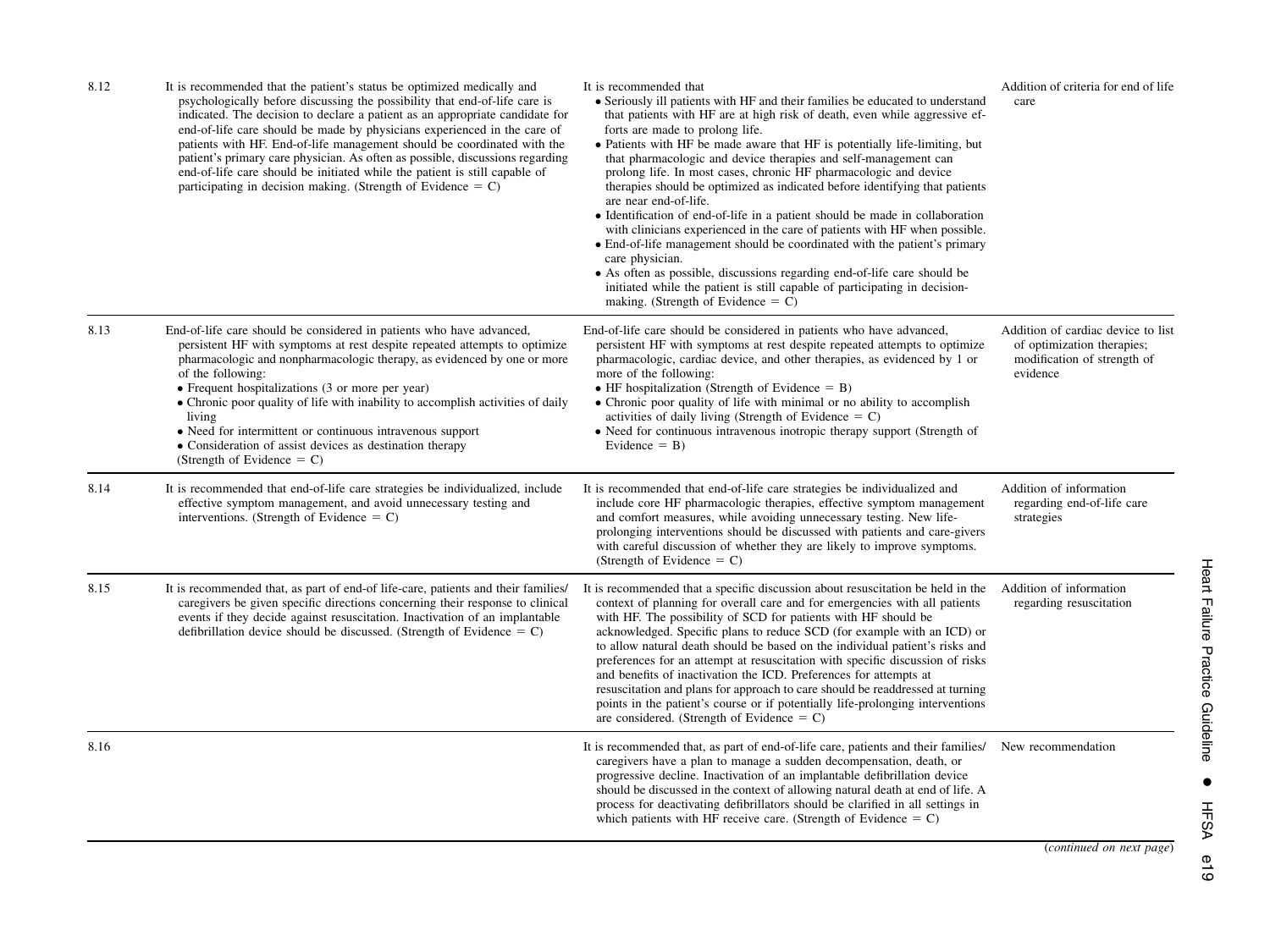|                              | <b>Appendix A.</b> (continued)                                                                                                                                                                                                                                                                                                                                                                                                                                                                                                                                                                                                                      |                                                                                                                                                                                                                                                                                                                                                                                                                                                                                                                                                                                                     |                                                                                                                                     |  |  |
|------------------------------|-----------------------------------------------------------------------------------------------------------------------------------------------------------------------------------------------------------------------------------------------------------------------------------------------------------------------------------------------------------------------------------------------------------------------------------------------------------------------------------------------------------------------------------------------------------------------------------------------------------------------------------------------------|-----------------------------------------------------------------------------------------------------------------------------------------------------------------------------------------------------------------------------------------------------------------------------------------------------------------------------------------------------------------------------------------------------------------------------------------------------------------------------------------------------------------------------------------------------------------------------------------------------|-------------------------------------------------------------------------------------------------------------------------------------|--|--|
|                              | 2006 Guideline Recommendation                                                                                                                                                                                                                                                                                                                                                                                                                                                                                                                                                                                                                       | 2010 Guideline Recommendation                                                                                                                                                                                                                                                                                                                                                                                                                                                                                                                                                                       | Comments                                                                                                                            |  |  |
| 8.17                         | Patients with HF undergoing end-of-life care may be considered for hospice<br>services that can be delivered in the home, a hospital setting, or a special<br>hospice unit. (Strength of Evidence $= C$ )                                                                                                                                                                                                                                                                                                                                                                                                                                           | Patients with HF receiving end-of-life care should be considered for<br>enrollment in hospice that can be delivered in the home, a nursing home, or<br>a special hospice unit. (Strength of Evidence = $C$ )                                                                                                                                                                                                                                                                                                                                                                                        | Modification from "may be<br>considered" to "should be<br>considered"                                                               |  |  |
| Previous<br>8.16 and<br>8.18 |                                                                                                                                                                                                                                                                                                                                                                                                                                                                                                                                                                                                                                                     |                                                                                                                                                                                                                                                                                                                                                                                                                                                                                                                                                                                                     | Deleted recommendations;<br>portions of these<br>recommendations have been<br>incorporated into<br>recommendations 8.15 and<br>8.16 |  |  |
|                              | Section 9: Electrophysiology Testing and the Use of Devices in Heart Failure                                                                                                                                                                                                                                                                                                                                                                                                                                                                                                                                                                        |                                                                                                                                                                                                                                                                                                                                                                                                                                                                                                                                                                                                     |                                                                                                                                     |  |  |
| 9.1                          | It is recommended that the decision to undertake electrophysiologic<br>intervention be made in light of functional status and prognosis based on<br>severity of underlying HF and comorbid conditions. If LV dysfunction is<br>a reason for recommending electrophysiologic intervention, LV function<br>should be re-assessed, ideally after 3-6 months of optimal medical therapy.<br>(Strength of Evidence $= C$ )                                                                                                                                                                                                                               | It is recommended that the decision to undertake electrophysiologic<br>intervention, including ICD implantation, be made in light of functional<br>status and prognosis based on severity of underlying HF and comorbid<br>conditions. If an ICD is considered due to LV dysfunction which is of recent<br>onset, LV function should be reassessed, ideally after 3-6 months of optimal<br>medical therapy. (Strength of Evidence $= C$ )                                                                                                                                                           | Modification/clarification of<br>wording                                                                                            |  |  |
| 9.2                          | Immediate evaluation is recommended in patients with HF who present with<br>syncope. In the absence of a clear identifiable noncardiac cause, patients<br>should be referred for electrophysiologic evaluation. (Strength of<br>Evidence $= C$                                                                                                                                                                                                                                                                                                                                                                                                      | Immediate evaluation is recommended in patients with HF who present with<br>syncope. In the absence of a clear identifiable noncardiac cause,<br>consultation with an EP specialist should be obtained. (Strength of Evidence<br>$= C$                                                                                                                                                                                                                                                                                                                                                              | Modification/clarification of<br>wording                                                                                            |  |  |
| 9.3                          | No changes                                                                                                                                                                                                                                                                                                                                                                                                                                                                                                                                                                                                                                          |                                                                                                                                                                                                                                                                                                                                                                                                                                                                                                                                                                                                     |                                                                                                                                     |  |  |
| 9.4                          | In patients with or without concomitant coronary artery disease (including<br>a prior $MI > 1$ month ago):<br>a) Prophylactic ICD placement should be considered (LVEF $\leq$ 30%) and<br>may be considered (LVEF $31-35\%$ ) for those with mild to moderate HF<br>symptoms (NYHA II-III). (Strength of Evidence $=$ A) See<br>Recommendation 9.1 for additional criteria.<br>b) Concomitant ICD placement should be considered in patients undergoing<br>implantation of a biventricular pacing device according to the criteria in<br>Recommendations 9.7–9.8. (Strength of Evidence $=$ B) See Recom-<br>mendation 9.1 for additional criteria. | a. Prophylactic ICD placement should be considered in patients with an<br>LVEF $\leq$ 35% and mild to moderate HF symptoms:<br>• Ischemic etiology (Strength of Evidence $= A$ )<br>• Non-ischemic etiology (Strength of Evidence $=$ B)<br>See Recommendation 9.1 for additional criteria.<br>b. In patients who are undergoing implantation of a biventricular pacing<br>device according to the criteria in recommendations 9.7-9.8, use of a de-<br>vice that provides defibrillation should be considered. (Strength of Evi-<br>$dence = B$<br>See Recommendation 9.1 for additional criteria. | Revision of LVEF criteria and<br>strength of evidence based on<br>etiology                                                          |  |  |
| 9.5                          | ICD placement is not recommended in chronic, severe refractory HF when<br>there is no reasonable expectation for improvement. (Strength of Evidence<br>$= C$                                                                                                                                                                                                                                                                                                                                                                                                                                                                                        | ICD placement is not recommended in chronic, severe refractory HF when<br>there is no reasonable expectation for improvement or in patients with a life<br>expectancy of less than 1 year. (Strength of Evidence = $C$ )                                                                                                                                                                                                                                                                                                                                                                            | Addition of life expectancy<br>criterion to recommendation                                                                          |  |  |
| 9.6                          | ICD implantation is recommended for survivors of cardiac arrest from<br>ventricular fibrillation or hemodynamically unstable sustained ventricular<br>tachycardia without evidence of acute MI or if the event occurs more than<br>48 hours after the onset of infarction in the absence of a recurrent ischemic<br>event. (Strength of Evidence $= A$ )                                                                                                                                                                                                                                                                                            | ICD implantation is recommended for survivors of cardiac arrest from<br>ventricular fibrillation or hemodynamically unstable sustained VT that is not<br>due to a transient, potentially reversible cause, such as acute MI. (Strength<br>of Evidence $= A$ )                                                                                                                                                                                                                                                                                                                                       | Revision of MI criteria                                                                                                             |  |  |
| 9.7                          | Biventricular pacing therapy should be considered for patients with sinus<br>rhythm, a widened QRS interval $(\geq 120 \text{ ms})$ and severe LV systolic<br>dysfunction (LVEF $\leq$ 35% with LV dilatation $>$ 5.5 cm) who have<br>persistent, moderate to severe HF (NYHA III) despite optimal medical<br>therapy. (Strength of Evidence $= A$ )                                                                                                                                                                                                                                                                                                | Biventricular pacing therapy is recommended for patients in sinus rhythm with<br>a widened QRS interval $(\geq 120 \text{ ms})$ and severe LV systolic dysfunction<br>LVEF ( $\leq$ 35%) who have persistent, moderate to severe HF (NYHA III)<br>despite optimal medical therapy. (Strength of Evidence $= A$ )                                                                                                                                                                                                                                                                                    | Modification from "should be<br>considered" to "is<br>recommended"; removal of<br>LV dimension criterion                            |  |  |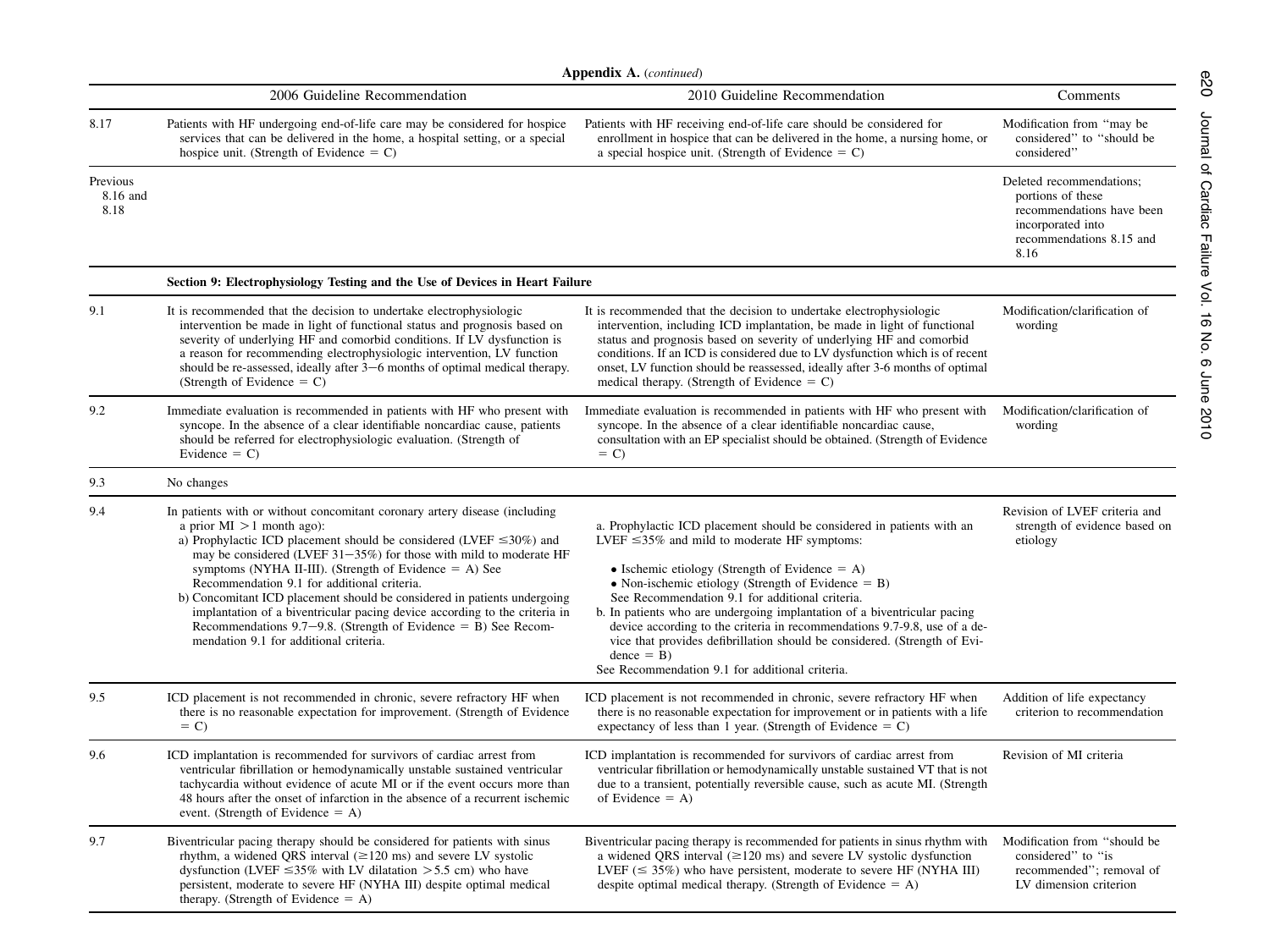| 9.8                       |                                                                                                                                                                                                                                                                                                                                                                                                                                                                                                                                     | Biventricular pacing therapy may be considered for patients with atrial<br>fibrillation with a widened QRS interval $(\geq 120 \text{ ms})$ and severe LV systolic<br>dysfunction LVEF $\leq$ 35% who have persistent, moderate to severe HF<br>(NYHA III) despite optimal medical therapy. (Strength of Evidence = B)                                                                                                                                                                                                                                       | New recommendation                                                                                                                                                        |
|---------------------------|-------------------------------------------------------------------------------------------------------------------------------------------------------------------------------------------------------------------------------------------------------------------------------------------------------------------------------------------------------------------------------------------------------------------------------------------------------------------------------------------------------------------------------------|--------------------------------------------------------------------------------------------------------------------------------------------------------------------------------------------------------------------------------------------------------------------------------------------------------------------------------------------------------------------------------------------------------------------------------------------------------------------------------------------------------------------------------------------------------------|---------------------------------------------------------------------------------------------------------------------------------------------------------------------------|
| 9.9<br>(Previous)<br>9.8) | Selected ambulatory NYHA IV patients may be considered for biventricular<br>pacing therapy. (Strength of Evidence $=$ B)                                                                                                                                                                                                                                                                                                                                                                                                            | Selected ambulatory NYHA IV patients in sinus rhythm with $QRS \ge 120$ ms<br>and LV systolic dysfunction may be considered for biventricular pacing<br>therapy. (Strength of Evidence $=$ B)                                                                                                                                                                                                                                                                                                                                                                | Additional criteria for patient<br>selection                                                                                                                              |
| 9.10<br>(previous<br>9.9) | Biventricular pacing therapy is not recommended in patients who are<br>asymptomatic or have mild HF symptoms. (Strength of Evidence $= C$ )                                                                                                                                                                                                                                                                                                                                                                                         | Biventricular pacing therapy may be considered in patients with reduced LVEF<br>and QRS $\geq$ 150 ms who have NYHA I or II HF symptoms. (Strength of<br>Evidence $= B$ )                                                                                                                                                                                                                                                                                                                                                                                    | Modification from "is not<br>recommended" to "may be<br>considered"; modification of<br>strength of evidence from C to<br>B; additional criteria for<br>patient selection |
| 9.11                      |                                                                                                                                                                                                                                                                                                                                                                                                                                                                                                                                     | In patients with reduced LVEF who require chronic pacing and in whom<br>frequent ventricular pacing is expected, biventricular pacing may be<br>considered. (Strength of Evidence = $C$ )                                                                                                                                                                                                                                                                                                                                                                    | New recommendation                                                                                                                                                        |
| 9.12<br>(previous<br>9.10 | No changes                                                                                                                                                                                                                                                                                                                                                                                                                                                                                                                          |                                                                                                                                                                                                                                                                                                                                                                                                                                                                                                                                                              |                                                                                                                                                                           |
|                           | Section 10: Surgical Approaches to the Treatment of Heart Failure                                                                                                                                                                                                                                                                                                                                                                                                                                                                   |                                                                                                                                                                                                                                                                                                                                                                                                                                                                                                                                                              |                                                                                                                                                                           |
| 10.1                      | No changes                                                                                                                                                                                                                                                                                                                                                                                                                                                                                                                          |                                                                                                                                                                                                                                                                                                                                                                                                                                                                                                                                                              |                                                                                                                                                                           |
| 10.2                      | No changes                                                                                                                                                                                                                                                                                                                                                                                                                                                                                                                          |                                                                                                                                                                                                                                                                                                                                                                                                                                                                                                                                                              |                                                                                                                                                                           |
| 10.3                      | No changes                                                                                                                                                                                                                                                                                                                                                                                                                                                                                                                          |                                                                                                                                                                                                                                                                                                                                                                                                                                                                                                                                                              |                                                                                                                                                                           |
| 10.4                      | No changes                                                                                                                                                                                                                                                                                                                                                                                                                                                                                                                          |                                                                                                                                                                                                                                                                                                                                                                                                                                                                                                                                                              |                                                                                                                                                                           |
| 10.5                      | No changes                                                                                                                                                                                                                                                                                                                                                                                                                                                                                                                          |                                                                                                                                                                                                                                                                                                                                                                                                                                                                                                                                                              |                                                                                                                                                                           |
| 10.6                      | No changes                                                                                                                                                                                                                                                                                                                                                                                                                                                                                                                          |                                                                                                                                                                                                                                                                                                                                                                                                                                                                                                                                                              |                                                                                                                                                                           |
| 10.7                      |                                                                                                                                                                                                                                                                                                                                                                                                                                                                                                                                     | Patients with refractory HF and hemodynamic instability, and/or compromised<br>end-organ function, with relative contraindications to cardiac<br>transplantation or permanent mechanical circulatory assistance expected to<br>improve with time or restoration of an improved hemodynamic profile<br>should be considered for urgent mechanical circulatory support as a "bridge"<br>to decision." These patients should be referred to a center with expertise in<br>the management of patients with advanced HF. (Strength of Evidence $= C$ )            | New recommendation                                                                                                                                                        |
|                           | Section 11: Evaluation and Management of Patients with Heart Failure and Preserved LVEF                                                                                                                                                                                                                                                                                                                                                                                                                                             |                                                                                                                                                                                                                                                                                                                                                                                                                                                                                                                                                              |                                                                                                                                                                           |
| 11.1                      | Careful attention to differential diagnosis is recommended in patients with HF<br>and preserved LVEF to distinguish among a variety of cardiac disorders,<br>because treatments may differ. These various entities may be distinguished<br>based on echocardiography, electrocardiography, and stress imaging (via<br>exercise or pharmacologic means using myocardial perfusion or<br>echocardiographic imaging). See algorithm in Figure 11.1 for a detailed<br>approach to differential diagnosis. (Strength of Evidence = $C$ ) | Careful attention to differential diagnosis is recommended in patients with HF<br>and preserved LVEF to distinguish among a variety of cardiac disorders,<br>because treatments may differ. These various entities may be distinguished<br>based on echocardiography, electrocardiography, and stress imaging (via<br>exercise or pharmacologic means, using myocardial perfusion or<br>echocardiographic imaging) and cardiac catheterization. See Figures 11.1,<br>11.2, and 11.3 for guidance to a differential diagnosis. (Strength of Evidence<br>$= C$ | Addition of cardiac<br>catheterization to list of<br>diagnostic tools, modification<br>of Figure 11.3 and addition of<br>Figures 11.1 and 11.2.                           |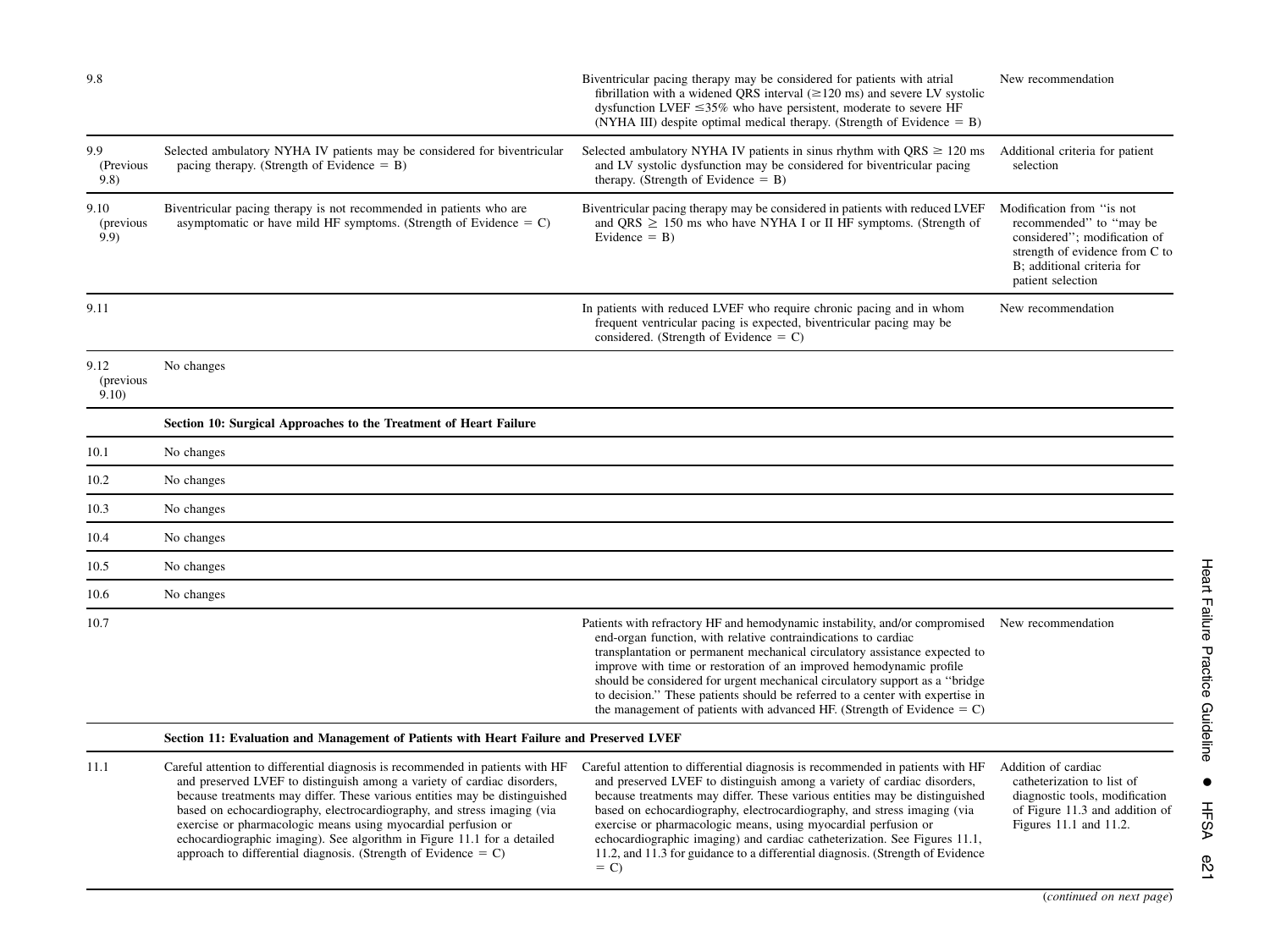|       | <b>Appendix A.</b> (continued)                                                                                                                                                                                                                                                                                                                                                                                                                                                                                                     |                                                                                                                                                                                                                                                                                                                                                                                                                                                                                                                                                                                                                                  |                                                                                                                                            |  |  |
|-------|------------------------------------------------------------------------------------------------------------------------------------------------------------------------------------------------------------------------------------------------------------------------------------------------------------------------------------------------------------------------------------------------------------------------------------------------------------------------------------------------------------------------------------|----------------------------------------------------------------------------------------------------------------------------------------------------------------------------------------------------------------------------------------------------------------------------------------------------------------------------------------------------------------------------------------------------------------------------------------------------------------------------------------------------------------------------------------------------------------------------------------------------------------------------------|--------------------------------------------------------------------------------------------------------------------------------------------|--|--|
|       | 2006 Guideline Recommendation                                                                                                                                                                                                                                                                                                                                                                                                                                                                                                      | 2010 Guideline Recommendation                                                                                                                                                                                                                                                                                                                                                                                                                                                                                                                                                                                                    | Comments                                                                                                                                   |  |  |
| 11.2  | Evaluation for the possibility of ischemic heart disease and inducible<br>myocardial ischemia is recommended in patients with HF and preserved<br>LVEF. (Strength of Evidence $= C$ )                                                                                                                                                                                                                                                                                                                                              | Evaluation for ischemic heart disease and inducible myocardial ischemia is<br>recommended in patients with HF and preserved LVEF (see Section 13).<br>(Strength of Evidence $= C$ )                                                                                                                                                                                                                                                                                                                                                                                                                                              | Minor wording modifications                                                                                                                |  |  |
| 11.3  | Aggressive blood pressure management is recommended in patients with HF<br>and preserved LVEF (Section 14, Recommendation 14.15). (Strength of<br>Evidence $= C$ )                                                                                                                                                                                                                                                                                                                                                                 | Blood pressure monitoring is recommended in patients with HF and preserved<br>LVEF (Section 14, Recommendation 14.1). (Strength of Evidence = $C$ )                                                                                                                                                                                                                                                                                                                                                                                                                                                                              | Modification of terminology<br>("aggressive blood pressure<br>management" changed to<br>"blood pressure monitoring")                       |  |  |
| 11.4  | No changes                                                                                                                                                                                                                                                                                                                                                                                                                                                                                                                         |                                                                                                                                                                                                                                                                                                                                                                                                                                                                                                                                                                                                                                  |                                                                                                                                            |  |  |
| 11.5  | No changes                                                                                                                                                                                                                                                                                                                                                                                                                                                                                                                         |                                                                                                                                                                                                                                                                                                                                                                                                                                                                                                                                                                                                                                  |                                                                                                                                            |  |  |
| 11.6  | ARBs or ACE inhibitors should be considered in patients with HF and<br>preserved LVEF. (Strength of evidence $=$ B)<br>• ARBs (Strength of Evidence $=$ B)<br>• ACE inhibitors (Strength of Evidence = $C$ )                                                                                                                                                                                                                                                                                                                       | In the absence of other specific indications for these drugs, ARBs or ACE<br>inhibitors may be considered in patients with HF and preserved LVEF.<br>• ARBs (Strength of Evidence = $C$ )<br>• ACE inhibitors (Strength of Evidence = $C$ )                                                                                                                                                                                                                                                                                                                                                                                      | Modification from "should be<br>considered" to "may be<br>considered"; modification of<br>strength of evidence for ARBs<br>from $B$ to $C$ |  |  |
| 11.7  | No changes                                                                                                                                                                                                                                                                                                                                                                                                                                                                                                                         |                                                                                                                                                                                                                                                                                                                                                                                                                                                                                                                                                                                                                                  |                                                                                                                                            |  |  |
| 11.8  | No changes                                                                                                                                                                                                                                                                                                                                                                                                                                                                                                                         |                                                                                                                                                                                                                                                                                                                                                                                                                                                                                                                                                                                                                                  |                                                                                                                                            |  |  |
| 11.9  | Calcium channel blockers should be considered in patients with:<br>• Atrial fibrillation requiring control of ventricular rate in whom b-blockers<br>have proven inadequate for this purpose because of intolerance. In these<br>patients, diltiazem or verapamil should be considered. (Strength of<br>Evidence = $C$ )<br>• Symptom-limiting angina. (Strength of Evidence $= A$ )<br>• Hypertension. Amlodipine should be considered. (Strength of<br>Evidence = $C$ )                                                          | Calcium channel blockers should be considered in patients with HF and<br>preserved LVEF and:<br>• Atrial fibrillation requiring control of ventricular rate and intolerance to<br>beta blockers. In these patients, diltiazem or verapamil should be<br>considered. (Strength of Evidence = $C$ )<br>• Symptom-limiting angina. (Strength of Evidence $= A$ )<br>• Hypertension. (Strength of Evidence = $C$ )                                                                                                                                                                                                                   | Modification of wording<br>regarding beta blocker<br>intolerance                                                                           |  |  |
| 11.10 | Measures to restore and maintain sinus rhythm should be considered in<br>patients who have symptomatic atrial flutter-fibrillation, but this decision<br>should be individualized. (Strength of Evidence $= C$ )                                                                                                                                                                                                                                                                                                                   | Measures to restore and maintain sinus rhythm may be considered in patients<br>who have symptomatic atrial flutter-fibrillation and preserved LVEF, but this<br>decision should be individualized. (Strength of Evidence = $C$ )                                                                                                                                                                                                                                                                                                                                                                                                 | Modification from "should be<br>considered" to "may be<br>considered"                                                                      |  |  |
|       | Section 12: Evaluation and Management of Patients with Acute Decompensated Heart Failure                                                                                                                                                                                                                                                                                                                                                                                                                                           |                                                                                                                                                                                                                                                                                                                                                                                                                                                                                                                                                                                                                                  |                                                                                                                                            |  |  |
| 12.1  | The diagnosis of decompensated HF should be based primarily on signs and<br>symptoms. (Strength of Evidence = $C$ )<br>When the diagnosis is uncertain, determination of BNP or NT-proBNP<br>concentration should be considered in patients being evaluated for dyspnea<br>who have signs and symptoms compatible with HF. (Strength of Evidence<br>$= A$<br>The natriuretic peptide concentration should not be interpreted in isolation,<br>but in the context of all available clinical data bearing on the diagnosis of<br>HF. | The diagnosis of ADHF should be based primarily on signs and symptoms.<br>(Strength of Evidence $= C$ )<br>When the diagnosis is uncertain, determination of BNP or NT-proBNP<br>concentration is recommended in patients being evaluated for dyspnea who<br>have signs and symptoms compatible with HF. (Strength of Evidence $= A$ )<br>The natriuretic peptide concentration should not be interpreted in isolation,<br>but in the context of all available clinical data bearing on the diagnosis of<br>HF, and with the knowledge of cardiac and non-cardiac factors that can raise<br>or lower natriuretic peptide levels. | Modification of BNP<br>recommendation from "should<br>be considered" to "is<br>recommended"                                                |  |  |
| 12.2  | No changes                                                                                                                                                                                                                                                                                                                                                                                                                                                                                                                         |                                                                                                                                                                                                                                                                                                                                                                                                                                                                                                                                                                                                                                  |                                                                                                                                            |  |  |
|       |                                                                                                                                                                                                                                                                                                                                                                                                                                                                                                                                    |                                                                                                                                                                                                                                                                                                                                                                                                                                                                                                                                                                                                                                  |                                                                                                                                            |  |  |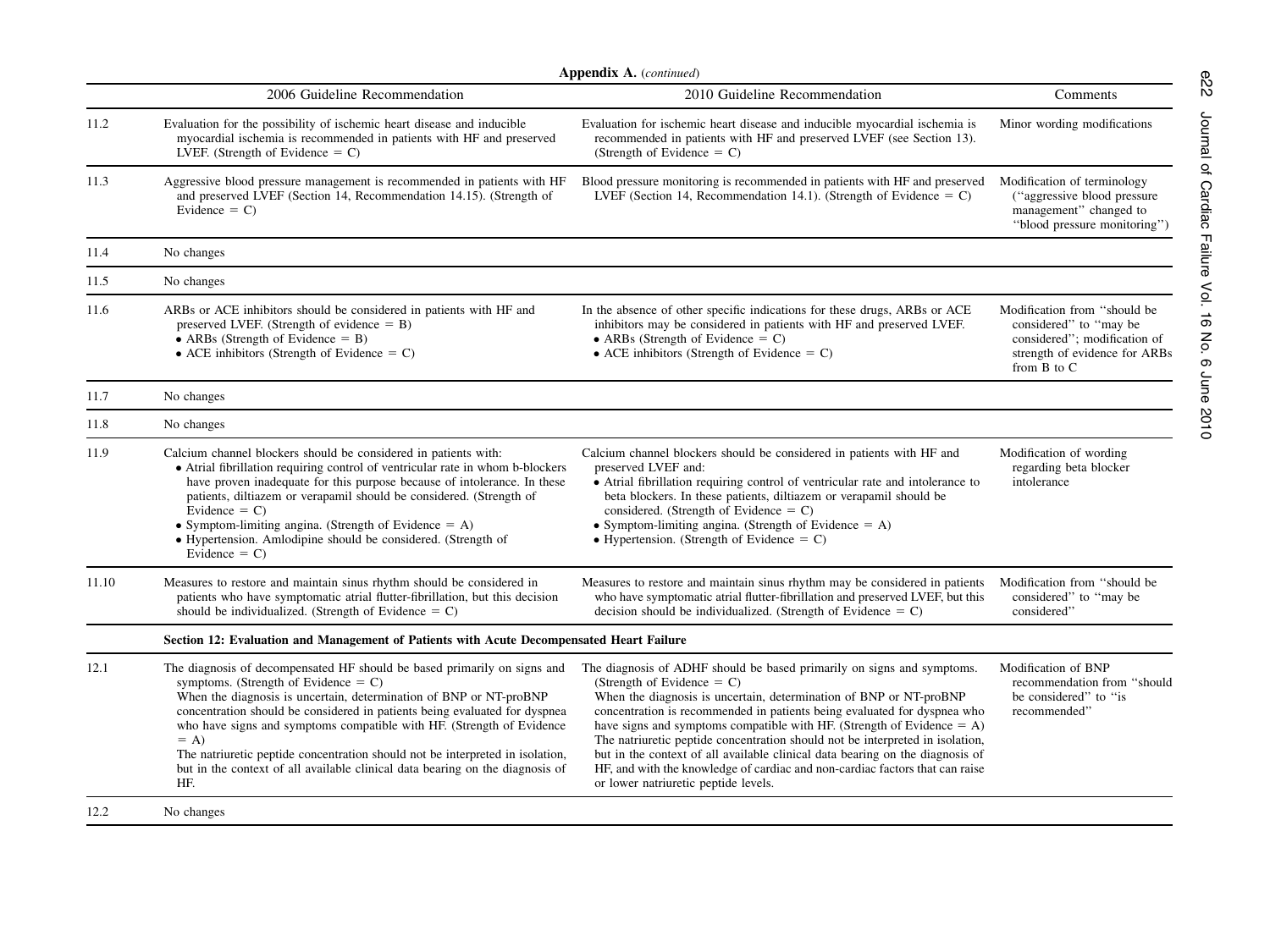| 12.3  | No changes                                                                                                                                                                                                                                                                                                                                                                                                                                                                                                                                                                                                                                                                                                                                                                                                                       |                                                                                                                                                                                                                                                                                                                                                                                                                                                                                                                                                                                                                                                                                                                                                                                                                                                                  |                                                                        |
|-------|----------------------------------------------------------------------------------------------------------------------------------------------------------------------------------------------------------------------------------------------------------------------------------------------------------------------------------------------------------------------------------------------------------------------------------------------------------------------------------------------------------------------------------------------------------------------------------------------------------------------------------------------------------------------------------------------------------------------------------------------------------------------------------------------------------------------------------|------------------------------------------------------------------------------------------------------------------------------------------------------------------------------------------------------------------------------------------------------------------------------------------------------------------------------------------------------------------------------------------------------------------------------------------------------------------------------------------------------------------------------------------------------------------------------------------------------------------------------------------------------------------------------------------------------------------------------------------------------------------------------------------------------------------------------------------------------------------|------------------------------------------------------------------------|
| 12.4  | No changes                                                                                                                                                                                                                                                                                                                                                                                                                                                                                                                                                                                                                                                                                                                                                                                                                       |                                                                                                                                                                                                                                                                                                                                                                                                                                                                                                                                                                                                                                                                                                                                                                                                                                                                  |                                                                        |
| 12.5  | No changes                                                                                                                                                                                                                                                                                                                                                                                                                                                                                                                                                                                                                                                                                                                                                                                                                       |                                                                                                                                                                                                                                                                                                                                                                                                                                                                                                                                                                                                                                                                                                                                                                                                                                                                  |                                                                        |
| 12.6  | It is recommended that diuretics be administered at doses needed to produce<br>a rate of diuresis sufficient to achieve optimal volume status with relief of<br>signs and symptoms of congestion (edema, elevated JVP, dyspnea), without<br>inducing an excessively rapid reduction in intravascular volume, which may<br>result in symptomatic hypotension and/or worsening renal function.<br>(Strength of Evidence $= C$ )                                                                                                                                                                                                                                                                                                                                                                                                    | It is recommended that diuretics be administered at doses needed to produce<br>a rate of diuresis sufficient to achieve optimal volume status with relief of<br>signs and symptoms of congestion (edema, elevated JVP, dyspnea), without<br>inducing an excessively rapid reduction in 1) intravascular volume, which<br>may result in symptomatic hypotension and/or worsening renal function, or<br>2) serum electrolytes, which may precipitate arrhythmias or muscle cramps.<br>(Strength of Evidence = $C$ )                                                                                                                                                                                                                                                                                                                                                | Addition of serum electrolytes                                         |
| 12.7  | No changes                                                                                                                                                                                                                                                                                                                                                                                                                                                                                                                                                                                                                                                                                                                                                                                                                       |                                                                                                                                                                                                                                                                                                                                                                                                                                                                                                                                                                                                                                                                                                                                                                                                                                                                  |                                                                        |
| 12.8  | Monitoring of daily weights, intake, and output is recommended to assess<br>clinical efficacy of diuretic therapy. Routine use of a Foley catheter is not<br>recommended for monitoring volume status. However, placement of<br>a catheter is recommended when close monitoring of urine output is needed.<br>(Strength of Evidence $= C$ )                                                                                                                                                                                                                                                                                                                                                                                                                                                                                      | Monitoring of daily weights, intake, and output is recommended to assess<br>clinical efficacy of diuretic therapy. Routine use of a Foley catheter is not<br>recommended for monitoring volume status. However, placement of<br>a catheter is recommended when close monitoring of urine output is needed<br>or if a bladder outlet obstruction is suspected of contributing to worsening<br>renal function. (Strength of Evidence $= C$ )                                                                                                                                                                                                                                                                                                                                                                                                                       | Addition of criterion for catheter<br>placement                        |
| 12.9  | Careful observation for development of a variety of side effects, including<br>renal dysfunction, electrolyte abnormalities and symptomatic hypotension,<br>is recommended in patients treated with diuretics, especially when used at<br>high doses and in combination. Patients should undergo routine laboratory<br>studies and clinical examination as dictated by their clinical response.<br>(Strength of Evidence = $C$ )<br>Serum potassium and magnesium levels should be monitored at least daily<br>and maintained in the normal range. More frequent monitoring may be<br>necessary when diuresis is rapid. (Strength of Evidence $= C$ )<br>Overly rapid diuresis may be associated with severe muscle cramps, which<br>should be treated with potassium replacement if indicated. (Strength of<br>Evidence $= C$ ) | Careful observation for development of a variety of side effects, including<br>renal dysfunction, electrolyte abnormalities, symptomatic hypotension, and<br>gout is recommended in patients treated with diuretics, especially when<br>used at high doses and in combination. Patients should undergo routine<br>laboratory studies and clinical examination as dictated by their clinical<br>response. (Strength of Evidence = $C$ )<br>It is recommended that serum potassium and magnesium levels should be<br>monitored at least daily and maintained in the normal range. More frequent<br>monitoring may be necessary when diuresis is rapid. (Strength of Evidence<br>$= C$<br>Overly rapid diuresis may be associated with severe muscle cramps. If<br>indicated, treatment with potassium replacement is recommended. (Strength<br>of Evidence $= C$ ) | Addition of gout as side effect<br>Wording modified                    |
| 12.10 | No changes                                                                                                                                                                                                                                                                                                                                                                                                                                                                                                                                                                                                                                                                                                                                                                                                                       |                                                                                                                                                                                                                                                                                                                                                                                                                                                                                                                                                                                                                                                                                                                                                                                                                                                                  |                                                                        |
| 12.11 | When congestion fails to improve in response to diuretic therapy, the following<br>options should be considered:<br>• Sodium and fluid restriction,<br>• Increased doses of loop diuretic,<br>• Continuous infusion of a loop diuretic, or<br>• Addition of a second type of diuretic orally (metolazone or spironolac-<br>tone) or intravenously (chlorothiazide).<br>• A fifth option, ultrafiltration, may be considered. (Strength of Evidence =<br>$\mathbf{C}$                                                                                                                                                                                                                                                                                                                                                             | When congestion fails to improve in response to diuretic therapy, the following<br>options should be considered:<br>• Re-evaluating presence/absence of congestion<br>· Sodium and fluid restriction,<br>• Increasing doses of loop diuretic,<br>• Continuous infusion of a loop diuretic, or<br>• Addition of a second type of diuretic orally (metolazone or spironolac-<br>tone) or intravenously (chlorothiazide).<br>Another option, ultrafiltration, may be considered. (Strength of Evidence<br>$= C$                                                                                                                                                                                                                                                                                                                                                     | Addition of re-evaluation of<br>congestion                             |
| 12.12 | A low-sodium diet (2 g daily) is recommended, as is supplemental oxygen, as<br>needed for hypoxemia. (Strength of Evidence $= C$ )<br>In patients with recurrent or refractory volume overload, stricter sodium<br>restriction may be considered. (Strength of Evidence = $C$ )                                                                                                                                                                                                                                                                                                                                                                                                                                                                                                                                                  | A low sodium diet (2 g daily) is recommended for most hospitalized patients.<br>(Strength of Evidence $= C$ )<br>In patients with recurrent or refractory volume overload, stricter sodium<br>restriction may be considered. (Strength of Evidence = $C$ )                                                                                                                                                                                                                                                                                                                                                                                                                                                                                                                                                                                                       | Deletion of supplemental oxygen<br>(moved to recommendation)<br>12.14) |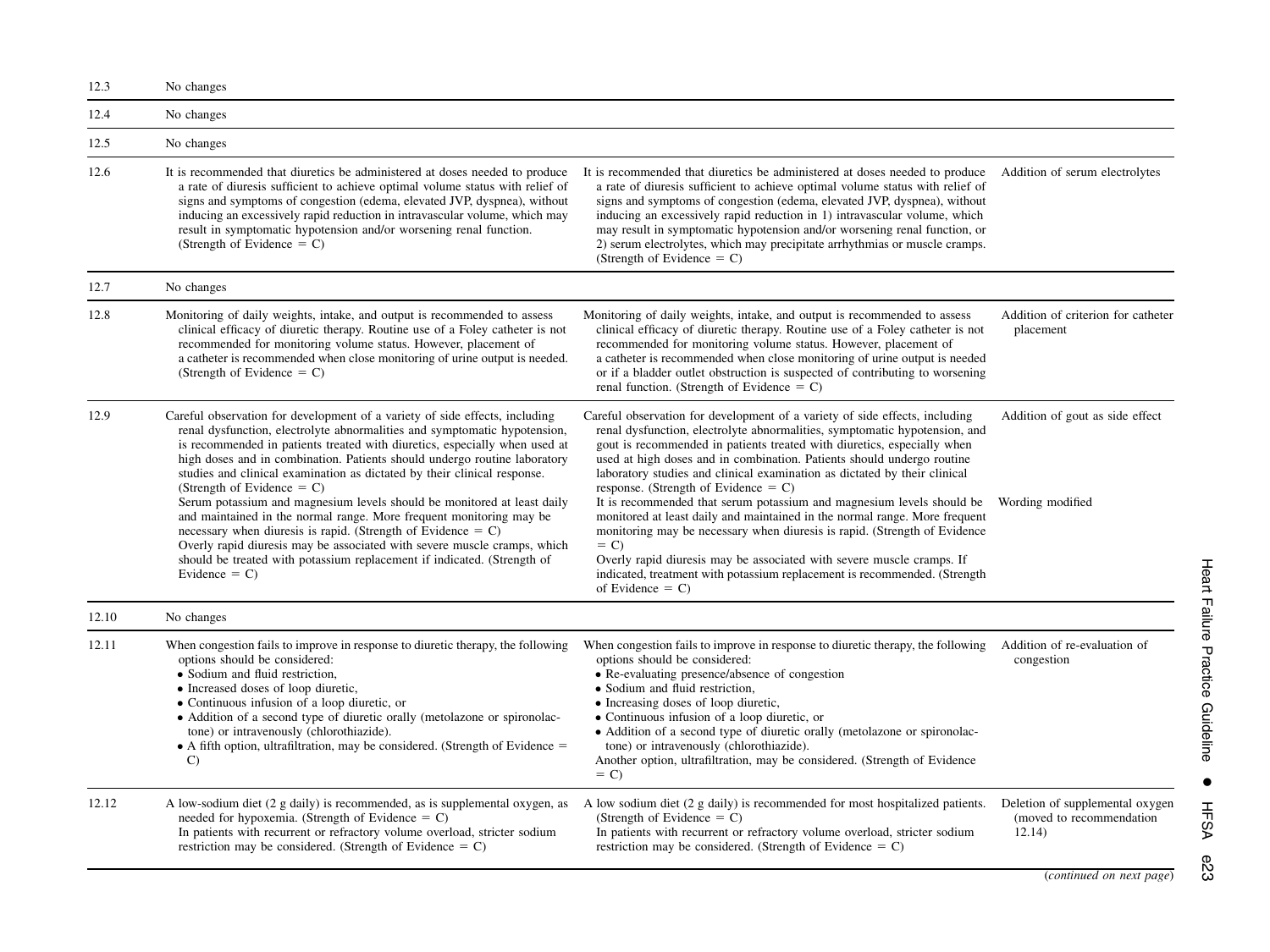|                               |                                                                                                                                                                                                                                                                                                                                                                                                                                                                                                                                                                                                                        | <b>Appendix A.</b> (continued)                                                                                                                                                                                                                                                                                                                                                                                                                                                                                                                                                                                                                                                                                                                                                                                                          |                                                                          |
|-------------------------------|------------------------------------------------------------------------------------------------------------------------------------------------------------------------------------------------------------------------------------------------------------------------------------------------------------------------------------------------------------------------------------------------------------------------------------------------------------------------------------------------------------------------------------------------------------------------------------------------------------------------|-----------------------------------------------------------------------------------------------------------------------------------------------------------------------------------------------------------------------------------------------------------------------------------------------------------------------------------------------------------------------------------------------------------------------------------------------------------------------------------------------------------------------------------------------------------------------------------------------------------------------------------------------------------------------------------------------------------------------------------------------------------------------------------------------------------------------------------------|--------------------------------------------------------------------------|
|                               | 2006 Guideline Recommendation                                                                                                                                                                                                                                                                                                                                                                                                                                                                                                                                                                                          | 2010 Guideline Recommendation                                                                                                                                                                                                                                                                                                                                                                                                                                                                                                                                                                                                                                                                                                                                                                                                           | Comments                                                                 |
| 12.13                         | No changes                                                                                                                                                                                                                                                                                                                                                                                                                                                                                                                                                                                                             |                                                                                                                                                                                                                                                                                                                                                                                                                                                                                                                                                                                                                                                                                                                                                                                                                                         |                                                                          |
| 12.14                         | Routine administration of supplemental oxygen in the absence of hypoxia is<br>not recommended. (Strength of Evidence = $C$ )                                                                                                                                                                                                                                                                                                                                                                                                                                                                                           | Routine administration of supplemental oxygen in the presence of hypoxia is<br>recommended. (Strength of Evidence = $C$ )<br>Routine administration of supplemental oxygen in the absence of hypoxia is<br>not recommended. (Strength of Evidence = $C$ )                                                                                                                                                                                                                                                                                                                                                                                                                                                                                                                                                                               | Addition of recommendation for<br>oxygen in the presence of<br>hypoxemia |
| 12.15                         |                                                                                                                                                                                                                                                                                                                                                                                                                                                                                                                                                                                                                        | Use of non-invasive positive pressure ventilation may be considered for<br>severely dyspneic patients with clinical evidence of pulmonary edema.<br>(Strength of Evidence $= A$ )                                                                                                                                                                                                                                                                                                                                                                                                                                                                                                                                                                                                                                                       | New recommendation                                                       |
| 12.16                         |                                                                                                                                                                                                                                                                                                                                                                                                                                                                                                                                                                                                                        | Venous thromboembolism prophylaxis with low dose unfractionated heparin,<br>low molecular weight heparin, or fondaparinux to prevent proximal deep<br>venous thrombosis and pulmonary embolism is recommended for patients<br>who are admitted to the hospital with ADHF and who are not already<br>anticoagulated and have no contraindication to anticoagulation. (Strength of<br>Evidence = $B$ )<br>Venous thromboembolism prophylaxis with a mechanical device<br>(intermittent pneumatic compression devices or graded compression<br>stockings) to prevent proximal deep venous thrombosis and pulmonary<br>embolism should be considered for patients who are admitted to the hospital<br>with ADHF and who are not already anticoagulated and who have<br>a contraindication to anticoagulation. (Strength of Evidence = $C$ ) | New recommendation                                                       |
| 12.17<br>(previous)<br>12.15) | In the absence symptomatic hypotension, intravenous nitroglycerin,<br>nitroprusside, or nesiritide may be considered as an addition to diuretic<br>therapy for rapid improvement of congestive symptoms in patients admitted<br>with ADHF. Frequent blood pressure monitoring is recommended with<br>these agents. (Strength of Evidence $=$ B). These agents should be decreased<br>in dosage on discontinued if symptomatic hypotension develops. (Strength<br>of Evidence $=$ B)<br>Reintroduction in increasing doses may be considered once symptomatic<br>hypotension is resolved. (Strength of Evidence = $C$ ) | In the absence of symptomatic hypotension, intravenous nitroglycerin,<br>nitroprusside or nesiritide may be considered as an addition to diuretic<br>therapy for rapid improvement of congestive symptoms in patients admitted<br>with ADHF. (Strength of Evidence $=$ B)<br>Frequent blood pressure monitoring is recommended with these agents.<br>(Strength of Evidence $=$ B)<br>These agents should be decreased in dosage or discontinued if symptomatic<br>hypotension or worsening renal function develops. (Strength of Evidence<br>$= B$<br>Reintroduction in increasing doses may be considered once symptomatic<br>hypotension is resolved. (Strength of Evidence = $C$ )                                                                                                                                                   | Addition of worsening renal<br>function as potential side effect         |
| 12.18<br>(previous)<br>12.16) | No changes                                                                                                                                                                                                                                                                                                                                                                                                                                                                                                                                                                                                             |                                                                                                                                                                                                                                                                                                                                                                                                                                                                                                                                                                                                                                                                                                                                                                                                                                         |                                                                          |
| 12.19<br>(previous)<br>12.17) | Intravenous vasodilators (nitroprusside, nitroglycerin, or nesiritide) may be<br>considered in patients with ADHF and advanced HF who have persistent<br>severe HF despite aggressive treatment with diuretics and standard oral<br>therapies. (Strength of Evidence $= C$ )                                                                                                                                                                                                                                                                                                                                           | Intravenous vasodilators (nitroprusside, nitroglycerin, or nesiritide) may be<br>considered in patients with ADHF who have persistent severe HF despite<br>aggressive treatment with diuretics and standard oral therapies.<br>• Nitroprusside (Strength of Evidence $=$ B)<br>• Nitroglycerine, Nesiritide (Strength of Evidence = $C$ )                                                                                                                                                                                                                                                                                                                                                                                                                                                                                               | Modification of strength of<br>evidence for nitroprusside<br>from C to B |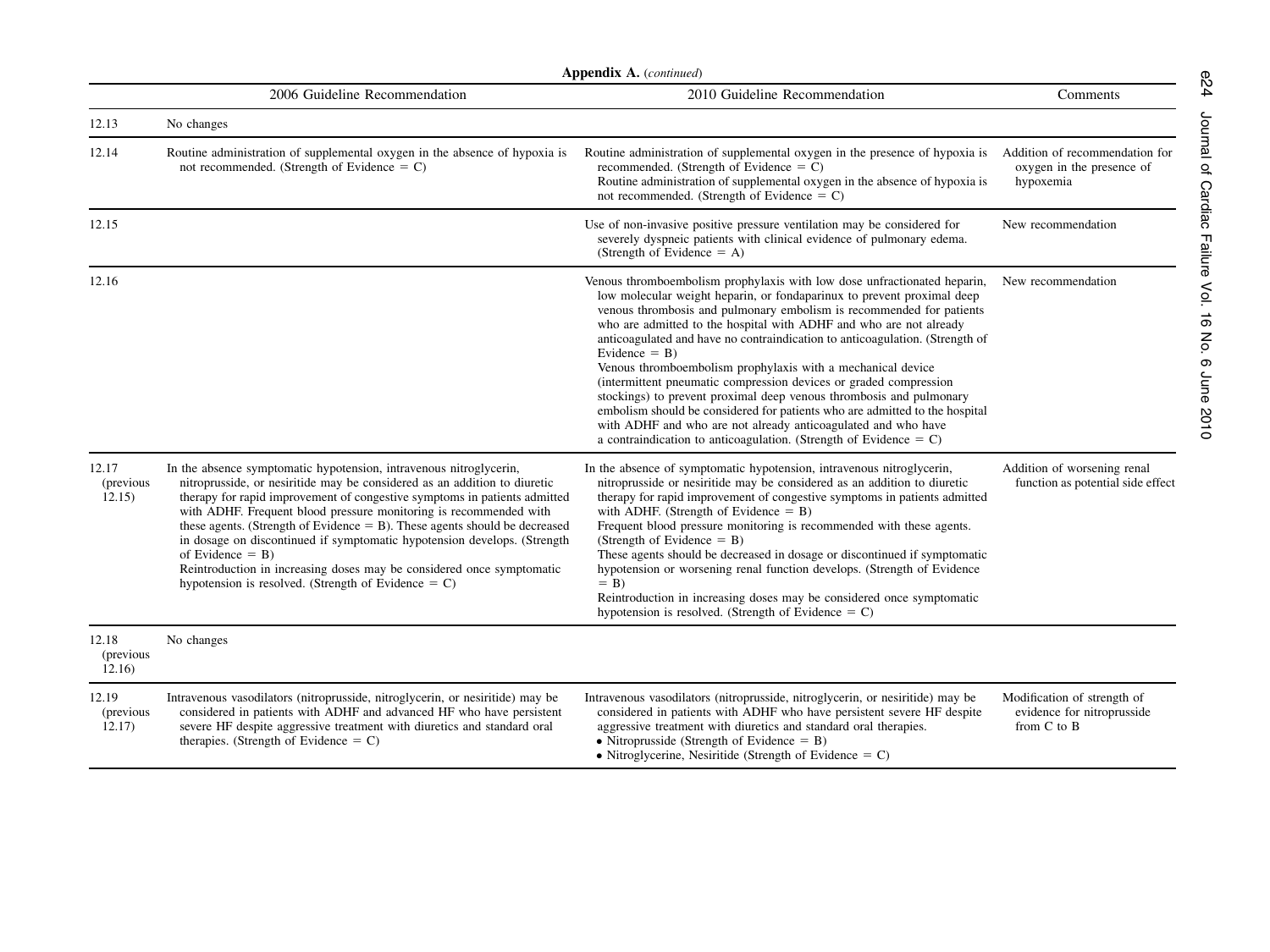| 12.20<br>(previous)<br>12.18) | Intravenous inotropes (milrinone or dobutamine) may be considered to relieve<br>symptoms and improve end-organ function in patients with advanced HF<br>characterized by LV dilation, reduced LVEF, and diminished peripheral<br>perfusion or end-organ dysfunction (low output syndrome), particularly if<br>these patients have marginal systolic blood pressure $(< 90$ mm Hg), have<br>symptomatic hypotension despite adequate filling pressure, or are<br>unresponsive to, or intolerant of, intravenous vasodilators. (Strength of<br>Evidence $= C$ )<br>These agents may be considered in similar patients with evidence of fluid<br>overload if they respond poorly to intravenous diuretics or manifest<br>diminished or worsening renal function. (Strength of Evidence $= C$ )<br>When adjunctive therapy is needed in other patients with ADHF,<br>administration of vasodilators should be considered instead of intravenous<br>inotropes (milrinone or dobutamine). (Strength of Evidence $=$ B)<br>Intravenous inotropes (milrinone or dobutamine) are not recommended<br>unless left heart filling pressures are known to be elevated based on direct<br>measurement or clear clinical signs. (Strength of Evidence $=$ B)<br>Administration of intravenous inotropes (milrinone or dobutamine) in the | Intravenous inotropes (milrinone or dobutamine) may be considered to relieve<br>symptoms and improve end-organ function in patients with advanced HF<br>characterized by LV dilation, reduced LVEF, and diminished peripheral<br>perfusion or end-organ dysfunction (low output syndrome), particularly if<br>these patients have marginal systolic blood pressure $(< 90$ mm Hg), have<br>symptomatic hypotension despite adequate filling pressure, or are<br>unresponsive to, or intolerant of, intravenous vasodilators. (Strength of<br>Evidence $= C$<br>These agents may be considered in similar patients with evidence of fluid<br>overload if they respond poorly to intravenous diuretics or manifest<br>diminished or worsening renal function. (Strength of Evidence $= C$ )<br>When adjunctive therapy is needed in other patients with ADHF,<br>administration of vasodilators should be considered instead of intravenous<br>inotropes (milrinone or dobutamine). (Strength of Evidence $= C$ )<br>Intravenous inotropes (milrinone or dobutamine) are not recommended<br>unless left heart filling pressures are known to be elevated or cardiac index<br>is severely impaired based on direct measurement or clear clinical signs.<br>(Strength of Evidence $= C$ ) | Modification of strength of<br>evidence from B to C for<br>portions of this<br>recommendation |
|-------------------------------|--------------------------------------------------------------------------------------------------------------------------------------------------------------------------------------------------------------------------------------------------------------------------------------------------------------------------------------------------------------------------------------------------------------------------------------------------------------------------------------------------------------------------------------------------------------------------------------------------------------------------------------------------------------------------------------------------------------------------------------------------------------------------------------------------------------------------------------------------------------------------------------------------------------------------------------------------------------------------------------------------------------------------------------------------------------------------------------------------------------------------------------------------------------------------------------------------------------------------------------------------------------------------------------------------------------------------|---------------------------------------------------------------------------------------------------------------------------------------------------------------------------------------------------------------------------------------------------------------------------------------------------------------------------------------------------------------------------------------------------------------------------------------------------------------------------------------------------------------------------------------------------------------------------------------------------------------------------------------------------------------------------------------------------------------------------------------------------------------------------------------------------------------------------------------------------------------------------------------------------------------------------------------------------------------------------------------------------------------------------------------------------------------------------------------------------------------------------------------------------------------------------------------------------------------------------------------------------------------------------------------|-----------------------------------------------------------------------------------------------|
|                               | setting of ADHF should be accompanied by continuous or frequent blood<br>pressure monitoring and continuous monitoring of cardiac rhythm. (Strength<br>of Evidence $= C$ )<br>If symptomatic hypotension or worsening tachyarrhythmias develop during<br>administration of these agents, discontinuation or dose reduction should be<br>considered. (Strength of Evidence = $C$ )                                                                                                                                                                                                                                                                                                                                                                                                                                                                                                                                                                                                                                                                                                                                                                                                                                                                                                                                        | It is recommended that administration of intravenous inotropes (milrinone<br>or dobutamine) in the setting of ADHF be accompanied by continuous or<br>frequent blood pressure monitoring and continuous monitoring of cardiac<br>rhythm. (Strength of Evidence $= C$ )<br>If symptomatic hypotension or worsening tachyarrhythmias develop during<br>administration of these agents, discontinuation or dose reduction should be<br>considered. (Strength of Evidence = $C$ )                                                                                                                                                                                                                                                                                                                                                                                                                                                                                                                                                                                                                                                                                                                                                                                                         | Wording modified                                                                              |
| 12.21<br>(previous)           | No changes                                                                                                                                                                                                                                                                                                                                                                                                                                                                                                                                                                                                                                                                                                                                                                                                                                                                                                                                                                                                                                                                                                                                                                                                                                                                                                               |                                                                                                                                                                                                                                                                                                                                                                                                                                                                                                                                                                                                                                                                                                                                                                                                                                                                                                                                                                                                                                                                                                                                                                                                                                                                                       |                                                                                               |

| 12.22<br>(previous)<br>12.20) | Invasive hemodynamic monitoring should be considered in a patient:<br>Who is refractory to initial therapy,<br>Whose volume status and cardiac filling pressures are unclear,<br>Who has clinically significant hypotension (typically systolic blood pressure<br>$< 80$ mm Hg) or worsening renal function during therapy, or<br>In whom documentation of an adequate hemodynamic response to the<br>inotropic agent is necessary when chronic outpatient infusion is being<br>considered.<br>(Strength of Evidence $= C$ ) | Invasive hemodynamic monitoring should be considered in a patient:<br>• who is refractory to initial therapy,<br>• whose volume status and cardiac filling pressures are unclear,<br>• who has clinically significant hypotension (typically SBP $\lt$ 80mm Hg) or<br>worsening renal function during therapy, or<br>• who is being considered for cardiac transplant and needs assessment of<br>degree and reversibility of pulmonary hypertension, or<br>• in whom documentation of an adequate hemodynamic response to the<br>inotropic agent is necessary when chronic outpatient infusion is being<br>considered.<br>(Strength of Evidence $= C$ ) | Addition of cardiac transplant as<br>criterion for invasive<br>hemodynamic monitoring                          |
|-------------------------------|------------------------------------------------------------------------------------------------------------------------------------------------------------------------------------------------------------------------------------------------------------------------------------------------------------------------------------------------------------------------------------------------------------------------------------------------------------------------------------------------------------------------------|---------------------------------------------------------------------------------------------------------------------------------------------------------------------------------------------------------------------------------------------------------------------------------------------------------------------------------------------------------------------------------------------------------------------------------------------------------------------------------------------------------------------------------------------------------------------------------------------------------------------------------------------------------|----------------------------------------------------------------------------------------------------------------|
| 12.23<br>(previous)<br>12.21) | No changes                                                                                                                                                                                                                                                                                                                                                                                                                                                                                                                   |                                                                                                                                                                                                                                                                                                                                                                                                                                                                                                                                                                                                                                                         |                                                                                                                |
| 12.24<br>(previous)<br>12.22) | It is recommended that every effort be made to use the hospital stay for<br>assessment and improvement of patient compliance via patient and family<br>education and social support services (Section 8). (Strength<br>of Evidence $= C$ )                                                                                                                                                                                                                                                                                   | It is recommended that every effort be made to use the hospital stay for<br>assessment and improvement of patient adherence via patient and family<br>education and social support services (see Section 8). (Strength of Evidence<br>$= B$                                                                                                                                                                                                                                                                                                                                                                                                             | Modification of strength of<br>evidence from C to B; change<br>in terminology ("compliance"<br>to "adherence") |
|                               |                                                                                                                                                                                                                                                                                                                                                                                                                                                                                                                              |                                                                                                                                                                                                                                                                                                                                                                                                                                                                                                                                                                                                                                                         | (continued on next page)                                                                                       |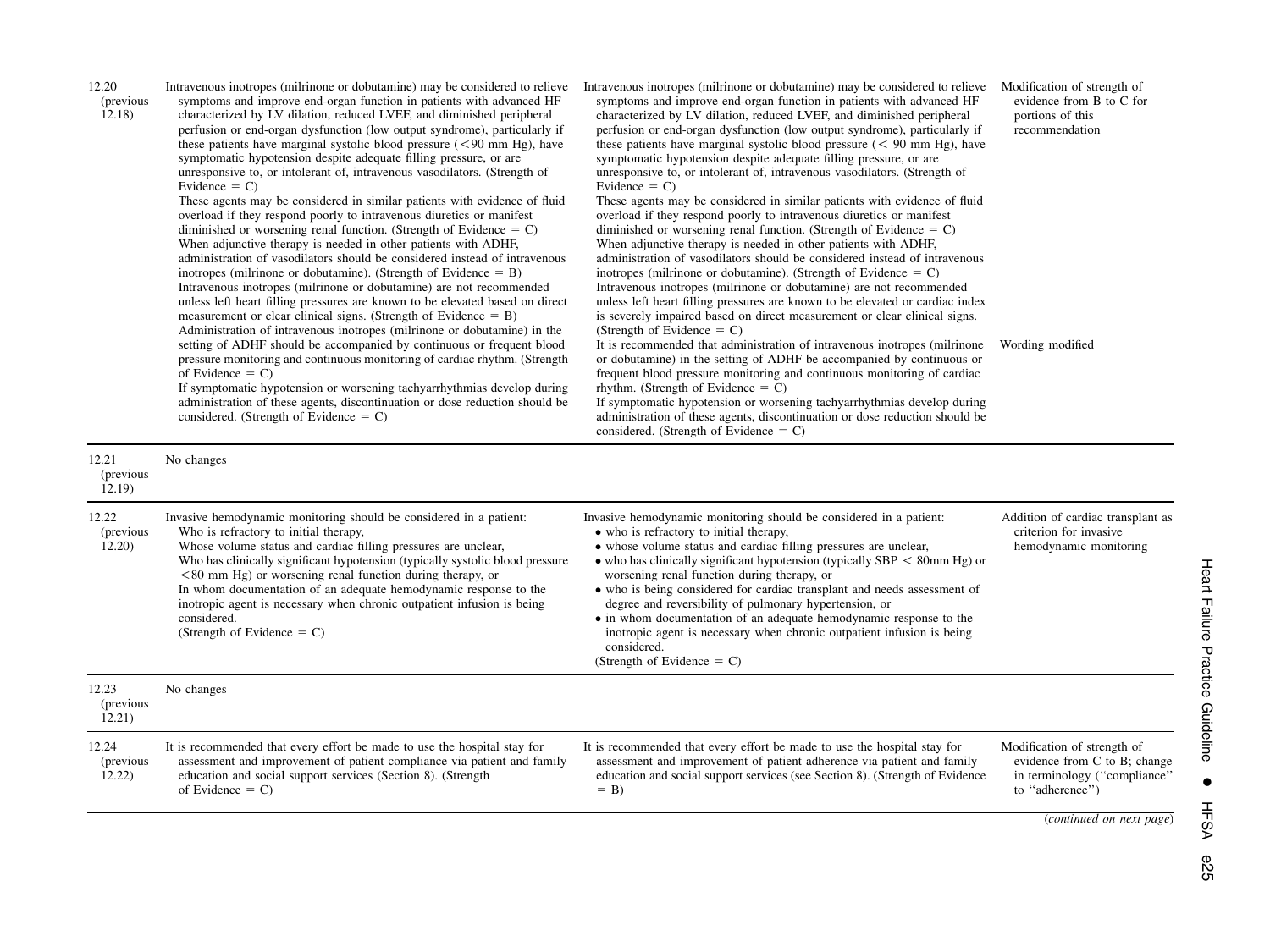|                              | Appendix A. (continued)                                                                                                                                                                                                                                                                                                                                                                                                                                                                                                                           |                                                                                                                                                                                                                                                                                                                                                                                                                                                                                                                                                                                                |                                                         |  |  |
|------------------------------|---------------------------------------------------------------------------------------------------------------------------------------------------------------------------------------------------------------------------------------------------------------------------------------------------------------------------------------------------------------------------------------------------------------------------------------------------------------------------------------------------------------------------------------------------|------------------------------------------------------------------------------------------------------------------------------------------------------------------------------------------------------------------------------------------------------------------------------------------------------------------------------------------------------------------------------------------------------------------------------------------------------------------------------------------------------------------------------------------------------------------------------------------------|---------------------------------------------------------|--|--|
|                              | 2006 Guideline Recommendation                                                                                                                                                                                                                                                                                                                                                                                                                                                                                                                     | 2010 Guideline Recommendation                                                                                                                                                                                                                                                                                                                                                                                                                                                                                                                                                                  | Comments                                                |  |  |
| 12.25<br>(previous<br>12.23) | No changes                                                                                                                                                                                                                                                                                                                                                                                                                                                                                                                                        |                                                                                                                                                                                                                                                                                                                                                                                                                                                                                                                                                                                                |                                                         |  |  |
| 12.26<br>(previous<br>12.24) | Discharge planning is recommended as part of the management of patients<br>with ADHF. Discharge planning should address the following issues:<br>· Details regarding medication, dietary sodium restriction, and recommen-<br>ded activity level<br>• Follow-up by phone or clinic visit early after discharge to reassess volume<br>status<br>• Medication and dietary compliance<br>· Monitoring of body weight, electrolytes, and renal function<br>· Consideration of referral for formal disease management (Strength of<br>Evidence $= C$ ) | Discharge planning is recommended as part of the management of patients<br>with ADHF. Discharge planning should address the following issues:<br>• Details regarding medication, dietary sodium restriction, and recommen-<br>ded activity level<br>• Follow-up by phone or clinic visit early after discharge to reassess volume<br>status<br>• Medication and dietary compliance<br>• Alcohol moderation and smoking cessation<br>• Monitoring of body weight, electrolytes and renal function<br>• Consideration of referral for formal disease management<br>(Strength of Evidence $= C$ ) | Addition of alcohol moderation<br>and smoking cessation |  |  |
|                              | Section 13: Evaluation and Therapy for Heart Failure in the Setting of Ischemic Heart Disease                                                                                                                                                                                                                                                                                                                                                                                                                                                     |                                                                                                                                                                                                                                                                                                                                                                                                                                                                                                                                                                                                |                                                         |  |  |
| 13.1                         | Assessment for risk factors for CAD is recommended in all patients with<br>chronic HF regardless of EF. (Strength of Evidence $= A$ )<br>The diagnostic approach for CAD should be individualized based on patient<br>preference and comorbidities, eligibility and willingness to perform<br>revascularization. (Strength of Evidence = $C$ )                                                                                                                                                                                                    | Ongoing assessment for risk factors for CAD is recommended in all patients<br>with chronic HF regardless of LVEF. (Strength of Evidence $= A$ )                                                                                                                                                                                                                                                                                                                                                                                                                                                | Moved diagnostic portion of<br>recommendation to 13.2   |  |  |
| 13.2                         |                                                                                                                                                                                                                                                                                                                                                                                                                                                                                                                                                   | It is recommended that the diagnostic approach for CAD be individualized<br>based on patient preference and comorbidities, eligibility, symptoms<br>suggestive of angina and willingness to undergo revascularization. (Strength<br>of Evidence $= C$ )                                                                                                                                                                                                                                                                                                                                        | Previously part of 13.1                                 |  |  |
| 13.3<br>(previous<br>13.2)   | It is recommended that patients with HF and angina undergo cardiac<br>catheterization with coronary angiography to assess for potential<br>revascularization.<br>(Strength of Evidence $=$ B)                                                                                                                                                                                                                                                                                                                                                     | It is recommended that patients with HF and symptoms suggestive of angina<br>undergo cardiac catheterization with coronary angiography to assess for<br>potential revascularization. (Strength of Evidence $=$ B)                                                                                                                                                                                                                                                                                                                                                                              | Modification of wording                                 |  |  |
| 13.4<br>(previous<br>13.3)   | It is recommended that patients with HF, no angina, and known CAD should<br>undergo noninvasive stress imaging and/or coronary angiography to assess<br>severity of coronary disease and the presence of ischemia. (Strength of<br>Evidence = $C$ )                                                                                                                                                                                                                                                                                               | It is recommended that, at the initial diagnosis of HF and any time symptoms<br>worsen without obvious cause, patients with HF, no angina, and known<br>CAD should undergo risk assessment that may include noninvasive stress<br>imaging and/or coronary angiography to assess severity of coronary disease<br>and the presence of ischemia. (Strength of Evidence $= C$ )                                                                                                                                                                                                                    | Clarification of type and timing<br>of risk assessments |  |  |
| 13.5<br>(previous<br>13.4)   | No changes                                                                                                                                                                                                                                                                                                                                                                                                                                                                                                                                        |                                                                                                                                                                                                                                                                                                                                                                                                                                                                                                                                                                                                |                                                         |  |  |
| 13.6<br>(previous<br>13.5)   | No changes                                                                                                                                                                                                                                                                                                                                                                                                                                                                                                                                        |                                                                                                                                                                                                                                                                                                                                                                                                                                                                                                                                                                                                |                                                         |  |  |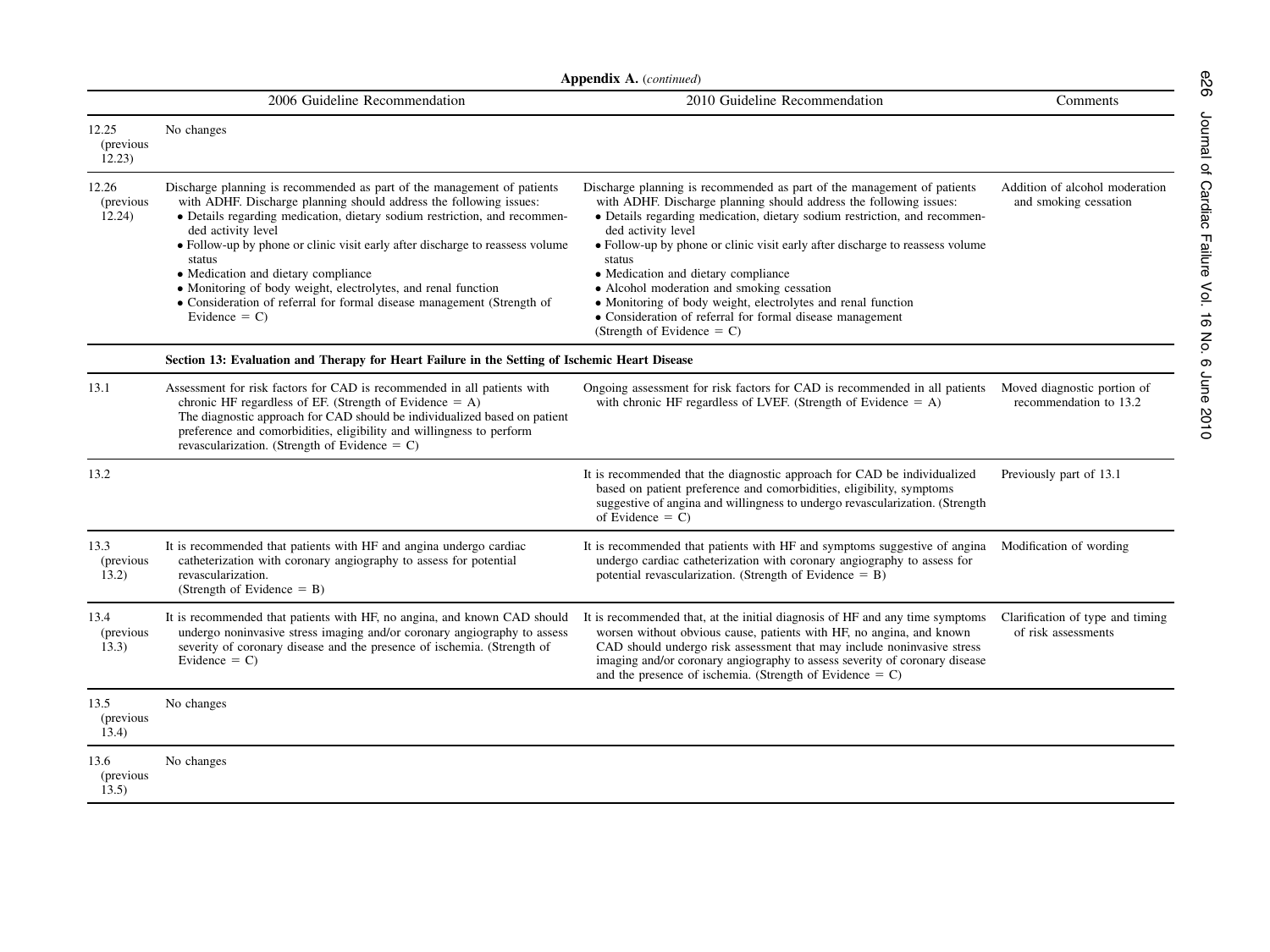| 13.7<br>(previous)<br>13.6)   | Any of the following imaging tests may be used to identify inducible ischemia<br>or viable but nocontractile myocardium:<br>• Exercise or pharmacologic stress myocardial perfusion imaging<br>• Exercise or pharmacologic stress echocardiography<br>• Cardiac magnetic resonance imaging<br>• Positron emission tomography scanning (Strength of Evidence $=$ B) | Any of the following imaging tests should be considered to identify inducible Modification of wording<br>ischemia or viable myocardium:<br>• Exercise or pharmacologic stress myocardial perfusion imaging<br>• Exercise or pharmacologic stress echocardiography<br>• Cardiac magnetic resonance imaging<br>• Positron emission tomography scanning<br>(Strength of Evidence $=$ B)                                                                                                                                                              |                                                                                                    |
|-------------------------------|--------------------------------------------------------------------------------------------------------------------------------------------------------------------------------------------------------------------------------------------------------------------------------------------------------------------------------------------------------------------|---------------------------------------------------------------------------------------------------------------------------------------------------------------------------------------------------------------------------------------------------------------------------------------------------------------------------------------------------------------------------------------------------------------------------------------------------------------------------------------------------------------------------------------------------|----------------------------------------------------------------------------------------------------|
| 13.8<br>(previous<br>13.7)    | No changes                                                                                                                                                                                                                                                                                                                                                         |                                                                                                                                                                                                                                                                                                                                                                                                                                                                                                                                                   |                                                                                                    |
| 13.9<br>(previous)<br>13.8)   | Antiplatelet therapy is recommended in patients with HF and CAD unless<br>contraindicated. (Aspirin, Strength of Evidence $=$ B; Clopidogrel, Strength<br>of Evidence $= C$ )                                                                                                                                                                                      | Antiplatelet therapy is recommended to reduce vascular events in patients with<br>HF and CAD unless contraindicated. (aspirin, Strength of Evidence = A;<br>clopidogrel, Strength of Evidence $=$ B)                                                                                                                                                                                                                                                                                                                                              | Addition of indication for<br>antiplatelet therapy, and<br>modification of strength of<br>evidence |
| 13.10<br>(previous)<br>13.9)  | ACE inhibitors are recommended in all patients with systolic dysfunction or<br>preserved systolic function after an MI. (Strength of Evidence $= A$ )                                                                                                                                                                                                              | ACE inhibitors are recommended in all patients with either reduced or<br>preserved LVEF after an MI. (Strength of Evidence $= A$ )                                                                                                                                                                                                                                                                                                                                                                                                                | Modification of terminology<br>("systolic dysfunction"<br>changed to "reduced LVEF")               |
| 13.11<br>(previous<br>13.10   | No changes                                                                                                                                                                                                                                                                                                                                                         |                                                                                                                                                                                                                                                                                                                                                                                                                                                                                                                                                   |                                                                                                    |
| 13.12<br>(previous)<br>13.11) | It is recommended that ACE-inhibitor and beta blocker therapy be initiated<br>early $(< 48$ hours) during hospitalization in hemodynamically stable post<br>MI patients with LV dysfunction or HF. (Strength of Evidence $= A$ )                                                                                                                                   | It is recommended that ACE-inhibitor and beta blocker therapy be initiated<br>early $(< 48$ hours) during hospitalization in hemodynamically stable post-<br>MI patients with reduced LVEF or HF. (Strength of Evidence $= A$ )                                                                                                                                                                                                                                                                                                                   | Modification of terminology<br>("LV dysfunction" changed to<br>"reduced LVEF")                     |
| 13.13<br>(previous<br>13.12)  | No changes                                                                                                                                                                                                                                                                                                                                                         |                                                                                                                                                                                                                                                                                                                                                                                                                                                                                                                                                   |                                                                                                    |
| 13.14<br>(previous)<br>13.13) | Calcium channel blockers should be considered in patients with HF who have<br>angina despite the optimal use of beta blockers and nitrates. Amlodipine and<br>felodipine are the preferred calcium channel blockers in patients with<br>angina and decreased systolic function. (Strength of Evidence $= C$ )                                                      | Calcium channel blockers may be considered in patients with HF who have<br>angina despite the optimal use of beta blockers and nitrates. Amlodipine and<br>felodipine are the preferred calcium channel blockers in patients with<br>angina and decreased systolic function. Based on available data, first<br>generation calcium channel blockers (i.e. diltiazem, verapamil) should be<br>avoided in patients with CAD, HF, and LVEF $\leq 40$ , unless necessary for<br>heart rate control or other indications. (Strength of Evidence $= C$ ) | Addition of calcium channel<br>blockers that should be<br>avoided                                  |
| 13.15<br>(previous<br>13.14)  | No changes                                                                                                                                                                                                                                                                                                                                                         |                                                                                                                                                                                                                                                                                                                                                                                                                                                                                                                                                   |                                                                                                    |
| 13.16<br>(previous<br>13.15)  | No changes                                                                                                                                                                                                                                                                                                                                                         |                                                                                                                                                                                                                                                                                                                                                                                                                                                                                                                                                   |                                                                                                    |
|                               | Section 14: Managing Patients with Hypertension and Heart Failure                                                                                                                                                                                                                                                                                                  |                                                                                                                                                                                                                                                                                                                                                                                                                                                                                                                                                   |                                                                                                    |
| 14.1                          | It is recommended that blood pressure be aggressively treated to lower systolic<br>and usually diastolic levels. Target resting levels should be $\langle 130 / \langle 80 \rangle$ mm<br>Hg, if tolerated. (Strength of Evidence $= C$ )                                                                                                                          | It is recommended that blood pressure be optimally treated to lower systolic<br>and usually diastolic levels. More than 1 drug may be required. Target<br>resting levels should be $\langle 130 / \langle 80 \rangle$ mm Hg, if tolerated. (Strength of<br>Evidence $= A$ )                                                                                                                                                                                                                                                                       | Modification of wording and<br>change in strength of evidence<br>from C to A                       |

(continued on next page)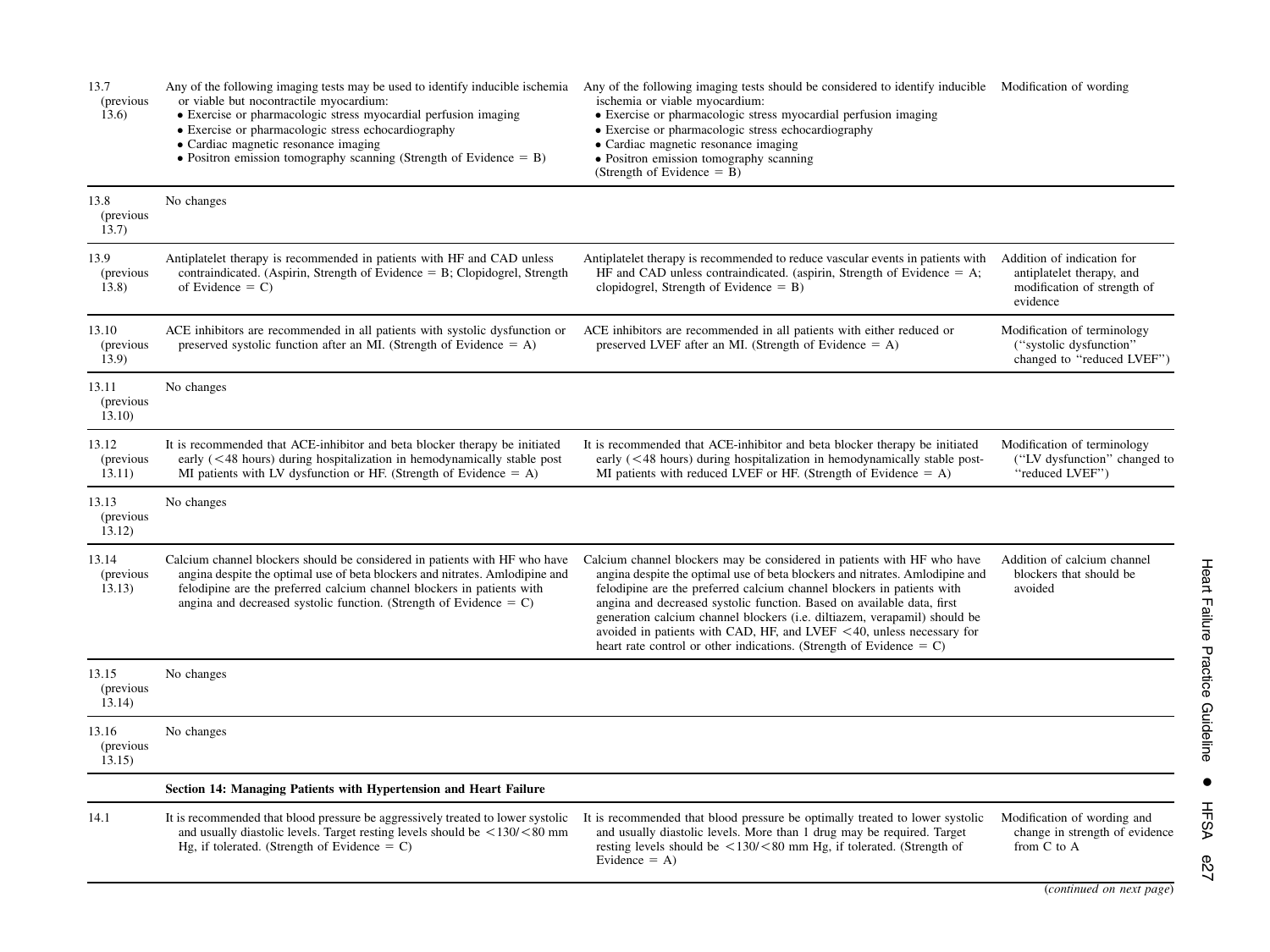| Appendix A. (continued)     |                                                                                                                                                                                                                     |                                                                                                                                                                                                                                                             |                                                                                           |  |  |  |  |  |  |  |
|-----------------------------|---------------------------------------------------------------------------------------------------------------------------------------------------------------------------------------------------------------------|-------------------------------------------------------------------------------------------------------------------------------------------------------------------------------------------------------------------------------------------------------------|-------------------------------------------------------------------------------------------|--|--|--|--|--|--|--|
|                             | 2006 Guideline Recommendation                                                                                                                                                                                       | 2010 Guideline Recommendation                                                                                                                                                                                                                               | Comments                                                                                  |  |  |  |  |  |  |  |
| Previous<br>14.2            |                                                                                                                                                                                                                     |                                                                                                                                                                                                                                                             | Deleted                                                                                   |  |  |  |  |  |  |  |
| 14.2<br>(previous)<br>14.3) | No changes                                                                                                                                                                                                          |                                                                                                                                                                                                                                                             |                                                                                           |  |  |  |  |  |  |  |
| 14.3<br>(previous<br>14.4)  | No changes                                                                                                                                                                                                          |                                                                                                                                                                                                                                                             |                                                                                           |  |  |  |  |  |  |  |
| 14.4<br>(previous)<br>14.5) | If BP remains $> 130/80$ mm Hg then the addition of a diuretic is<br>recommended, followed by a calcium antagonist or other antihypertensive<br>drugs. (Strength of Evidence $= C$ )                                | If blood pressure remains $> 130/80$ mm Hg then the addition of a thiazide<br>diuretic is recommended, followed by a dihydropyridine calcium antagonist<br>(eg, amlodipine or felodipine) or other antihypertensive drugs. (Strength of<br>Evidence = $C$ ) | Modified to specify thiazide<br>diuretic or dihydropyridine<br>calcium channel antagonist |  |  |  |  |  |  |  |
| 14.5<br>(previous<br>14.6)  | No changes                                                                                                                                                                                                          |                                                                                                                                                                                                                                                             |                                                                                           |  |  |  |  |  |  |  |
| 14.6<br>(previous)<br>14.7) | If blood pressure remains $> 130/80$ mm Hg, a noncardiac-depressing calcium<br>antagonist (eg, amlodipine) may be considered or other antihypertensive<br>medication doses increased. (Strength of Evidence = $C$ ) | If blood pressure remains $> 130/80$ mm Hg, a dihydropyridine calcium<br>antagonist (eg, amlodipine or felodipine) may be considered or other<br>antihypertensive medication doses increased. (Strength of Evidence = $C$ )                                 | Modified to specify<br>dihydropyridine                                                    |  |  |  |  |  |  |  |
|                             | Section 15: Management of Heart Failure in Special Populations                                                                                                                                                      |                                                                                                                                                                                                                                                             |                                                                                           |  |  |  |  |  |  |  |
| 15.1                        | No changes                                                                                                                                                                                                          |                                                                                                                                                                                                                                                             |                                                                                           |  |  |  |  |  |  |  |
| 15.2                        | No changes                                                                                                                                                                                                          |                                                                                                                                                                                                                                                             |                                                                                           |  |  |  |  |  |  |  |
| 15.3                        | No changes                                                                                                                                                                                                          |                                                                                                                                                                                                                                                             |                                                                                           |  |  |  |  |  |  |  |
| 15.4                        | No changes                                                                                                                                                                                                          |                                                                                                                                                                                                                                                             |                                                                                           |  |  |  |  |  |  |  |
| 15.5                        | No changes                                                                                                                                                                                                          |                                                                                                                                                                                                                                                             |                                                                                           |  |  |  |  |  |  |  |
| 15.6                        |                                                                                                                                                                                                                     | ARBs are recommended for administration to symptomatic and asymptomatic<br>women with an LVEF $\leq 40\%$ who are intolerant to ACE inhibitors for<br>reasons other than hyperkalemia or renal insufficiency. (Strength of<br>Evidence $= A$ )              | New recommendation                                                                        |  |  |  |  |  |  |  |
| 15.7                        |                                                                                                                                                                                                                     | The combination of hydralazine/isosorbide dinitrate is recommended as<br>standard therapy for African American women with moderate to severe HF<br>symptoms who are on background neurohormonal inhibition. (Strength of<br>Evidence = $B$ )                | New recommendation                                                                        |  |  |  |  |  |  |  |
| 15.8<br>(previous<br>15.6)  | No changes                                                                                                                                                                                                          |                                                                                                                                                                                                                                                             |                                                                                           |  |  |  |  |  |  |  |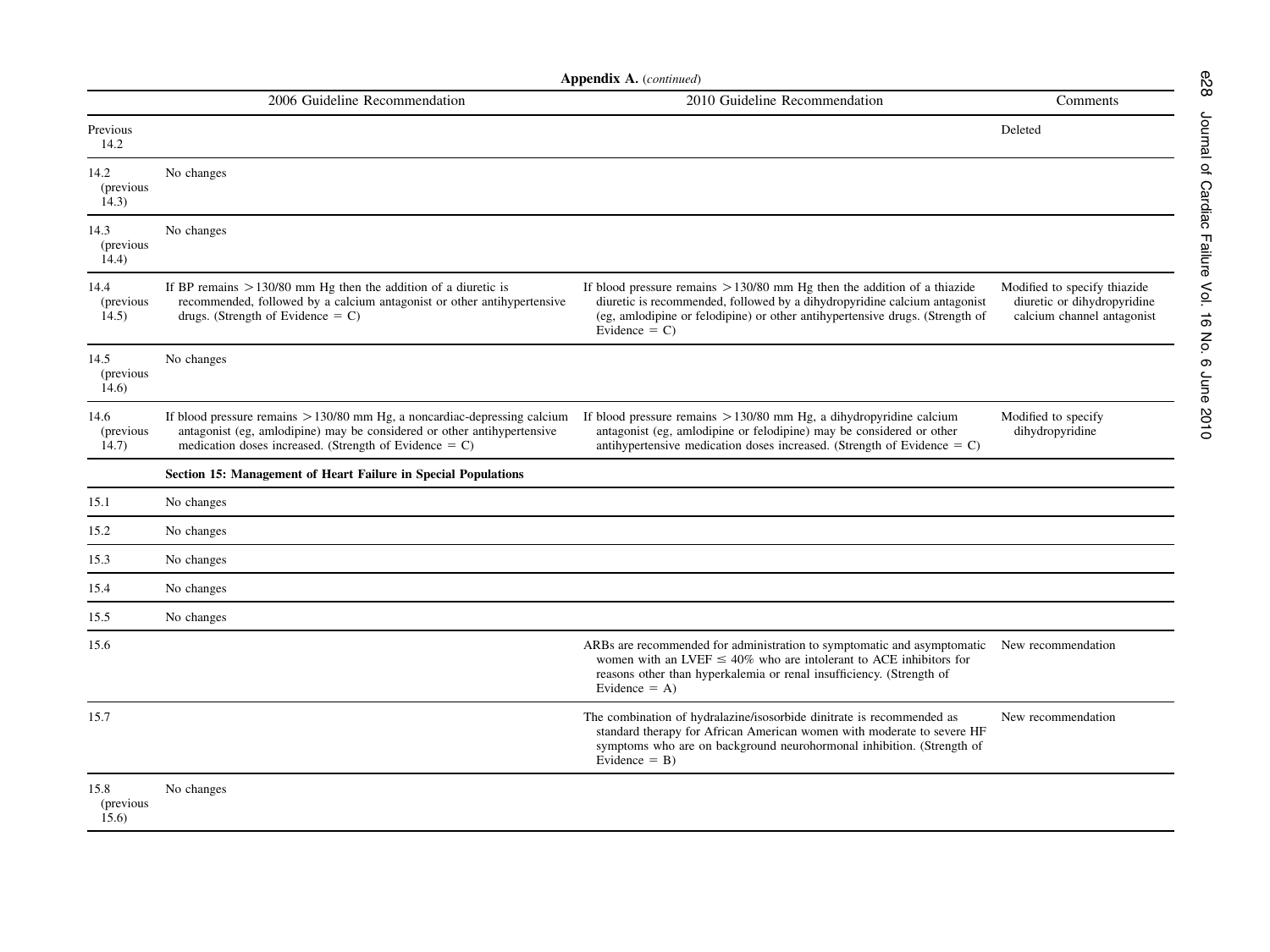| 15.9<br>(previous<br>15.7)  | No changes                                       |             |
|-----------------------------|--------------------------------------------------|-------------|
| 15.10<br>(previous<br>15.8) | No changes                                       |             |
| 15.11<br>(previous<br>15.9) | No changes                                       |             |
|                             | Section 16: Myocarditis: Current Treatment       |             |
| 16.1                        | No changes                                       |             |
| 16.2                        | No changes                                       |             |
|                             | Section 17: Genetic Evaluation of Cardiomyopathy | New section |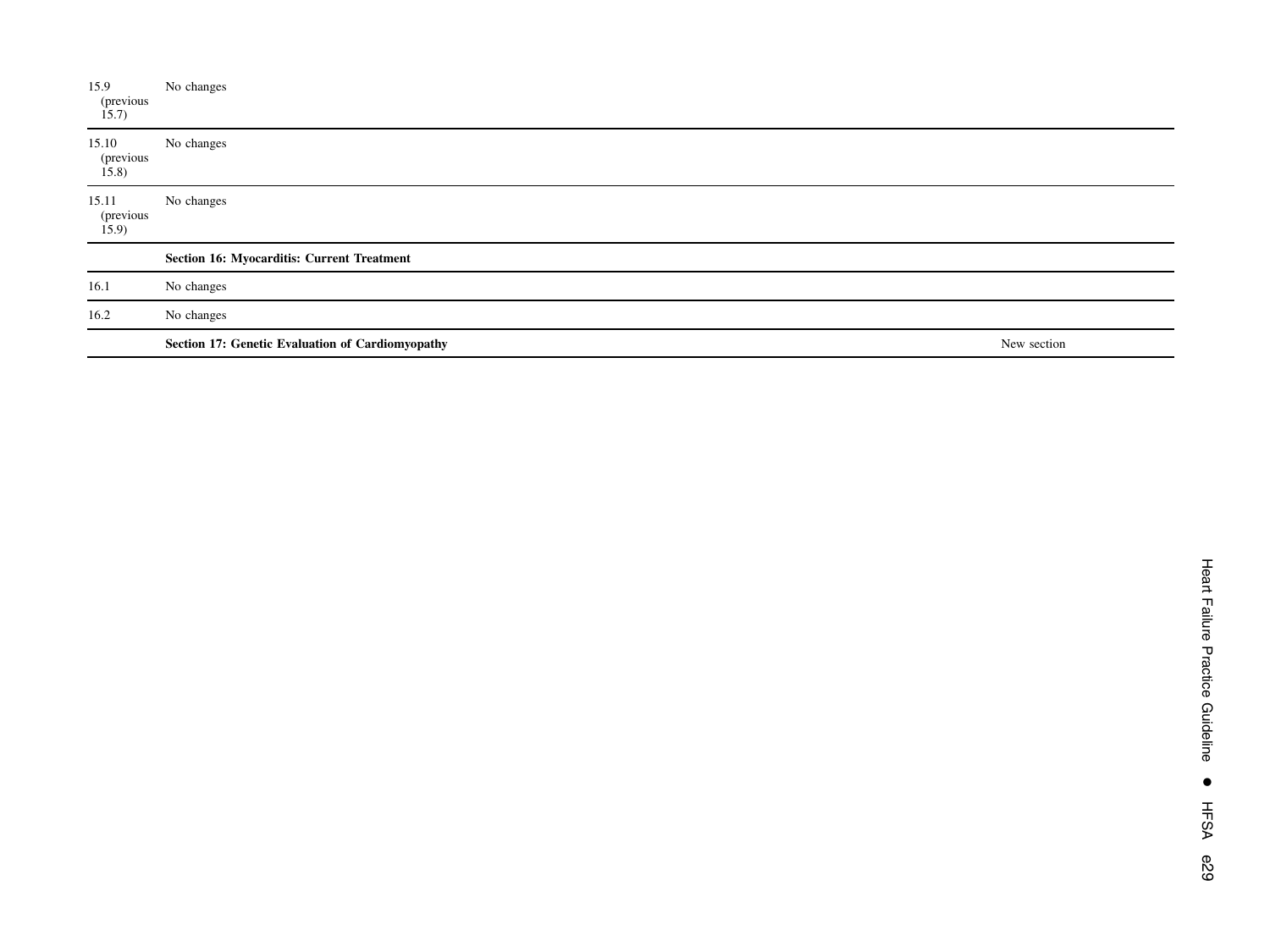| Appendix C. Financial Disclosure |  |  |  |
|----------------------------------|--|--|--|
|----------------------------------|--|--|--|

| Name                           | Consulting<br>Fees/Honoraria                                                                             | Speaker's<br>Bureau                                     | Research<br>Grants                                                                            | Equity<br>Interests/<br>Stock/Stock<br>Options | Equity<br>Interests | Royalty<br>Income            | Non-Royalty<br>Payments | Other<br>Financial<br>Benefit | Salary               | Intellectual<br>Property<br>Rights | Fellowship<br>Support |
|--------------------------------|----------------------------------------------------------------------------------------------------------|---------------------------------------------------------|-----------------------------------------------------------------------------------------------|------------------------------------------------|---------------------|------------------------------|-------------------------|-------------------------------|----------------------|------------------------------------|-----------------------|
| Nancy M. Albert,<br>R.N., Ph.D | Medtronic                                                                                                |                                                         |                                                                                               |                                                |                     |                              |                         |                               |                      |                                    |                       |
| Inder S. Anand,<br>M.D., Ph.D. | Amgen<br>Pharmaceuticals,<br>Boston Scientific,<br>Corventis, CVRx,<br>Merck, Medtronic,<br>N30, Paracor | Novartis<br>Pharma-<br>ceuticals                        | CVRx, Novartis<br>Pharmaceuticals,<br>Paracor                                                 |                                                |                     |                              |                         |                               | VA Medical<br>Center |                                    |                       |
| J. Malcolm O. Arnold,<br>M.D.  | Abbott, Boehringer<br>Ingelheim,<br>GlaxoSmithKline,<br>Merck-Frosst,<br>Novartis, Pfizer                |                                                         |                                                                                               |                                                |                     |                              |                         |                               |                      |                                    |                       |
| John P. Boehmer, M.D.          | Boston, Scientific,<br>Medtronic,<br>St. Jude                                                            |                                                         | Boston Scientific,<br>CardioMEMS,<br>Medtronic, Novartis,<br>Paracor                          |                                                |                     |                              |                         |                               |                      |                                    |                       |
| John C. Burnett, M.D.          | Anexon, Nile<br>Therapeutics,<br>Otsuka                                                                  |                                                         | Anexon, Bayer, BioRad,<br>Merck, Nile<br>Therapeutics, Trevena                                |                                                |                     | Anexon, Nile<br>Therapeutics |                         |                               |                      |                                    |                       |
| John Chin, M.D.                | Gilead, Otsuka                                                                                           | Boston Scientific,<br>Eli Lilly,<br>Gilead,<br>Novartis |                                                                                               |                                                |                     |                              |                         |                               |                      |                                    |                       |
| Jay N. Cohn, M.D.              |                                                                                                          |                                                         | GlaxoSmithKline                                                                               | CPC, LLC                                       | HDT, Inc.           | MLHFQ,<br>NitroMed           |                         |                               |                      |                                    |                       |
| Sean P. Collins,<br>M.D., MSc  | Abbott Point-of-Care,<br>Astellas, Bayer,<br>Corthera, The<br>Medicines<br>Company, Otsuka               |                                                         | Abbott Point-of-Care,<br><b>BRAHMS</b> Diagnostics,<br>National Institutes of<br>Health/NHLBI |                                                |                     |                              |                         |                               |                      |                                    |                       |
| Justin A. Ezekowitz,<br>MBBCh  | Amgen, Bristol-Myers<br>Squibb, Pfizer                                                                   |                                                         | Amgen, Bristol-Myers<br>Squibb, Merck,<br>Ortho-Biotech/Johnson<br>& Johnson                  |                                                |                     |                              |                         |                               |                      |                                    |                       |
| Thomas Force, M.D.             |                                                                                                          | Merck Schering<br>Plough/Merck                          |                                                                                               |                                                |                     |                              |                         | GlaxoSmithKline               |                      |                                    |                       |
| Bart Galle, Ph.D.              | disclosures: none                                                                                        |                                                         |                                                                                               |                                                |                     |                              |                         |                               |                      |                                    |                       |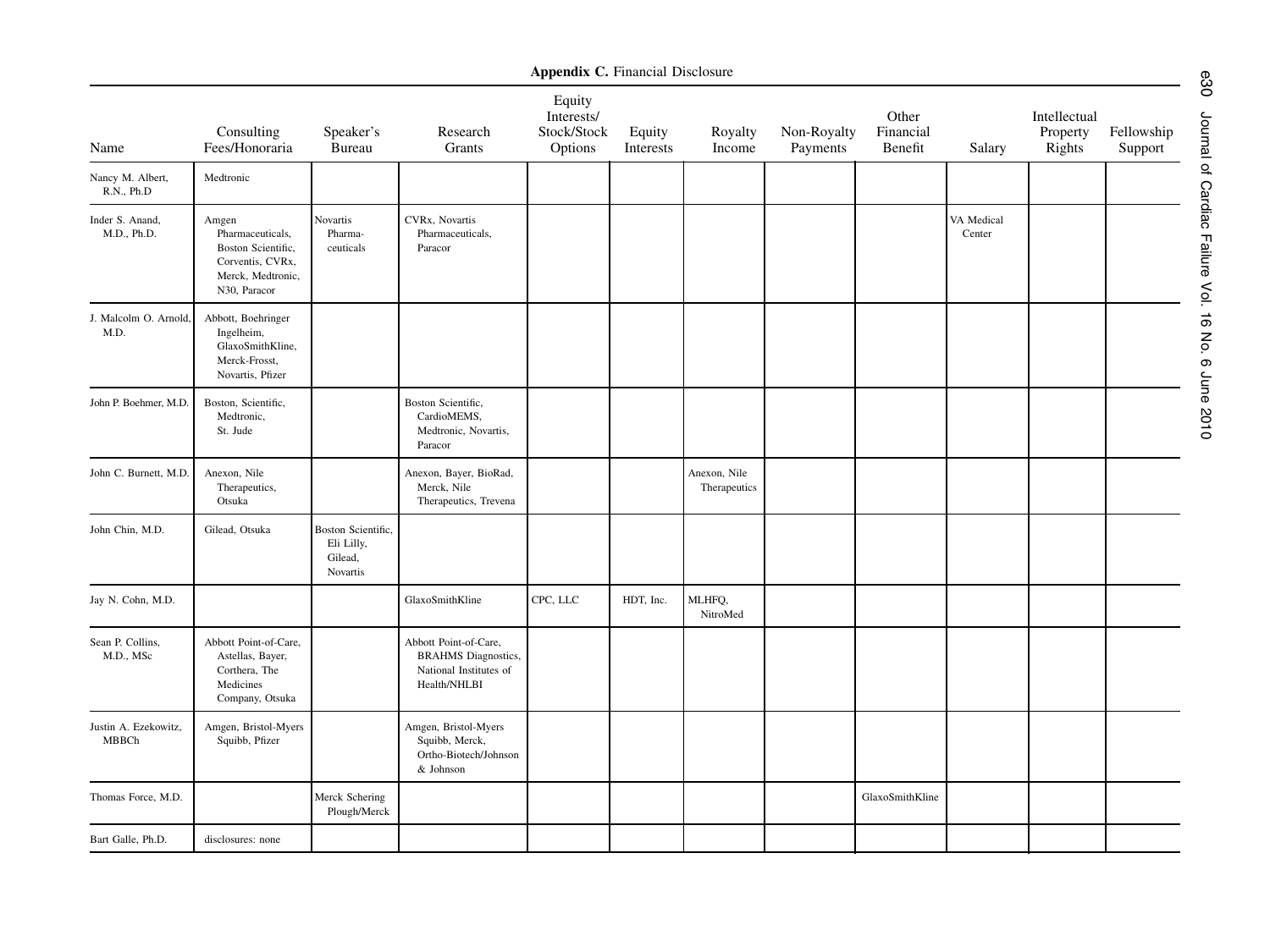| Michael M. Givertz,<br>M.D.   | Cardioxyl                                                                                                             |                                                       | Asahi Kasei                                                      |                                          |         |  |  |  |
|-------------------------------|-----------------------------------------------------------------------------------------------------------------------|-------------------------------------------------------|------------------------------------------------------------------|------------------------------------------|---------|--|--|--|
| Sarah J. Goodlin, M.D.        | Servier                                                                                                               |                                                       | Boston Scientific CARE,<br>St. Jude Medical<br>Foundation        |                                          |         |  |  |  |
| Barry H. Greenberg,<br>M.D.   | Biogen Idec,<br>CardioMEMS,<br>Corthera,<br>Cytokinetics,<br>GlaxoSmithKline,<br>Otsuka, Paracor,<br>St. Jude, Zensun | Gilead, Merck,<br>Novartis, sanofi-<br>aventis        |                                                                  |                                          |         |  |  |  |
| Ray E. Hershberger,<br>M.D.   | disclosures: none                                                                                                     |                                                       |                                                                  |                                          |         |  |  |  |
| Steven R. Houser,<br>Ph.D.    | disclosures: none                                                                                                     |                                                       |                                                                  |                                          |         |  |  |  |
| Jonathan G. Howlett,<br>M.D.  | AstraZeneca,<br>Merck, Novartis,<br>Schering, Servier                                                                 | AstraZeneca,<br>Merck, Novartis,<br>Schering, Servier | AstraZeneca, Medtronic,<br>Merck, Novartis,<br>Schering, Servier |                                          |         |  |  |  |
| Sharon A. Hunt, M.D.          | disclosures: none                                                                                                     |                                                       |                                                                  |                                          |         |  |  |  |
| Mariell Jessup, M.D.          | Medtronic                                                                                                             | <b>Boston Scientific</b>                              |                                                                  |                                          |         |  |  |  |
| Stuart D. Katz, M.D.          | Amgen, Dura Heart<br>Terumo, Merck,<br>Paracor                                                                        |                                                       |                                                                  |                                          |         |  |  |  |
| Marc Klapholz, M.D.           | GlaxoSmithKline,<br>Medtronic,<br>Paracor, St. Jude,<br>Schering                                                      | GlaxoSmithKline                                       |                                                                  |                                          |         |  |  |  |
| Marvin W. Kronenberg,<br>M.D. |                                                                                                                       |                                                       |                                                                  | Cardiovascular<br>Services of<br>America |         |  |  |  |
| JoAnn Lindenfeld, M.D.        | Astellas, Boston<br>Scientific, Forest,<br>Medtronic, N30                                                             |                                                       | Merck                                                            |                                          |         |  |  |  |
| Douglas L. Mann, M.D.         | ARMGO<br>Pharmaceuticals,<br>Medtronic, Miragen,<br>Nile Therapeutics,<br>PeriCor<br>Therapeutics                     |                                                       |                                                                  |                                          | Miragen |  |  |  |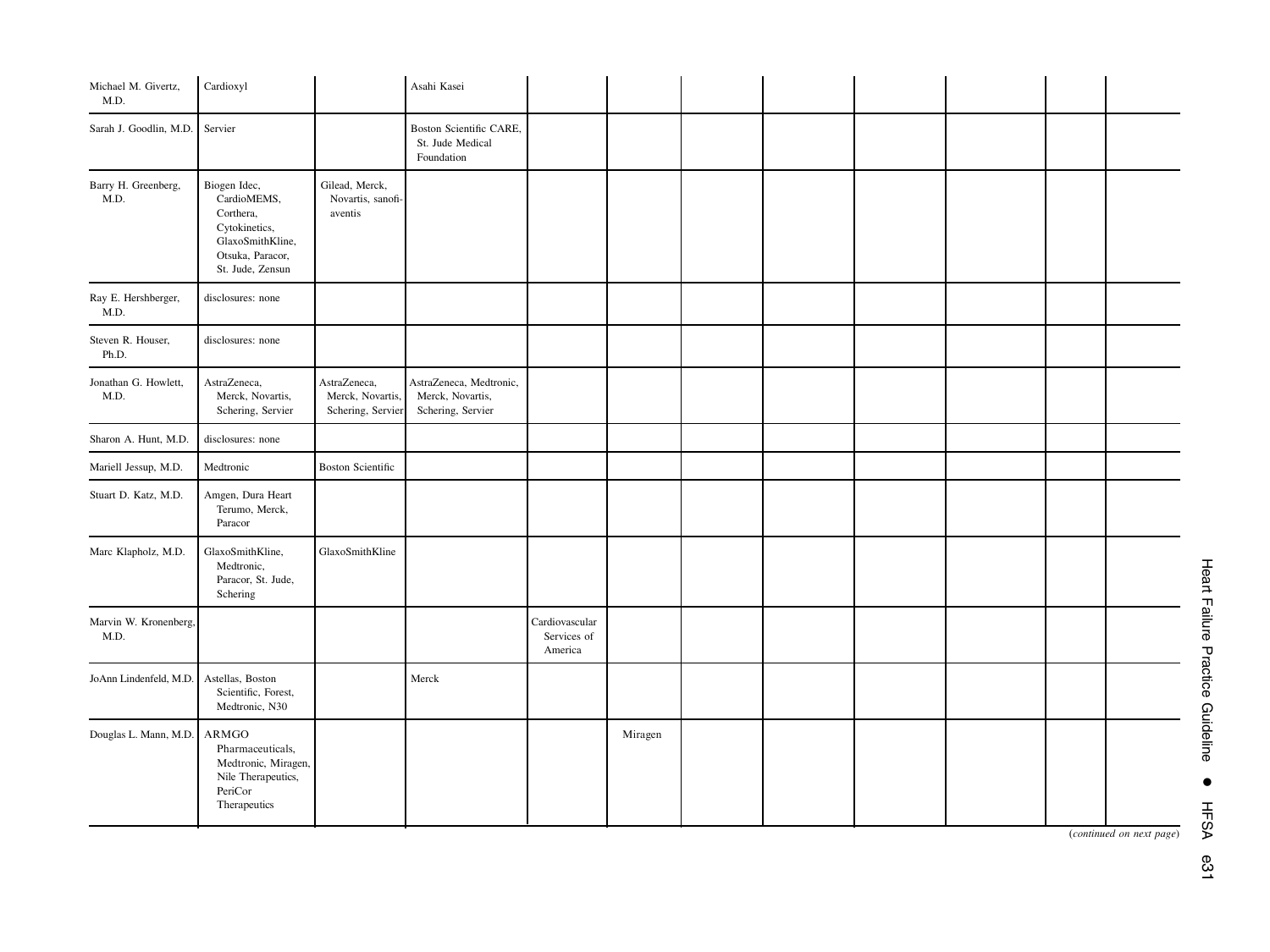|                                   |                                                                                                                                                                                                             |                                 |                                             |                                                | <b>Appendix C.</b> (continued) |                   |                         |                                         |        |                                    |                       |
|-----------------------------------|-------------------------------------------------------------------------------------------------------------------------------------------------------------------------------------------------------------|---------------------------------|---------------------------------------------|------------------------------------------------|--------------------------------|-------------------|-------------------------|-----------------------------------------|--------|------------------------------------|-----------------------|
| Name                              | Consulting<br>Fees/Honoraria                                                                                                                                                                                | Speaker's<br>Bureau             | Research<br>Grants                          | Equity<br>Interests/<br>Stock/Stock<br>Options | Equity<br>Interests            | Royalty<br>Income | Non-Royalty<br>Payments | Other<br>Financial<br>Benefit           | Salary | Intellectual<br>Property<br>Rights | Fellowship<br>Support |
| Barry M. Massie, M.D.             | ARCA, Boehringer,<br>Bristol-Myers<br>Squibb, Corthera,<br>Cytokinetics, Duke<br>Clinical Research<br>Institute, Merck,<br>Nile Therapeutics,<br>Novartis, sanofi-<br>aventis, St. Jude,<br>Takeda, Trevena | Merck                           |                                             |                                                |                                |                   |                         |                                         |        |                                    |                       |
| Mandeep R. Mehra,<br>M.D.         | Geron, Johnson &<br>Johnson,<br>Medtronic,<br>Pericor, Solvay,<br>St. Jude                                                                                                                                  |                                 | National Institutes<br>of Health            |                                                |                                |                   |                         |                                         |        |                                    |                       |
| Luisa Mestroni, M.D.              |                                                                                                                                                                                                             | M01 RR00051-<br>1575            |                                             |                                                |                                |                   |                         | University of<br>Colorado<br>(employee) |        |                                    |                       |
| Alan B. Miller, M.D.              | disclosures: none                                                                                                                                                                                           |                                 |                                             |                                                |                                |                   |                         |                                         |        |                                    |                       |
| Debra K. Moser,<br>R.N., DNSc.    | disclosures: none                                                                                                                                                                                           |                                 |                                             |                                                |                                |                   |                         |                                         |        |                                    |                       |
| Mariann R. Piano,<br>R.N., Ph.D.  | disclosures: none                                                                                                                                                                                           |                                 |                                             |                                                |                                |                   |                         |                                         |        |                                    |                       |
| Richard J. Rodeheffer,<br>M.D.    | disclosures: none                                                                                                                                                                                           |                                 |                                             |                                                |                                |                   |                         |                                         |        |                                    |                       |
| Joseph G. Rogers, M.D.            | Forrest<br>Pharmaceuticals,<br>Thoratec                                                                                                                                                                     | Boston Scientific,<br>Medtronic |                                             |                                                |                                |                   |                         |                                         |        |                                    |                       |
| Christine E. Seidman,<br>M.D.     |                                                                                                                                                                                                             |                                 | HHMI & NIH                                  |                                                |                                |                   |                         |                                         |        |                                    |                       |
| Randall C. Starling,<br>M.D., MPH | BioControl,<br>Medtronic,<br>Novartis                                                                                                                                                                       |                                 | Biotronik, Medtronic,<br>Novartis, Thoratec | CardioMEMS                                     |                                |                   |                         |                                         |        |                                    | Medtronic             |
| William G. Stevenson,<br>M.D.     | disclosures: none                                                                                                                                                                                           |                                 |                                             |                                                |                                |                   |                         |                                         |        |                                    |                       |